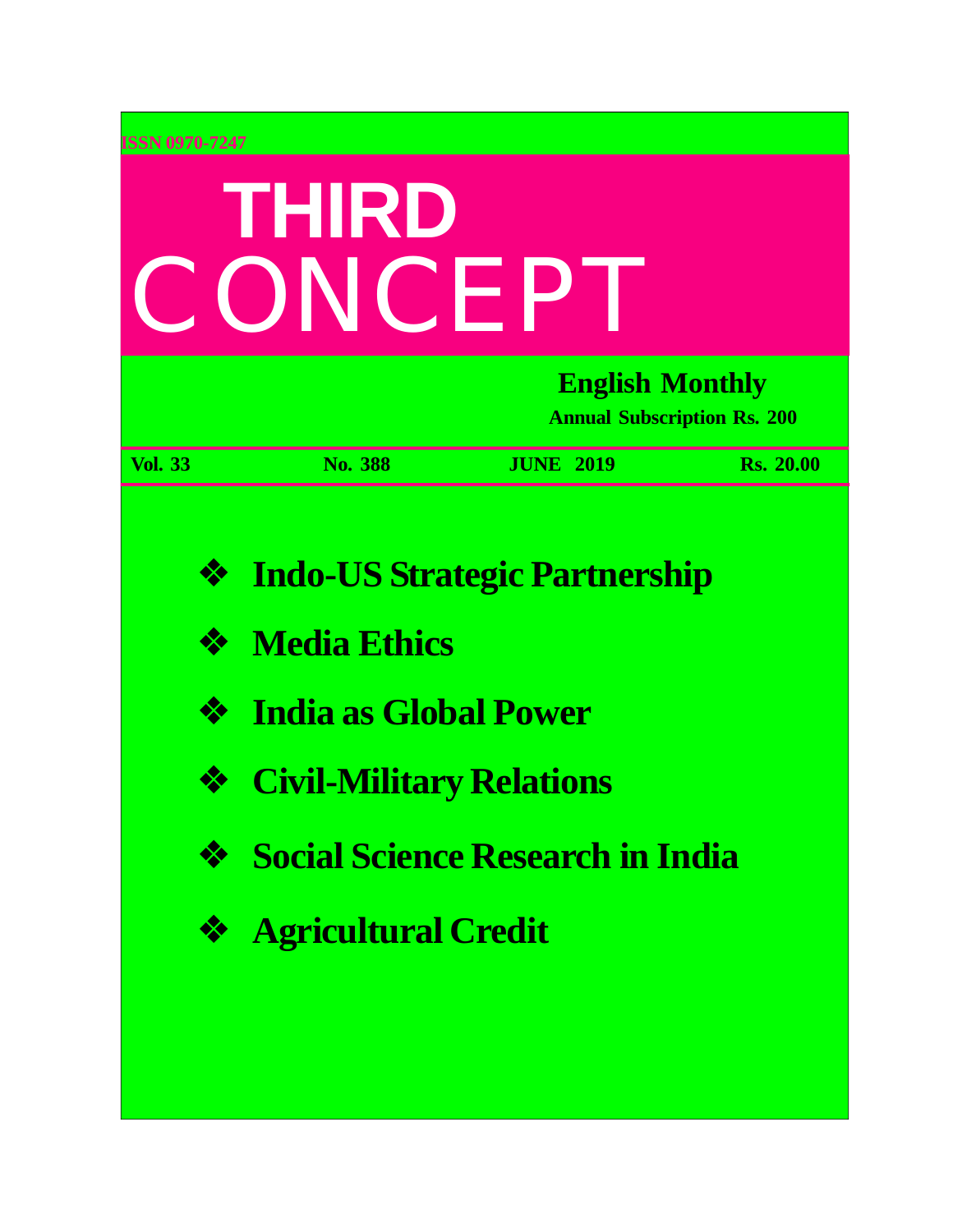### **EDITORIAL BOARD**

| Y.C. Simhadri, Professor (Retd),       | Vice-Chancellor, Banaras Hindu University,<br>Andhra University, Nagarjuna University, Patna<br>University (Two Terms), Member, University<br><b>Grants Commission Consultant, United Nations</b><br>University, Tokyo, UNESCO, Thailand Director,<br>Institute of Constitutional and Parliamentary<br>Studies ICPS. |  |  |
|----------------------------------------|----------------------------------------------------------------------------------------------------------------------------------------------------------------------------------------------------------------------------------------------------------------------------------------------------------------------|--|--|
| Eddie J. Girdner,                      | Izmir University, Izmir, Turkey.                                                                                                                                                                                                                                                                                     |  |  |
| Dr. Kalim Siddiqui,                    | Teaches International Economy, Department of<br>Accounting, Finance, and Economics, The<br>Business School, University of Huddersfield,<br>Queensgate, Huddersfield, UK.                                                                                                                                             |  |  |
| Vikram Soni, Professor (Retd),         | Jamia Millia Islamia, Centre for Theoretical<br>Physics, New Delhi.                                                                                                                                                                                                                                                  |  |  |
| Dr. Sabahudin Hadzialic, Professor,    | Sarajevo, Bosnia and Herzegovina.                                                                                                                                                                                                                                                                                    |  |  |
|                                        | Dr. Hab. Dorota Siemieniecka, Prof. NCU V-ce Dean for Research and International<br>Cooperation Faculty of Education, Nicolaus<br>Copernicus University, Toruń, Poland.                                                                                                                                              |  |  |
| Dr. Rajkumar Singh, Professor, & Head, | University Department of Political Science, B.N.<br>Mandal University, West Campus, Post-Graduate<br>Centre, Saharsa. Bihar.                                                                                                                                                                                         |  |  |
| Sudhanshu Tripathi, Professor,         | Political Science, and Director (Inch) School of<br>Social sciences, U.P. Rajarshi Tandon Open<br>University, Allahabad, U.P.                                                                                                                                                                                        |  |  |
| Dr.Ritu Sapra, Associate Professor,    | Department of Commerce, Delhi School of<br>Economics, Delhi University, Delhi.                                                                                                                                                                                                                                       |  |  |
| Dr. Alok Kumar Gupta,                  | Associate Professor, Center for Political Studies,<br>Central University of South Bihar Gaya.                                                                                                                                                                                                                        |  |  |
| Dr. Pooran Koli, Associate Professor,  | Department of Chemistry, J.N.V. University,<br>Jodhpur.                                                                                                                                                                                                                                                              |  |  |
| Nisar Ahmed I Mulla, Professor,        | Head, Department of Commerce, Maulana Azad<br>National Urdu University, Hyderabad.                                                                                                                                                                                                                                   |  |  |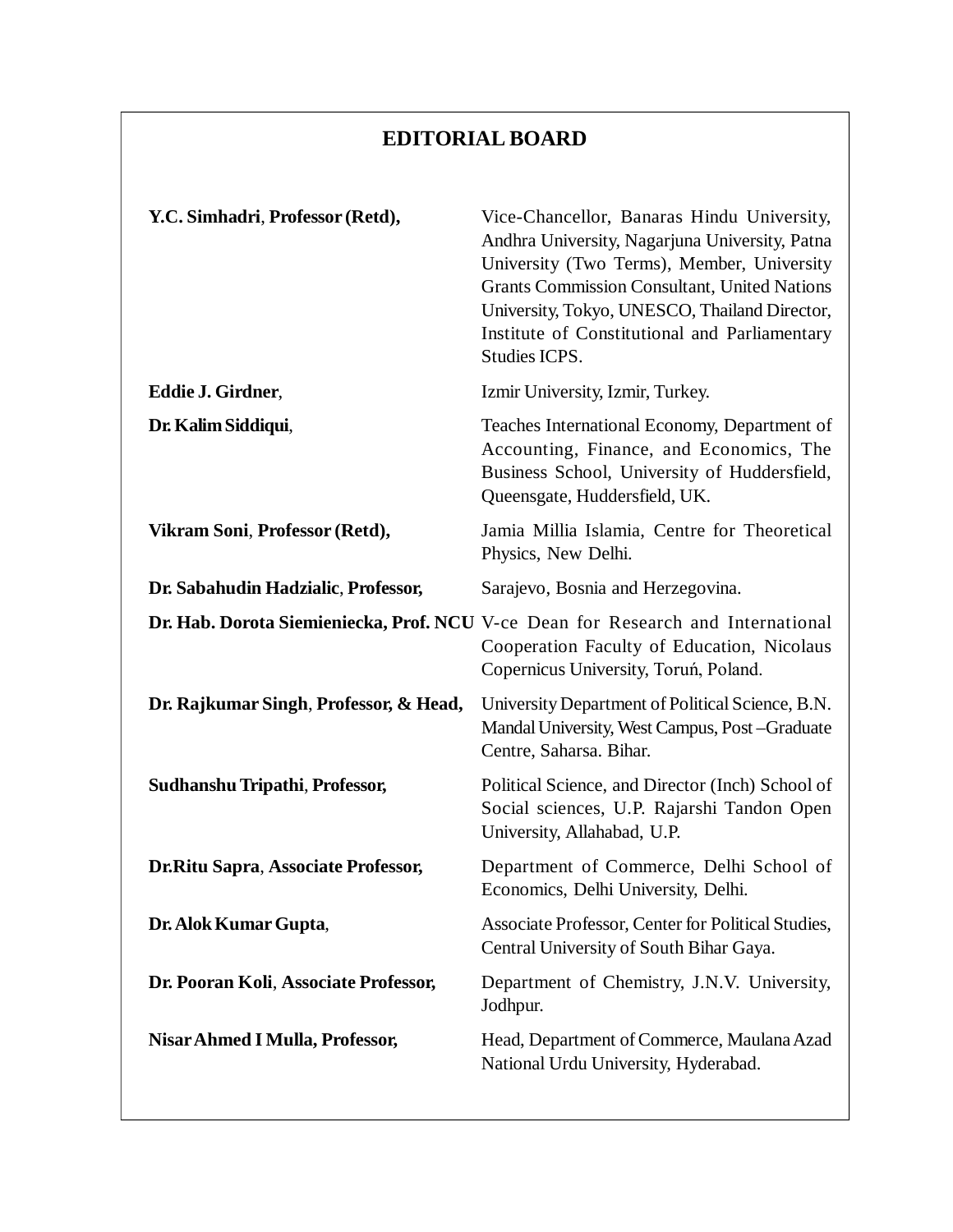

## **An International Journal of Ideas**

#### **Vol. 33 No. 388 JUNE 2019 Rs. 20. 00**

**Third Concept** aims at providing a platform where a meaningful exchange of ideas can take place among the people of the Third World. The attempt will be to communicate, debate and disseminate information, ideas and alternatives for the resolution of the common problems facing humankind. We welcome contributions from academics, journalists and even from those who may never have published anything before. The only requirement is a concern for and desire to understand and take the issue of our time. Contributions may be descriptive, analytical or theoretical. They may be in the form of original articles, reactions to previous contributions, or even a comment on a prevailing situation. All contributions, neatly typed in double space, may be addressed to:

| Editor                    | <b>Consulting Editor</b> |  |  |  |
|---------------------------|--------------------------|--|--|--|
| <b>Babuddin Khan</b>      | M. L. Sharma             |  |  |  |
| Deputy Editor             | Managing Editor          |  |  |  |
| Manoj K. Narula           | R. Prudhvi Raju          |  |  |  |
| <b>Business Executive</b> | <b>Art Director</b>      |  |  |  |
| <b>R.S.Rawat</b>          | <b>Purba Roy</b>         |  |  |  |

While the Editor accepts responsibility for the selection of materials to be published, individual authors are responsible for the facts, figures, and views in their articles. However, the Editor reserves the right to edit the articles for reasons of space and clarity.

**Published, Printed and Owned by** Babuddin Khan Third Concept LB - 39, Prakash Deep Building, 7, Tolstoy Marg, New Delhi-110 001. Ph : 23711092, 23712249, Fax No: 23711092. E-mail : [third.concept@rediffmail.com](mailto:third.concept@rediffmail.com) Website: [www.thirdconceptjournal.co.in](http://www.thirdconceptjournal.co.in)

| Editorial                                                        |    |
|------------------------------------------------------------------|----|
| Perform or Perish!                                               | 5  |
| R.K.                                                             |    |
| Media Ethics in Professional Journalism                          | 7  |
| Prof. Sabahudin Hadžialić                                        |    |
| Galvanizing Indo-US Strategic Partnership                        | 13 |
| Dipen Saikia                                                     |    |
| India – An Aspiring Global Power                                 | 20 |
| Baruna K. Behera                                                 |    |
| Civil-Military Relations in India:<br><b>Recent Trends</b>       | 23 |
| Vandana Mishra                                                   |    |
| <b>Problems of Social Science</b><br>Research in India           | 29 |
| Prof. Harish K. Thakur                                           |    |
| Projection of GM Foods as 'Qualified<br>Good' in Media           | 33 |
| N Praveen Kumar                                                  |    |
| Appraising Plight of the Tribals in India                        | 38 |
| Binoy Kr Pegu                                                    |    |
| Women Empowerment via Govt<br>Schemes in Uttarakhand             | 41 |
| Dr. Mamta Joshi                                                  |    |
| Industrial Mergers and Acquisitions in India 44                  |    |
| Binanda Boruah                                                   |    |
| Financial institutions and Agricultural<br>credit in India       | 50 |
| Sharanappa D Naik & Dr. M. Basheer A. Khan                       |    |
| <b>Plight of Physically-Challenged Persons</b><br>in Rural Areas | 57 |
|                                                                  |    |

 *Dr. S. Ramakrishnan*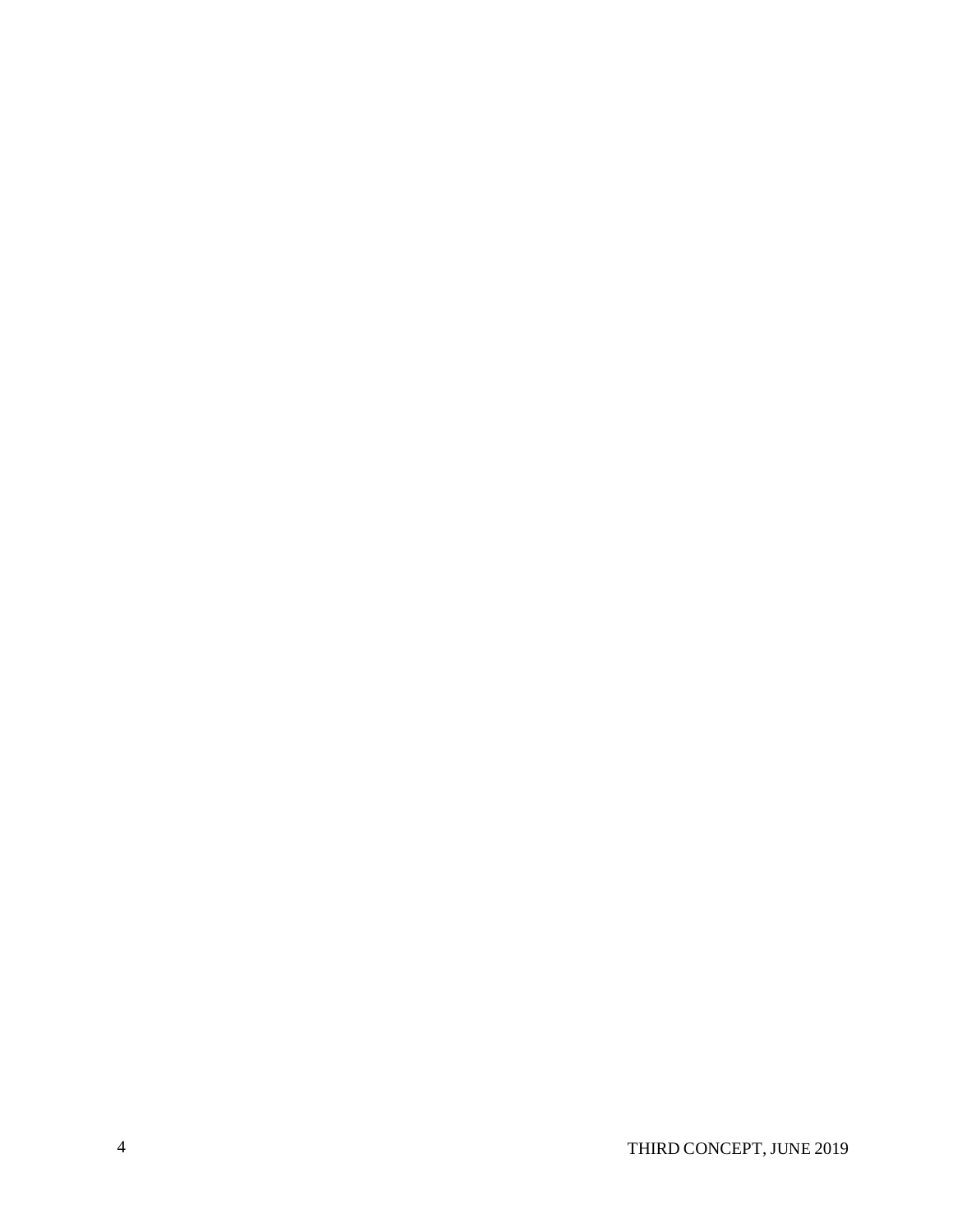### *Editorial*

### **Perform or Perish!**

**Example 18 Conserversy** field across the spectrum – from politics to sports – since ages; nevertheless, it seems to have gained added salience in the present age of cut-throat competition. At a time when India is at the c very field across the spectrum – from politics to sports – since ages; nevertheless, it seems to have gained added salience in the present age of cut-throat competition. At a time when India is at the cusp of entering the third decade of the 21st century that is characterized by mass spread of social media, an informed public opinion cannot be expected to be swayed by mere slogans. Political parties can no more take the electorate for a ride to garner electoral support to wrest power, even with the help of fake news or blitzkrieg of disinformation. Even if a particular political entity succeeds in doing so, it can ill-afford to replicate the same next time. Lucrative, enticing and tempting promises are often made by political parties in manifestoes to garner the support of the masses who are either swayed by those promises or scrutinize the past performance of those parties to determine as to what extent those parties have walked the talk. Undoubtedly, electoral politics in India has its own nuances that seldom follow text-book rule and this has been true of the elections held prior to 2014.

Nevertheless, in the 2014 and 2019 general elections, the tone and tenor of electoral campaigns conducted by the winning party was entirely different from the rest of the parties. The 2014 election witnessed extensive use of electronic and social media, corporate style electioneering and scientific booth management by the Bhartiya Janata Party (BJP) that enabled it wrest power at the Centre and subsequently in about 20 states. The stereotype style of campaigning and hackneyed tactics of electioneering adhered to by the non-BJP opposition parties failed to bear fruits in terms of winning the election. In the intervening period between 2014 and run up to the 2019 general elections, these non-BJP parties made many attempts at forging alliances and also succeeded to very limited extent but failed to form a pan-India alliance as an alternative to the BJP and the resultant impact has been that many of these parties have been badly mauled and are faced a sort of 'existential crisis.'

The resounding victory of the BJP and debacle of many parties like Congress, SP, BSP, TDP etc., has culminated in a very week Opposition and it bodes ill for a dynamic democracy. These parties have to rethink their political strategy to confront the ruling dispensation. Undoubtedly, the ruling dispensation has managed to retain power at the Centre with increased number of seats as compared to 2014; nonetheless, it is faced with perennial problems of rural distress, unemployment, and downturn in economy as the outcome of its own legacy of its first term in office, which the Opposition failed to capitalize on in the wake of the BJP's enthusiastic overemphasis on muscular nationalism and national security. Opposition parties, including Congress, are called upon to revise their political philosophy, strategy and electioneering styles. They are required to be proactive on ground zero and re-connect with the masses on a massive scale. Undaunted by the recent debacles, they have to revitalize their organizational networks at the grassroots level and cultivate the emerging young voters. These Opposition parties have to adhere to corporate-style appraisal and axing non-performers, which has been a rare phenomenon in politics until recently.

In the fiercely competitive realm of politics in the Indian context characterized by fast-moving events, party workers are to be given stiff targets, wherein the achievers ought to be rewarded with incentives, and those who fail to meet the target need to be imparted intensive training in party's thinking, philosophy and how to connect with the people. Instead of basking in the past glory, these parties are called upon to reinvent themselves ideologically and organizationally by focusing on the youth and women along with providing the latter their due share of representation in all ranks. Old guards should be assigned the task of providing guidance and impart training to the young cadres. These parties are also called upon to refrain from making tall promises that are too utopian because failure to deliver them culminates in the backlash that entails the potential of disturbing the political equilibrium. Younger generation of voters needs to be focused on.

-BK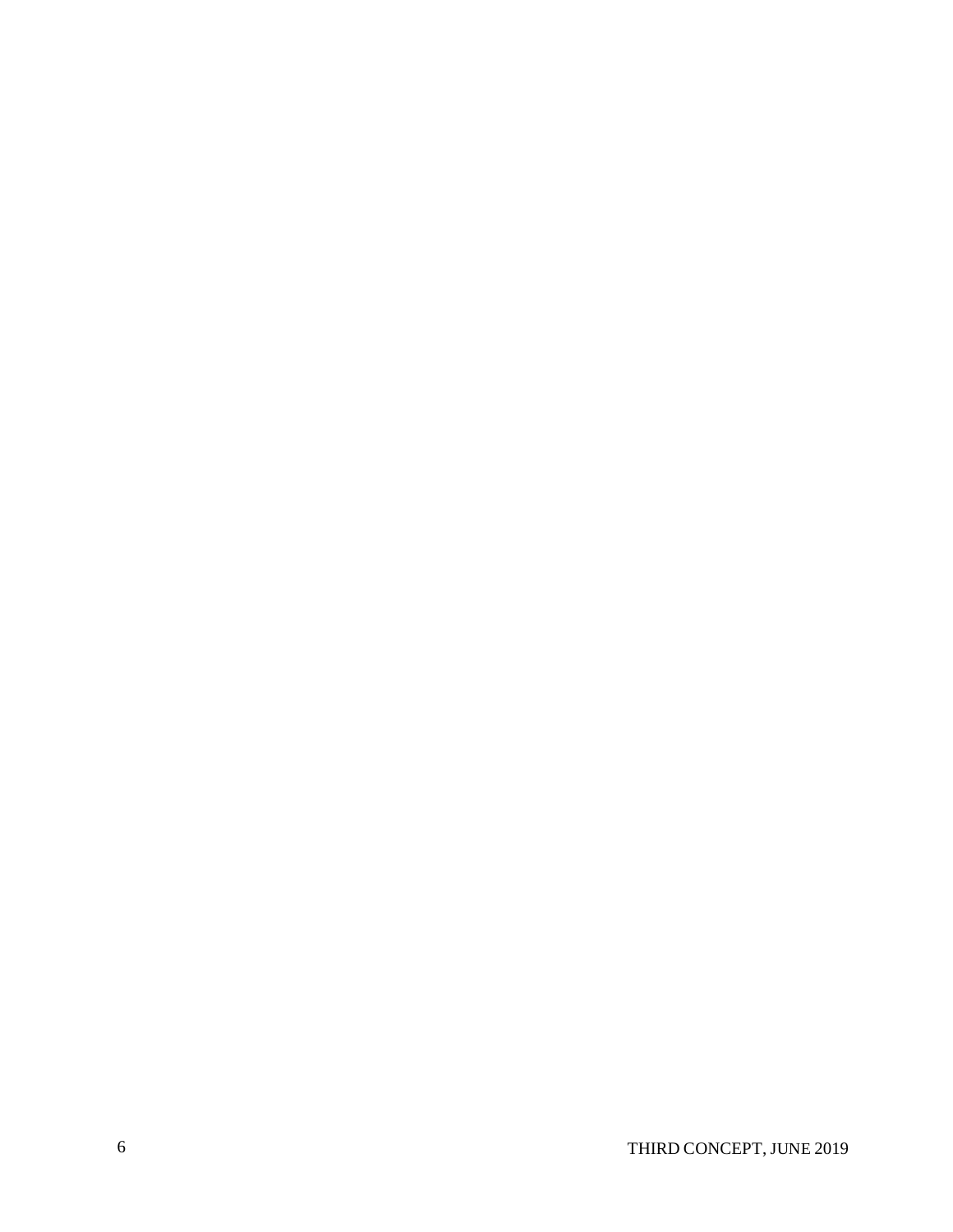### **Media Ethics in Professional Journalism**

Prof. & Dr. (Honoris Causa) Sabahudin Hadžialić\*

*[Journalism is honorable profession, though many of those who should care for it, often including its own professionals, have dishonored it. Ethics is not (just) a matter of codes of conduct (plus or minus sanctions), not just a matter of rules to be followed. It is more to do with principles concerning the rights and wrongs of human conduct, principles which have some reasoned theoretical basis, and which therefore apply objectively and impartially. What is important for professional journalists is that the activity that wishes to call itself professional be conducted on an ethical basis and that its practitioners be accountable for their actions. Journalists should, respect the rules that are within the foundation of human actions, behaviors and relationships and professional standards of the profession. Those are theoretical, normative and practical knowledge that will help journalists that might be able to, in moral way, i.e. truthfully; correctly and honestly orientate within different situations in regards daily events when they are reporting to the public and, through that, making influence on forming of certain public opinion*.]

The avoid having our ethical behavior being<br>connected with so-called "situational<br>behavior of the individual", which very<br>often exists on the ground in contemporary, o avoid having our ethical behavior being connected with so-called "situational behavior of the individual", which very today's civilization, I am presenting the basic aims…

The first aim is to present a knowledge from the issues of ethics and moral knowing that ethical dilemmas are all around us and as constituent part of everyday life and that represents constant challenge of our feeling for the ethics. Just few issues: Do I have moral obligation to report my classmate who is lying? Do I have moral obligation to report the crime which I saw? Is it allowed by the ethics that TV journalist use hidden camera to be able to document illegal act or scandalous behavior? Majority of us would answer on the above given questions based on previously established stands. But, can we, then, defend decisions based on some established ethical principles?

My dear readers, that is the essence of living and behaving in an ethical way – also to learn how to publicly justify our ethical choice based on firm ethical premises.

The second aim is to encircle moral virtues of professional journalism as well as ethical and moral treatment of public and private in media having in mind wide spectrum of moral dilemmas with which are faced professional journalists. Would you publish a link of terrorist WWW site knowing that, in one hand that it will help for the disclosure of the terrorist stands and views, but in other hand might be a problem that can cause canvassing of the new members for them among certain population of the people? Another sample is also a problematic one: advertising agency must fight with ethical consequences of advertising of video-games full of violence – in front of kids and teenagers.

Cynics might ask the questions what the values are of the above, simulations in learning of the ethics from the real world, especially when there is a fact that professional journalists work under the pressure of deadlines. However, experience within moral judgment, even being hypothetical, will help us to be prepared for the day when we will have to, within the scope of your work, make ethical decisions.

Learning ethics is something very sensitive, connected and intertwined with human nature, which is, more than often, depending on historical, cultural and national environment of their own.

The third aim is to analyze responsibility of professional journalists and responsibility of the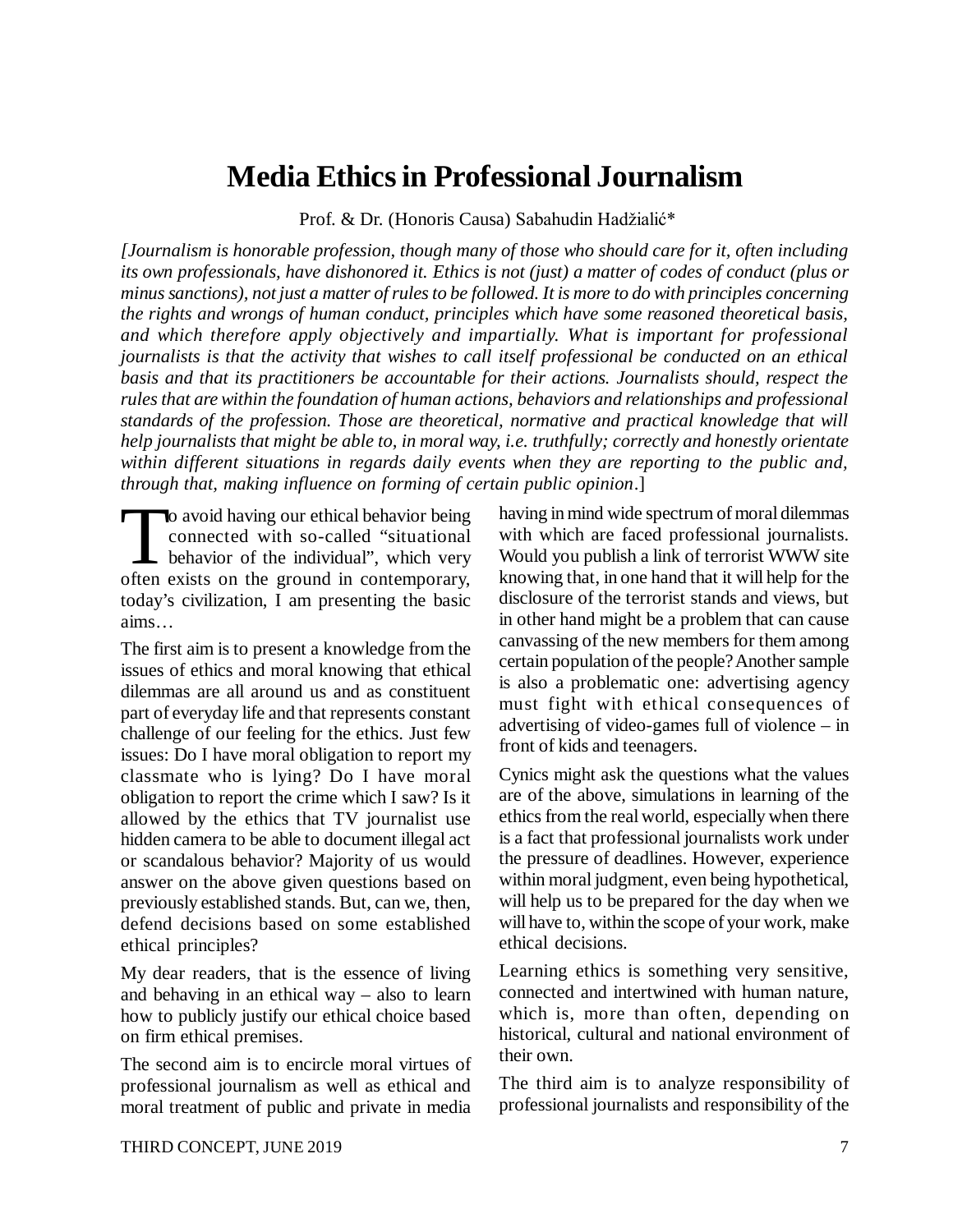media as well as ethical codex of journalism profession and that will reflect a lot of issues, such as adequate, truthful, helpful and correct information, related to the direct responsibilities of professional journalists towards public, but also towards the owners of the media and towards, above all, professional journalistic ethics and morality. Ethical codes of journalism profession provide, as being in utopian often way underlined, towards the whole population honest, accurate and complete information.

Those codes, in the same time, should protect all of the professional journalists from the all kind of pressures and compulsions that would stop and block them in giving information to the public defined in the above-mentioned way or abet them to work against their conscience. Responsibilities of the professional journalists are to, using ethical codes of journalism profession, provide best way possible flow of the information within the society, in accordance with basic and essential mission of the press within liberal and democratic regimes.

#### **Avocation and professional standard of the Journalists**

Media ethics is inseparable from journalism, because the practice of professional journalism is centred on a set of essentially ethical concepts: freedom, democracy, truth, objectivity, honesty and privacy. That is why avocation and professional standards of journalists deeply depend on practical implementation of the assumed presumption of common ethics.

Professional journalist should follow basic standards due to the logic of avocation:

- Knowledge and Abilities
- Experience and Conscience

To be able to shape up, as better as possbile, his journalistic avocation, for the professional journalist is needed to posses knowledges and abilities, experience and conscience. Those are the precoditions for the profession to be conducted due to logic of the avocation, but those are also the foundation standards as well.

The role of the media and journalists is threefold: to carry over information essential for the public life; to go between authorities and citizens, apropos the state and civic society; and that are the first external critic and controller of the authority. In the same time media and journalists are widening up of the cultural pattern and in that way make influence on rising of the general level of citizens' culture and, especially, of the democratic culture of the citizens. This might sound as utopia, but if you would like really to become professional journalist and messenger from the media, those should be your professional commandments of this world.

Professionalism in journalism – different combats:

• from freedom of expression up to freedom to express criticism

Within the different periods of development of journalist avocation and media mission, it appeared to be expressed certain professional standards. At the beginning, the professional combat was related to the freedom of expression and freedom of criticism. No to go too far back in history, just to mention John Milton (1644), English poet, polemicist, and man of letters, and a civil servant for the Commonwealth of England, and he targeted the powerful bureaucratic system of pre-censorship practiced in late Medieval Europe in his much disputed speech "Areopagitica" to the Parliament of England. Milton vigorously opposed the Licensing Act that Parliament passed in 1643. In his noble plea for freedom of the press, Milton also quoted Euripides, adding the weight of the ancient struggle for free expression to his own arguments.

Milton's passionate and strong defence of free expression contributed to the final lapse of the Licensing Act in Britain in 1694. His "Areopagitica" also became one of the most quoted arguments for freedom of expression, and remains today a true beacon of enlightenment.

In regards freedom of criticism Winston S. Churchill (1939), within the interview given to *New Statesman*, Britain's current affairs & politics magazine, stated: "*Criticism may not be*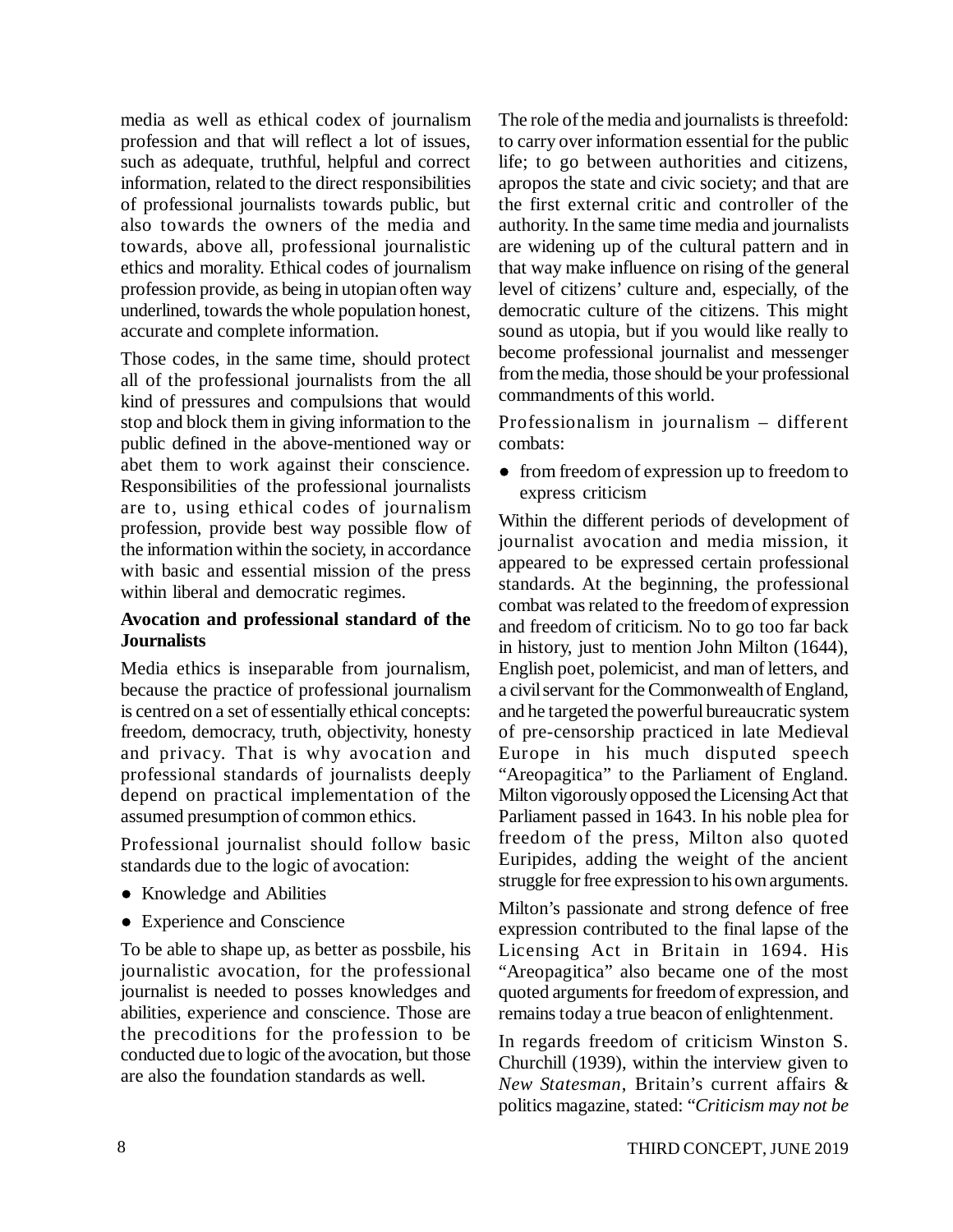*agreeable, but it is necessary. It fulfils the same function as pain in the human body; it calls attention to the development of an unhealthy state of things. If it is heeded in time, danger may be averted; if it is suppressed, a fatal distemper may develop*."

#### **from independence up to integrity**

Journalistic independence, as in the book *The Elements of Journalism* (20017) wrote Bill Kovach and Tom Rosenstiel, is not neutrality. While editorialists and commentators are not neutral, the source of their credibility is still their accuracy, intellectual fairness and ability to inform – not their devotion to a certain group or outcome. In our independence, however, journalists must avoid straying into arrogance, elitism, isolation or nihilism. In the same time, without integrity your journalism is untrustworthy and suspect. Integrity gives a journalist the authority to investigate issues, shine a light in dark places and to dig where others don't. It is essential for informing the public debate with trustworthy, rigorous journalism.

#### **Lawyers and judges**

I always stimulate moral imagination, conduct recognition of ethical questions, work on development of analytics and also, we will work on acquiring of the pulse of moral obligation and personal responsibility with expressed tolerance for disaccord, in other words – and put in just few words – I focus on development of ethical fettle. Mostly because ethics is the branch of the philosophy that deals with the issues of moral behavior.

Lawyers and judges are telling us that the laws are the foundation of our civilization. *They are wrong and it is not truth.* The foundation of our culture lies down within moral respect of the Laws.

#### **Ethics of the morality or morality of the ethics**

I am always focusing on ethical dilemmas and conflict of values. For example, during the armed conflict, the spokesperson of the Army might has to do the choice between the values of telling the truth to the journalists about the victims and the values of conservation of the support of the public for involvement of the Army within the conflict. Sometimes there is a conflict between general social and professional values. When none of the opposed values is satisfactory, it is worth to consider the third option. Let us assume that a Dean asks a professor to revise a decision about striking, knocking down a student on his final year. *Loyalty* to Dean might lead professor to fulfill the request. From other side, *sincerity* implies to that professor should not do it, and especially if he is assured in accuracy of his decision. However, maybe professor might consider a third option: *honesty.* Would it be decent and fair towards other students to revise a grade for one student and not to entire group?

#### **Moral (Latin - mos, moris) means: "way of living", "procedure & practice"**

So, what is the ethics, and what is the difference of the ethics and morality? Word "moral" is derivative from Latin word *mos, moris* and that means, among other things, "way of living" and "practice & treatment". The word moral is very often connected with religious belief and personal behavior.

In the normative sense, according to Stanford Encyclopedia of Philosophy (2002), "morality" refers to a code of conduct that would be accepted by anyone who meets certain intellectual and volitional conditions, almost always including the condition of being rational. That a person meets these conditions is typically expressed by saying that the person counts as a *moral agent*. However, merely showing that a certain code would be accepted by any moral agent is not enough to show that the code is the moral code. It might well be that all moral agents would also accept a code of prudence or rationality, but this would not by itself show that prudence was part of morality.

#### **Ethics (from Grecian- ethos) means: "habit & custom", "usage" or "character"**

From other side, word ethics is derivate from Greek word "ethos" that means "habit & custom", "usage" and/or "character". I will especially elaborate, within the months to come, the morality of certain ethical doubts, apropos ethical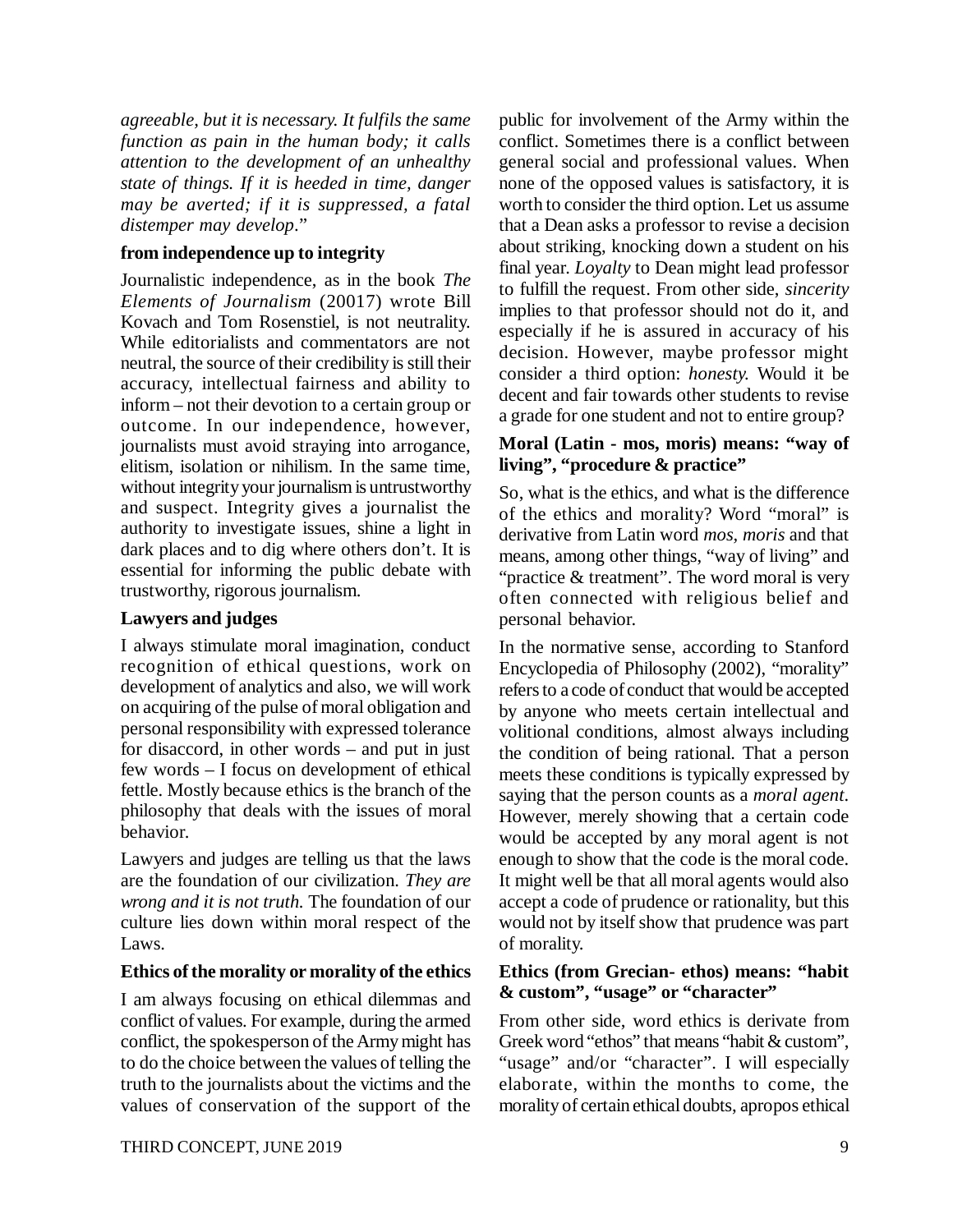values of certain moral stands. Because if something is moral does not mean that is ethical, apropos vice versa. I will present my views about cynics, skeptics, but also about optimists when we are talking about ethics *sui generis.*

There are two schools of thought. Concretely, cynics claim that ethics must be subject of study because it does not give firm answers. Besides that, skeptics' also claim, knowing of ethical principles and norms does not make a person automatically more moral. From other side, the optimistic representatives of the formal ethical behavior consider that the ethics is like mathematics, history or physics, with its agglomerate of problems and unique methods of its solving. It is considered that there exists the body of moral law which waits for ethically curious mind. And where is the professional journalist within that all?

#### **Functions of the media within ethical system**

What are the functions of media within the system of ethics? Mass media are among most influential firm in democratic society, on the crossroads between citizens and their political, economic and social institutions.

How can we, in the situation when we are faced with flooding of social networks, to overcome problems with which journalism is faced? Problems of rumors, manipulations, disinformation, fake news, lies, deceptions and hypocrisy of politicians who are ready even to change the laws if suits them personally, apropos to adjust legislation with their own interests? How to be ethical in society, regardless to which political option they are belonging to, exists on the principle "in the society where everybody steals, nobody steals"?

The ethicality of journalism is targeting universal, common good and not targeting just individual good.

#### **Concept of objectivity – confusion per se**

Nowadays, constituent part of professional standards is truth, honesty (objectivity), dispassionate, adequate relations with the sources

of information, respect towards persons who are the subject of information, elimination of any kind of discrimination and the responsibility of journalists. One of the great confusions about journalism, write Bill Kovach and Tom Rosenstiel in *The Elements of Journalism* (2007), is the concept of objectivity.

When the concept originally evolved, it was not meant to imply that journalists were free of bias. Quite the contrary.

The term began to appear as part of journalism after the turn of the 20th century, particularly in the 1920s, out of a growing recognition that journalists were full of bias, often unconsciously. Objectivity called for journalists to develop a consistent method of testing information – a transparent approach to evidence – precisely so that personal and cultural biases would not undermine the accuracy of their work.

In the latter part of the 19th century, journalists talked about something called "realism" rather than objectivity. This was the idea that if reporters simply dug out the facts and ordered them together, truth would reveal itself rather naturally.

#### *Objectivity called for journalists to develop a consistent method of testing information – a transparent approach to evidence.*

Realism emerged at a time when journalism was separating from political party affiliations and becoming more accurate. It coincided with the invention of what journalists call the inverted pyramid, in which a journalist lines the facts up from the most important to the least important, thinking it helps audiences understand things naturally.

At the beginning of the 20th century, however, some journalists began to worry about the naïveté of realism. In part, reporters and editors were becoming more aware of the rise of propaganda and the role of press agents.

At a time when Freud was developing his theories of the unconscious and painters like Picasso were experimenting with Cubism, journalists were also developing a greater recognition of human subjectivity.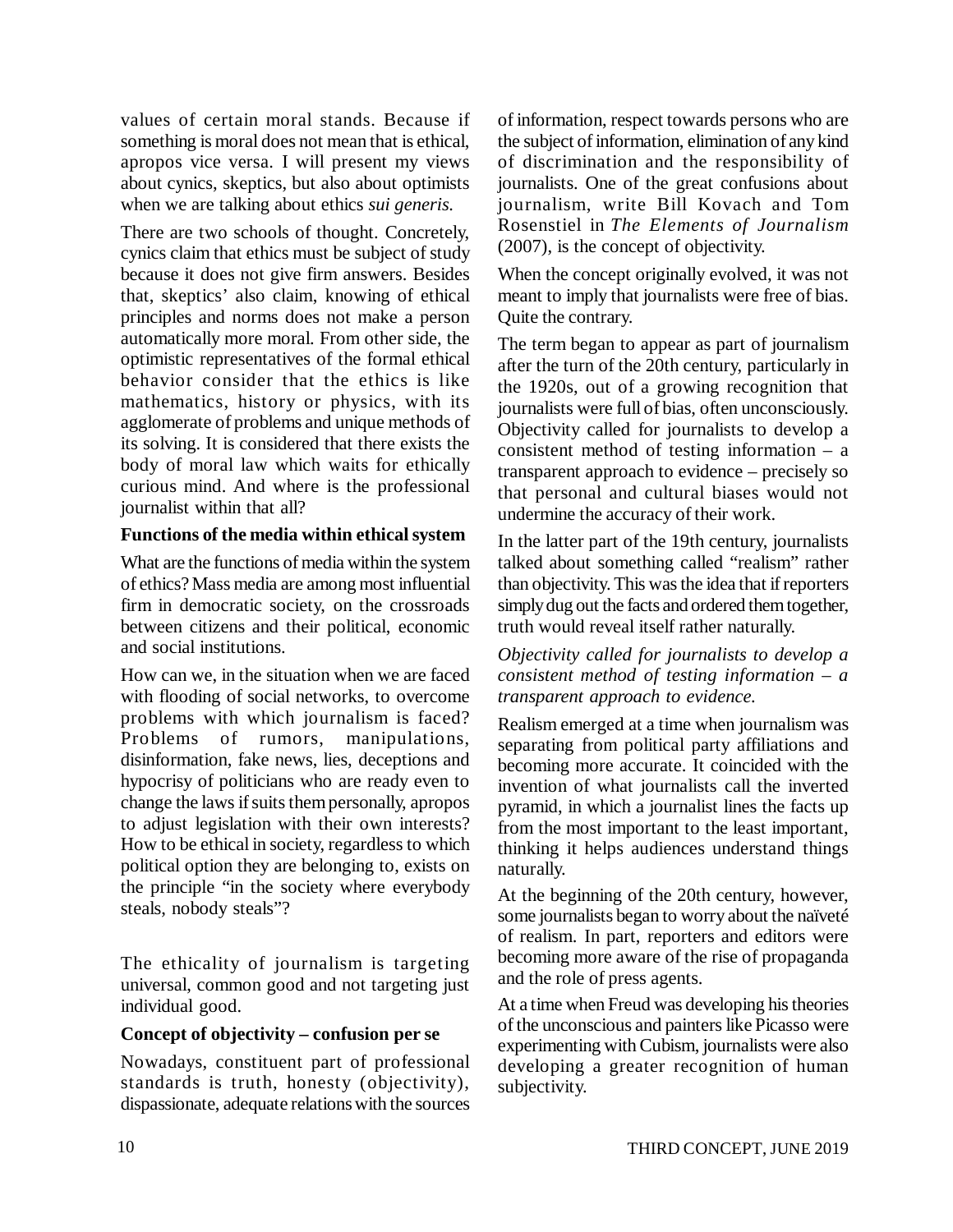#### **The method is objective, not the journalist**

Walter Lippmann and Charles Merz (1919), an associate editor for the *New York World*, wrote an influential and scathing account of how cultural blinders had distorted the *New York Times* coverage of the Russian Revolution. "In the large, the news about Russia is a case of seeing not what was, but what men wished to see," they wrote. Lippmann and others began to look for ways for the individual journalist "to remain clear and free of his irrational, his unexamined, his unacknowledged prejudgments in observing, understanding and presenting the news."

Journalism, Lippmann declared, was being practiced by "untrained accidental witnesses." Good intentions, or what some might call "honest efforts" by journalists, were not enough. Faith in the rugged individualism of the tough reporter, what Lippmann called the "cynicism of the trade," was also not enough. Nor were some of the new innovations of the times, like bylines, or columnists.

The solution, Lippmann argued, was for journalists to acquire more of "the scientific spirit … There is but one kind of unity possible in a world as diverse as ours. It is unity of method, rather than aim; the unity of disciplined experiment." Lippmann meant by this that journalism should aspire to "a common intellectual method and a common area of valid fact."

To begin, Lippmann thought, the fledgling field of journalist education should be transformed from "trade schools designed to fit men for higher salaries in the existing structure." Instead, the field should make its cornerstone the study of evidence and verification.

Although this was an era of faith in science, Lippmann had few illusions. "It does not matter that the news is not susceptible to mathematical statement. In fact, just because news is complex and slippery, good reporting requires the exercise of the highest scientific virtues."

In the original concept, in other words, the method is objective, not the journalist. The key was in the *discipline* of the craft, not the aim. This point has some important implications.

One is that the impartial voice employed by many news organizations – that familiar, supposedly neutral style of newswriting – is not a fundamental principle of journalism. Rather, it is an often helpful device news organizations use to highlight that they are trying to produce something obtained by objective methods.

The second implication is that this neutral voice, without a discipline of verification, creates a veneer covering something hollow. Journalists who select sources to express what is really their own point of view, and then use the neutral voice to make it seem objective, are engaged in a form of deception. This damages the credibility of the craft by making it seem unprincipled, dishonest, and biased.

Reporters have gone on to refine the concept Lippmann had in mind, but usually only privately, and in the name of technique or reporting routines rather than journalism's larger purpose. The notion of an objective method of reporting exists in pieces, handed down by word of mouth from reporter to reporter.

*The impartial voice employed by many news organizations – that familiar, supposedly neutral style of newswriting – is not a fundamental principle of journalism.*

Developmental psychologist William Damon (1979) at Stanford, for instance, has identified various "strategies" journalists have developed to verify reporting. Damon asked his interviewees where they learned these concepts. Overwhelmingly the answer was: by trial and error and on my own or from a friend. Rarely did journalists report learning them in journalism school or from their editors.

Many useful books have been written. IRE (Investigative Reporters and Editors) for instance, has tried to develop a methodology for how to use public records, read documents, and produce Freedom of Information Act requests.

By and large, however, these informal strategies have not been pulled together into the widely understood discipline that Lippmann and others imagined. There is nothing approaching standard rules of evidence, as in the law, or an agreed-

THIRD CONCEPT, JUNE 2019 11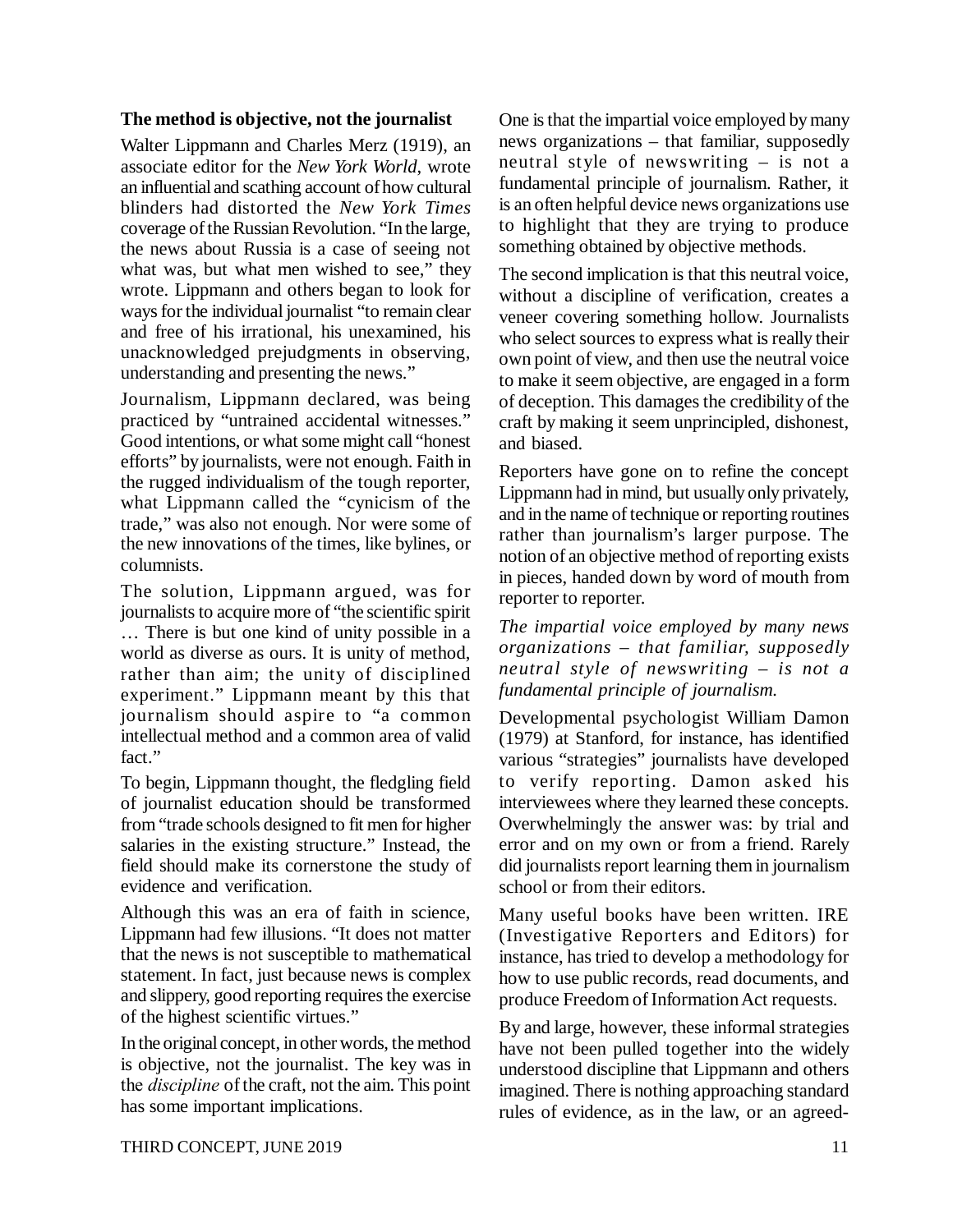upon method of observation, as in the conduct of scientific experiments.

Nor have older conventions of verification been expanded to match the new forms of journalism. Although journalism may have developed various techniques and conventions for determining facts, it has done less to develop a system for testing the reliability of journalistic interpretation.

#### **Conclusion**

Why do we need, at the end of day, ethics? *Because of a need* for social stability because if we do not want to have organized anarchy even within journalism. Regardless that there is no formal agreement to do that, readers, listeners and viewers, media consumers, are expecting from journalists to report about the truth.

*Because of a need* for moral hierarchy because ethical system serves as moral guard who informs a society about relative importance of certain customs and habits. There is tendency that we describe the acts with which we disagree as immoral, although most of our social imprudence is pure violation of manners. Ethical system recognizes those customs and habits for which exists so huge social disapproval that can be considered as immoral ones.

*Because of a need* to solve conflicts, having in mind that ethical system is important to social institution for solving of the cases that encircle opposed claims on personal interests. For example, maybe it is in personal interest of the student to rewrite paper from his colleague, but in the same time his colleague's interest is not to allow him to do that. Social rules against plagiarism (2019) need to be considered here when is going to be evaluated moral practice that arises from this situation.

*Because of a need* of clarifying of the values. For example, controversies about cloning of the people – pro at contra of the scientific achievement with unthinkable ethical consequences. As mentioned earlier, realization of proper common, joint good, is the presumption of real prosperous individual good, in general meaning.

The main question is how to define ethical joint good, which will satisfy all levels of one society, without being accused to be communist or extremist of any kind? That is the question worth one million dollars, but we will try even to give, within the months to come, answer to that one as well.

Besides that, media workers are crucial for transferring of cultural and non-cultural values – depending of which kind of ethical and/or nonethical values they are relying on within the society and of their own.

#### **References**

- 1. Kovach, B. & Rosenthal Tom (2007) *– Publisher* Three Rivers Press; Revised, Updated edition, USA: https:// [www.amazon.com/Elements-Journalism-](http://www.amazon.com/Elements-Journalism-)Newspeople-Completely-Updated/dp/ 0307346706
- 2. Churchill, W. (January 7th, 1939): <https://> [www.britannica.com/biography/Winston-](http://www.britannica.com/biography/Winston-)Churchill (last approached on 26.4.2019)
- 3. Milton, J. (1644): https:// [www.biography.com/writer/john-milton](http://www.biography.com/writer/john-milton) (last approached on 26.4.2019)
- 4. Plagiarism (2019) https:// [www.plagiarism.org/](http://www.plagiarism.org/) (last approached on 26.4.2019)
- 5. Stanford Encyclopedia of Philosophy (2002) – The definition of morality: https:// plato.stanford.edu/entries/moralitydefinition/ (last approached on 26.4.2019)
- 6. Lippmann, W. & Merz, C. (1919) A test of the News - https://archive.org/stream/  $Lippmann MerzATest of the News/$ Lippmann\_Merz\_ATestoftheNews\_djvu.txt (last approached on 26.4.2019)
- 7. Stanford, W. (1979):<https://coa.stanford.edu/> people/william-damon (last approached on 16.4.2019)
- 8. IRE (Investigative Reporters and Editors) <https://www.ire.org>(last approached on 26.4.2019)

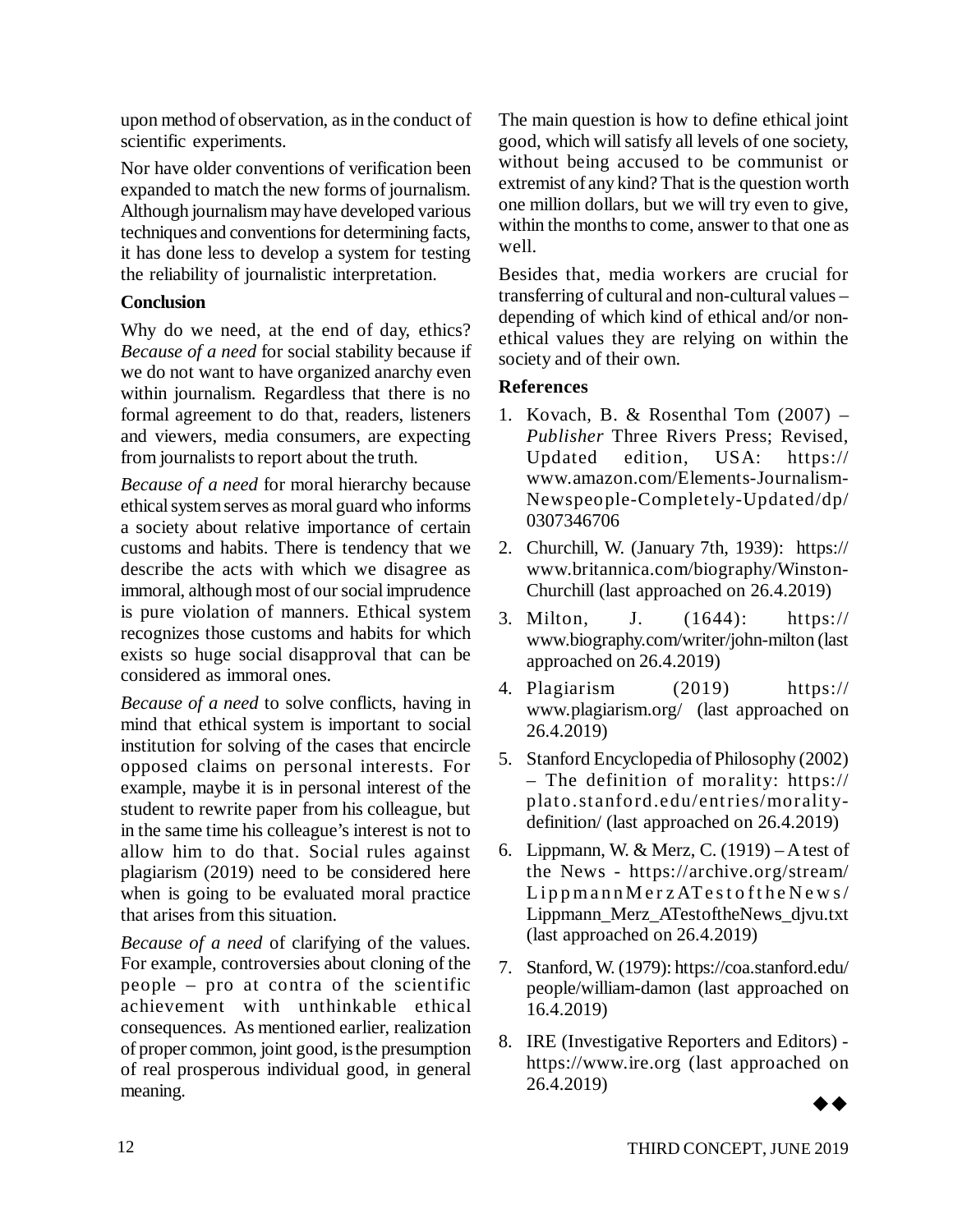### **Galvanizing Indo-US Strategic Partnership**

Dipen Saikia\*

*[Indo-US strategic partnership presents an opportunity for both sides to understand and manage the forces that are shaping a globalizing world, so as to deliver the outcomes which both India and America want, namely, peace, prosperity and progress.]*

Strategy is a term that comes from the Greek<br>
strategia, meaning "generalship." Strategy<br>
is a science and art of using all the forces strategia, meaning "generalship." Strategy is a science and art of using all the forces of a nation to achieve a particular goal as effectively as possible during peace or war. In military sense, strategy often refers to maneuvering troops into position before the enemy is actually engaged. In this sense, strategy refers to the deployment of troops and the art of distributing and applying military means to fulfill the ends of policy<sup>1</sup>.

Originally, the strategy had a strong military aspect and was used mainly in connection with warfare. But now the term strategy has acquired a larger meaning and actors can now become involved in political or economic strategies. The word "partnership" as defined by the American Heritage College Dictionary, denotes relationship of individuals and groups marked by mutual cooperation and responsibility. When used together with "strategic", the term "partnership" usually acquires a longer-term connotation.

A strategic partnership between two countries may be defined in terms of shared values and areas of cooperation in the spheres of defence, foreign policy, economy, energy, human resource development, and environment by taking into account existing geo-political realities and diplomatic practices. A strategic partnership should be viewed as a long-term commitment and it is essential that both partners develop a clear understanding and vision about its objectives and practices.

It is also imperative that a strategic partnership be based on mutual trust and respect for each other's sovereignty, territorial integrity and shared values. This does not mean that there will be no differences between the partners but that the partners recognize the importance of their commitment to each other and are prepared to try and reach common ground wherever possible.

Any such strategic partnership must be based on equality, mutual trust, respect and understanding. It must also be comprehensive, holistic and longterm, and there must be an intensive, on-going and stable commitment to it. Ideally, the broad, underlying values of the two parties should be similar, or at least compatible. A strategic partnership needs the whole-hearted commitment of both sides and must focus on promoting mutual understanding. It must also be a partnership between all the constituents of society and ensure an on-going strategic dialogue.

It is particularly important to involve civil society if the strategic partnership is to take roots among the people of India and US. There are many issues facing the two sides which require the actors in civil society to agree on a much stronger narrative. A strategic partnership based on diplomacy alone is likely to fail. Indo-US strategic partnership presents an opportunity for both sides to understand and manage the forces that are shaping a globalizing world, so as to deliver the outcomes which both India and America want, namely, peace, prosperity and progress.

Associate Prof., Dept. of Pol. Sc., Moridhal College, Moridhal, Assam.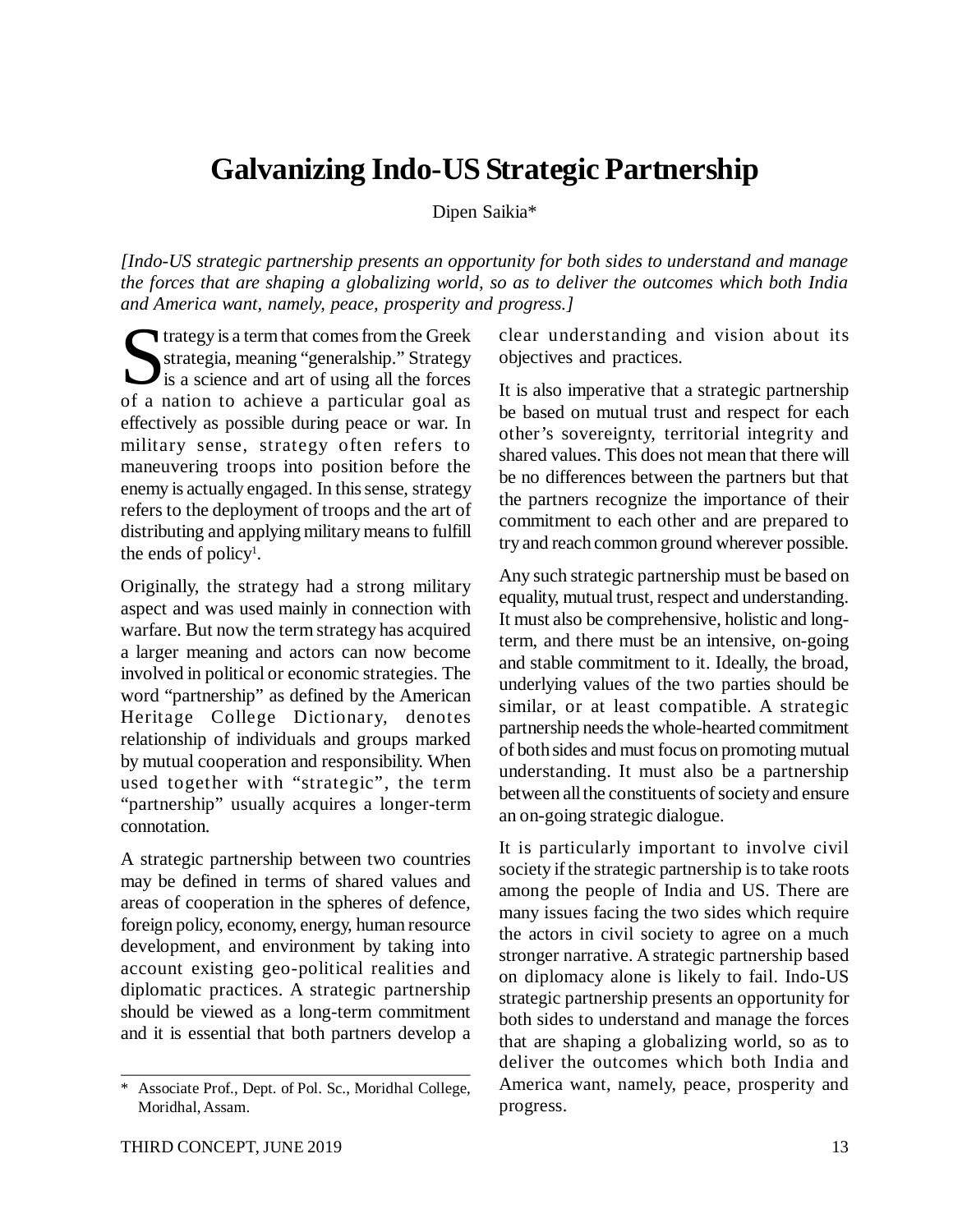Indo-US relations had always been the subject of several ups and downs and also fluctuated from time to time in the Cold War era. The strategic and political relations of both the countries were more uneven and unsmooth than economic and cultural affairs. During the Cold War, owing to opposing grand strategies, the two states frequently found themselves at odds. With the end of the Cold War and the demise of the erstwhile Soviet Union, Indo-US security cooperation started in a fitful fashion and brought about a profound alteration in the strategic underpinnings of US interaction with India.

Today, the Indo-US relationship is marked by unprecedented convergence of interests and values and a much enhanced and deeply involved relationship can be seen in all the aspects of bilateral relations including political, economic and strategic. The most important aspect of this relationship is US-India strategic convergence marked by frequent joint military exercises, maritime cooperation, counterterrorism cooperation, defence purchase, signing of a tenyear defence framework agreement, and Indo-US nuclear deal.

After the end of Cold War, demise of the erstwhile Soviet Union and changing global circumstances compelled both the nations to come closer for strategic partnership. The oldest and the largest democracies in the world have begun to move closer to each other to forge a strategic relationship that has the potential to eventually take the shape of a comprehensive alliance. A combination of factors such as the emergence of a unipolar world and India beginning to ride the waves of a resurgent economy have paved the way for fresh alignment of strategic equations.

India is now clearly emerging as a regional power capable of exerting political, economic and military influence on its neighbourhood. In the US perception, India is a 'natural strategic partner' who can contribute effectively to the maintenance of peace, stability and economic progress in South Asia. India can also be a reliable partner of the US in the pursuit of nuclear non-proliferation objectives as also in the global war against terrorism.

During the Clinton period, the American administration sought to gear up efforts not merely to increase sales based on specific reciprocity but toward reciprocal exchange of information and personnel as well. The bilateral defence cooperation picked up momentum with the 'Kicklighter Proposal' in 1992 that was aimed at reversal of the negative trend in the bilateral defence relations in the previous years. This was followed by the signing of the 'Agreement Minutes on Defence Relations' between the two governments in1995<sup>2</sup> .

These upward trends in bilateral relations received a setback when India conducted the nuclear tests on May 11 and 13, 1998. For some time, thereafter, relations between the two nosedived. The tests caught the Clinton Administration by surprise. Top US officials visiting India and meeting its leaders in April and May 1998 such as Thomas Pickering, Bill Richardson, and Rick Inderfurth found "no advance indication" of these tests. In Washington, White House spokesman Michael Mc Curry said the US was "deeply disappointed" by the blasts.

The tests were a "terrible mistake", said Bill Clinton on 13 May, 1998 as America imposed immediate sanctions, said to be going to deny India over \$ 20 billion. These sanctions included suspending \$ 140 million direct economic aid to India<sup>3</sup> ; ending export-import bank loans to India, stopping computer and other technology transfer to India that could be used for military purposes; and opposing loans by international financial institutions such as the World Bank and IMF<sup>4</sup> .

In early May 1999, the Kargil conflict erupted between India and Pakistan. When it turned into bloodier and intense, the Clinton administration intervened to defuse the crisis. President, Bill Clinton signaled for the first time the USA's changing priorities in South Asia. He invited the then Prime Minister of Pakistan, Nawaz Sharif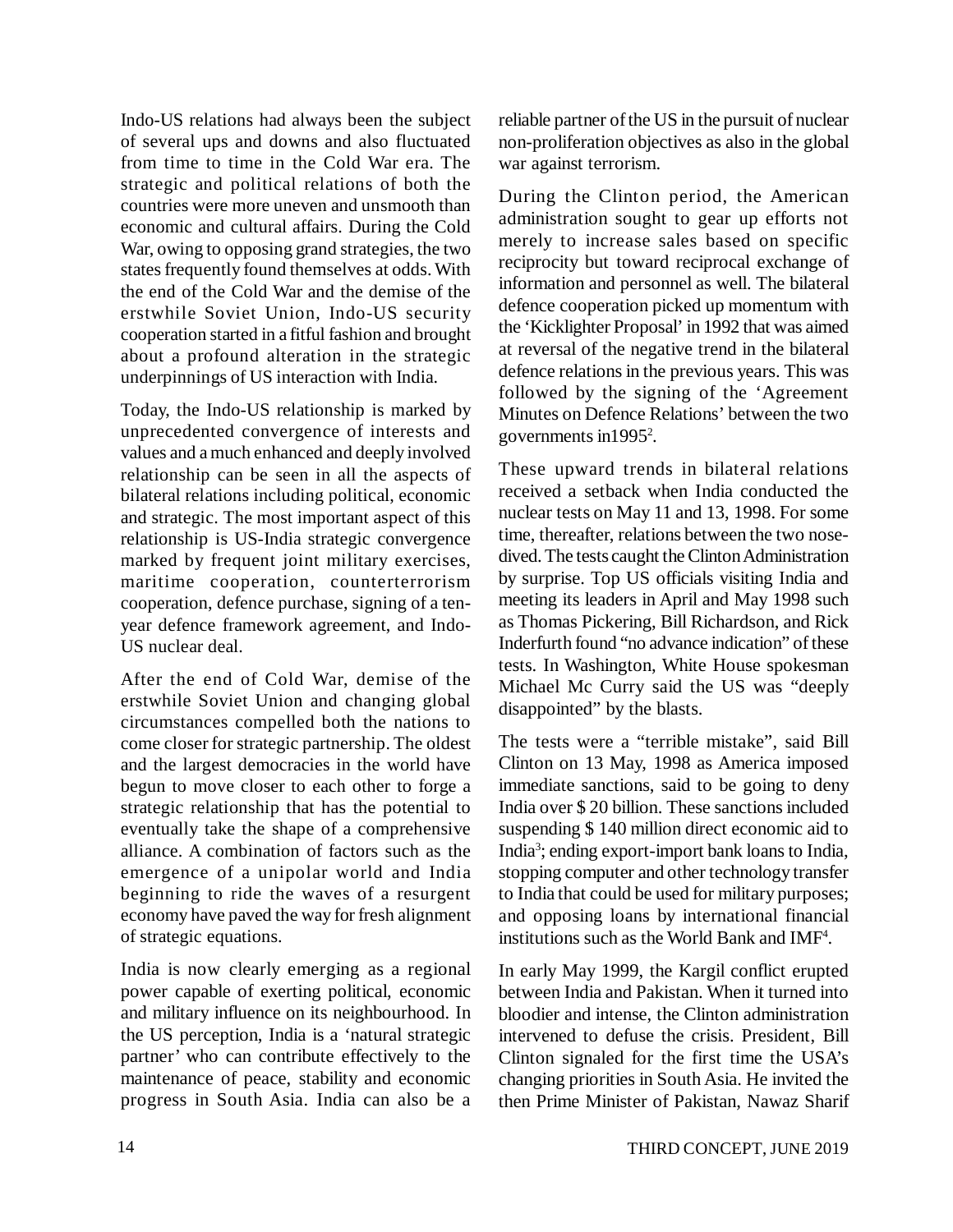to Washington and told him sternly to stop the incursion. And Pakistan's armed forces had to fall in line<sup>5</sup>.

President Bill Clinton visited India during March 19 to 23, 2000. This visit marked a turning point in Indo-US relations. President Clinton and Prime Minister Vajpayee discussed the expansion of economic links, regional stability, environmental and nuclear issues, security and counterterrorism. Dialogue between the two countries was institutionalized through the formation of new working groups and the signing of agreements on a gamut of issues. President Clinton had acknowledged that "India and America are 'natural allies' in liberty, each finding strength in its diversity and both the nations aspire for "a more humane and just world"<sup>6</sup>.

On May 1, 2001, President George W. Bush proposed National missile defense (NMD) programme; a military strategy and associated systems to shield an entire country against incoming Intercontinental Ballistic Missiles (ICBMs) more particularly from rogue states. The Government of India reacted with remarkable alacrity in shedding its earlier doubts and expressing its warm appreciation of the President's proposal. This nuclear missile defense shield met with stiff opposition not just from China and Russia, but also from Japan, South Korea and US allies in Western Europe showing new sensitivity to US concerns; nevertheless, India was one of only three countries to welcome  $it^7$ .

On September 30, 2002, Indian soldiers and airmen landed in Alaska for their platoon-level joint training exercise with their American counterparts at Fort Richardson and Elmendorf Air Force base. Called the Geronimo Thrust 02, it was the first exercise of its kind involving Indian troops and airmen on American soil. It was designated to familiarize the military personnel with some US training techniques and equipment as well as to give US soldiers the opportunity to interact with soldiers and airmen from India.

After this, the first contingent of US Air Force personnel arrived in India for joint exercises held in Agra, on October 20 to 26, 2002. Termed as Cope India 02, these exercises provided quality training for air crew and maintenance personnel, and fostered a good relationship between the US Air Force and the Indian Air Force. Both forces exchanged information on airlift operations and procedures and emphasized their interoperability<sup>8</sup>.

In September 2003, their armies conducted a joint exercise near the Sino-Indian border, and the 'Malabar 2003' naval exercises included an American nuclear submarine. 'Malabar 2004' followed, off the coast of Goa. In July 2004 the Indian Air Force participated in exercises in Alaska. Earlier, in March that year, Powell hailed 'the current relationship between the US and India as the best… that has existed between our two great democracies in many, many years- if not in history'<sup>9</sup> .

On January 12, 2004, President Bush and Prime Minister Vajpayee issued a joint statement declaring that the U.S.-India Next Steps in Strategic Partnership (NSSP) included expanding cooperation in the "trinity" areas, expanded engagement on nuclear regulatory and safety issues, missile defence, ways to enhance cooperation in peaceful uses of space technology, and steps to create the appropriate environment for successful high technology commerce. To combat the proliferation of weapons of mass destruction, relevant laws, regulations and procedures would be strengthened, and measures to increase bilateral and international cooperation in this area employed. In June 2004, the joint defence group underlined more areas of convergence on fundamental values, and Bush and Manmohan Singh expressed confidence that the relationship would grow stronger<sup>10</sup>.

In March 2005, the United States announced that it would offer India co-production rights for both the F-16 and F-18E/F to compete for that requirement, while offering Pakistan the option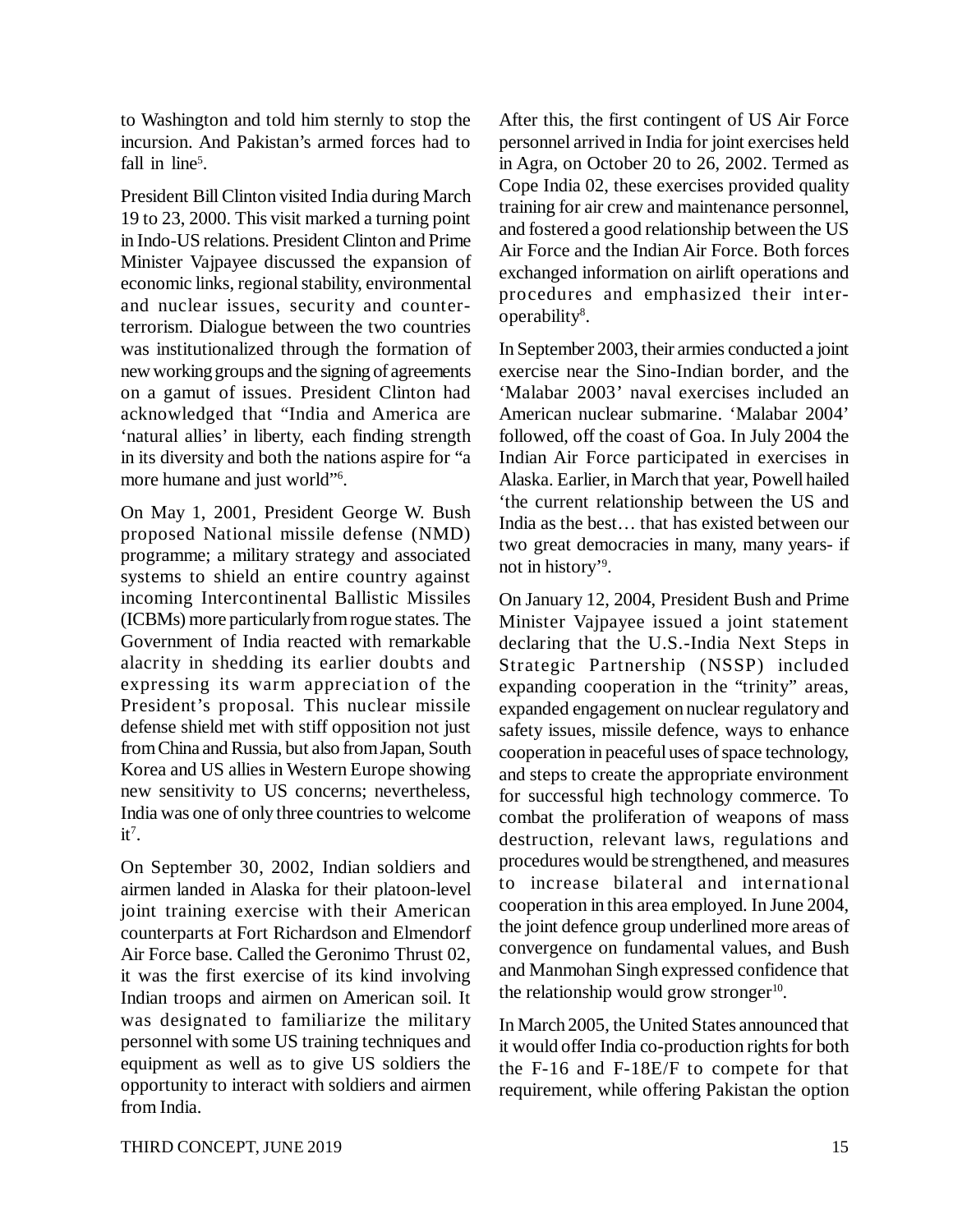to purchase F-16s in March 2005. In June 2005, the US and India signed the landmark agreement called the "New Framework for the US-India Defence Relationship", a 10-year defencecooperation pack envisaging a wide range of joint activities, including multi-national operations in their common interest, collaboration to promote security and defeat terrorism and enhancement of capability to combat the proliferation of weapons of mass destruction $11$ .

This was reported to be in pursuance of Bush Administration's pledge to help India become a major power in the 21st century. After a long break of about thirty years or so-India and the US, had agreed to resume cooperation in the highly sensitive area of civilian nuclear energy. In fact, the joint statement that the American President and the Indian Prime Minister unveiled in Washington on June 28, 2005- stating that, the US would now work with "Friends and allies to adjust international regimes to enable full civil nuclear energy and trade with India",-speaks of hitherto " unimaginable" and "unprecedented levels of cooperation"<sup>12</sup>.

A turning point in Indo-US strategic relationship came on 18 July 2005 with accord on civilian nuke cooperation, reached between US President George W. Bush and Indian Prime Minister Manmohan Singh in Washington. The bilateral pact essentially contemplates the US to resume under its laws to be suitably amended, the supply of nuclear fuel and technology and reactors to India on various far-reaching conditions. The pact impliedly accepts India a nuclear power with the right of maintaining a minimum nuclear deterrence<sup>13</sup>.

On March 20, 2006, President Bush visited India and the Indo-US civil nuclear deal was signed during the visit. The focus of the presidential visit was to strengthen the strategic relationship between India and the United States for defeating terrorism; promoting democracy; improving economic ties, health, environment, and climate control; and nuclear energy co-operation. The success of the visit is evident by the fact that both India and the United States could agree on the modalities of a civil nuclear agreement, and in addition to signing this important agreement, they also decided to work jointly for the promotion of agriculture, expanding ties to foster trade, innovation, knowledge, and global security.

Due to the importance attached to this visit, it was being viewed by India as the opening of an entirely a new chapter in the history of relations between India and the United States, reminiscent of the earlier opening in the 1970s between the United States and China. President Bush signed the "Henry J. Hyde United States-India Peaceful Atomic Energy Cooperation Act 2006" on December 18, 2006 at the White House laid the foundation for what could be the most significant foreign policy move of his administration. The law, which permits the United States to provide nuclear fuel and technology to India's civilian nuclear facilities in return for internationally monitored safeguards of those facilities, removes a long-standing source of tension between the United States and India-and makes more likely a strategic relationship between the two countries<sup>14</sup>. The coming together of India and US in strategic partnership is a defining moment of the future.

In August 2007, India also floated its biggestever military tender for the purchase of 126 multi-role combat aircraft worth \$10 billion. Lockheed-Martin and Boeing lobbied hard to sell their F-16 and F/A-18 fighter planes to India. In September 2007, exercise of the Malabar series took place in the Bay of Bengal for the first time as well as expanded to include Japan, Singapore and Australia, and involved 27 warships. The exercises extended up to the Strait of Malacca, the busiest waterway of the world.

In late 2007, Under Secretary of State Burns, who traveled to New Delhi at least eight times over a two-year period, penned an article lauding stronger U.S.-India relations while also identifying "considerable hurdles" to achieving an effective "global partnership." Foremost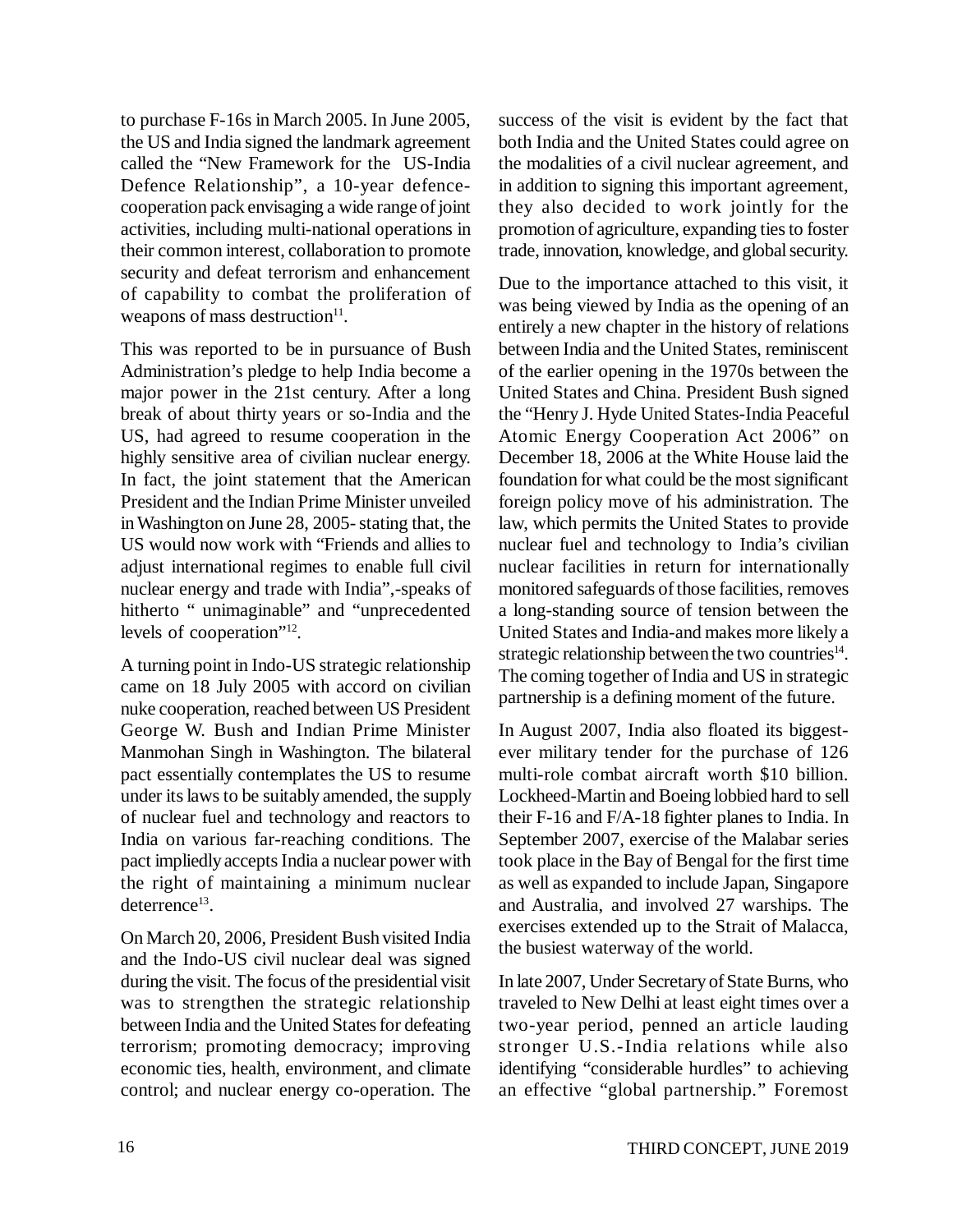among these were terrorism, narcotics trafficking, and nuclear proliferation, which he avers must be dealt with through stronger bilateral security ties that will include defense sales<sup>15</sup>.

The US is set to emerge as a large exporter of arms to India which plans to buy about US \$30 billion worth of military equipment between 2007-2012. This figure means India is the developing world's largest arms purchaser. Since the 1960s, and until recently, the Indian market was closed to US defense contractors, because of Washington's displeasure with India's friendly ties with the Soviet Union. India and the US had signed a billion-dollar (about Rs4,000 crore) deal for purchase of six Super Hercules C-130J military transport planes from Lockheed Martin, with options for another six on January 30, 2008. It was India's largest arms purchase from the US, so far.

According to reports, US State Department officials had said that the deal establishes "a new environment," for American companies in India. Pentagon officials had been quoted as saying that the deal breaks the "psychological barrier" in bilateral defence cooperation. Though delivery would start only from 2011, Clad said the agreement would set the stage for American companies to bid for the contract for the Indian Air Force's multi-role combat aircraft. This was the third Indian agreement for military equipment with the US. The first two were for Weapon Locating Radars (WLRs) from Raytheon for the artillery and the other for second-hand amphibious operations ship LPD (landing Platform Dock) Trenton, now named INS Jalashwa along with its six onboard Sikorsky helicopters.

Named after a powerful Greek figure, the 4 engine Hercules is one of the oldest transport aircraft in the world. Introduced in the 1950s, and used in 67 countries, it has been deployed for recovering space capsules and also been able to land in the Antarctica by wearing skis<sup>16</sup>.

Discussions also commenced between India and US manufacturer Lockheed Martin to buy eight P3-C Orion maritime surveillance aircraft at a cost of \$650 million, coupled with 16 multimission MH-60R Sikorsky helicopters costing about \$400 million. Raytheon was negotiating the sale of its Patriot PAC-3 anti-missile systems to India, too. The purchase would mark a significant diversification of India's military transport paradigm that has traditionally rested on Sovietsupplied AN-32 and IL-76 aircraft. Subsequently, New Delhi purchased the American landing dock USS Trenton, which is expected to give the Indian Navy amphibious landing capability.

In addition to the basic aircraft frames and equipment, India is also said to have asked for four Rolls Royce AE 2100D3 spare engines; eight AAR-47 Missile Warning Systems; eight AN/ ALR-56M Advanced Radar Warning Receivers; eight AN/ALE-47 Counter-Measures Dispensing Systems; eight AAQ-22 Star SAFIRE III Special Operations Suites<sup>17</sup>.

In the second week of July 2008, a contingent of the Indian Air Force (IAF) consisting of eight Su-30 MKI air dominance fighters, two IL-78 in-flight refuellers and an IL-76 heavy lift transport aircraft along with 247 personnel winged their way halfway across the globe to the deserts of Nevada. At the invitation of the US Air Force, the contingent was headed for the Nellis airbase to participate in Exercise Red Flag, scheduled to be held from 09 to 23 August 2008. This has been the largest single deployment undertaken by the IAF outside the country. Held for the first time in 1975, Exercise Red Flag is a prestigious multinational event hosted three to four times a year by the USAF at the Nellis airbase. It is acknowledged to be the most advanced and professionally challenging fighter exercise conducted anywhere in the world<sup>18</sup>.

On Sept 27, 2008, House of Representatives approved the Indo-US nuclear deal with 298 members voting for the Bill while 117 voting against. On October 1, 2008 Senate approved the Indo-US civil nuclear deal with 86 votes for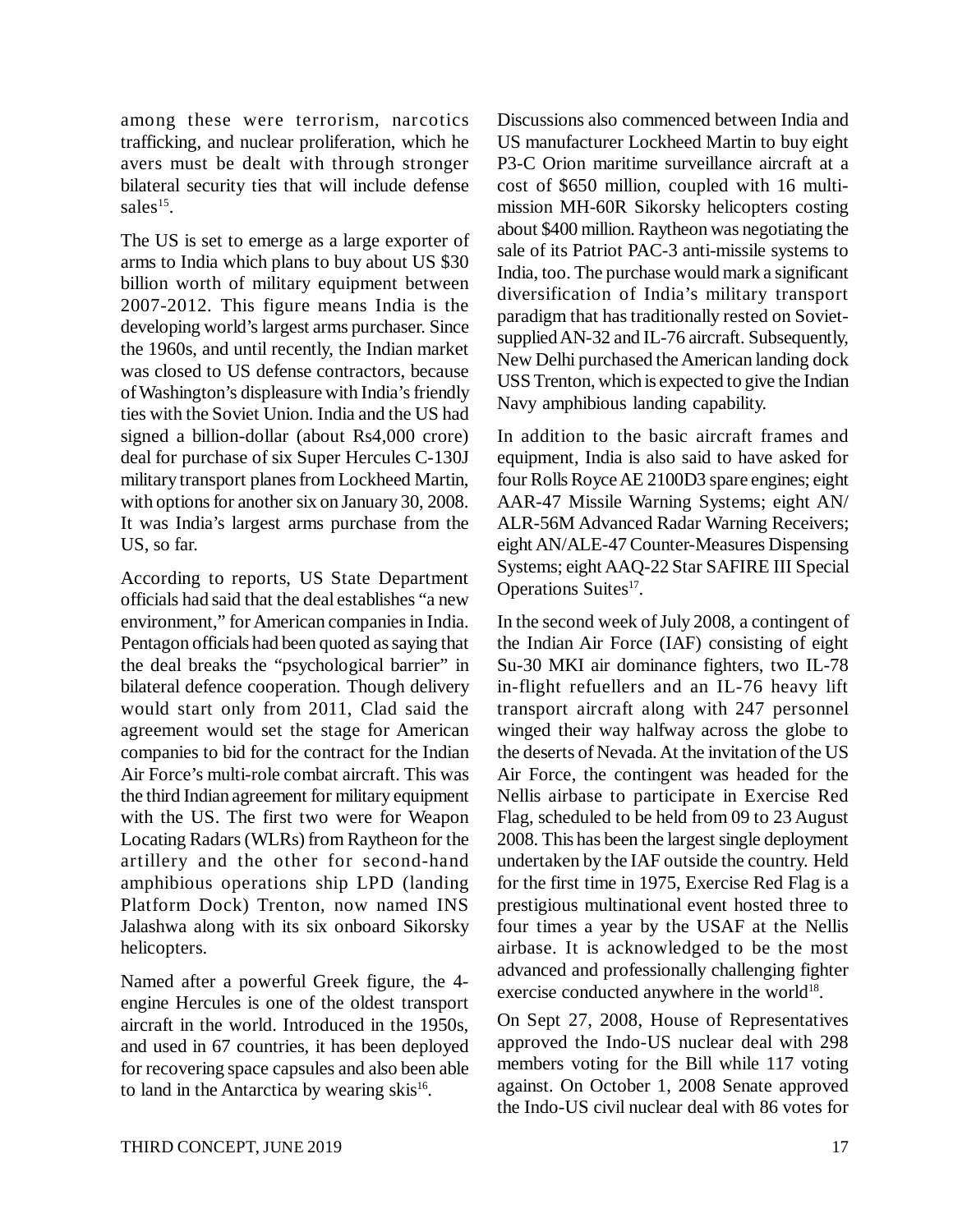and 13 against. On October 8, 2008 President Bush signed legislation to enact the landmark US-India civilian nuclear agreement. The Indo-US Nuclear deal has opened a new chapter in bilateral ties between the world's largest and most powerful democracies. It is an acknowledgement that the world is now making space for India. It has liberated India from the constraints of technology denial of more than three decades by the world community.

This landmark agreement has paved the way for India's complete re-engagement with the world's nuclear community and furthering the strategic realignment with the US. It will strengthen nonproliferation, protect environment, create jobs and assist India in meeting its energy needs<sup>19</sup>.

On January 20, 2009 Obama took the charge of US administration and in March 2009, the Obama administration cleared the US\$2.1 billion sale of eight P-8 Poseidon to India, the largest military deal between the two countries<sup>20</sup>.

On July 18, 2009, US Secretary of State Hillary Clinton arrived in Mumbai. During her visit the two countries added a new chapter in their strategic partnership and deepen their engagement. The United States and India signed End-Use Monitoring Agreement  $(EUMA)^{21}$  on July 20, 2009 that would take a major step towards allowing the sale of sophisticated US arms to New Delhi.

India will be the first international customer which is going to buy eight P-81 long-range maritime reconnaissance and anti-submarine warfare aircraft for the Indian navy at a total cost of \$2.1 billion with each aircraft costing about \$220 million. These aircraft would replace Indian Navy's aging Tupolev Tu-142M maritime surveillance turboprops. The Boeing Company will deliver the first P-81 to India by 2013 and the remaining seven by  $2015^{22}$ .

#### **References**

1. Strategy pattern<http://en.wikipedia.org/wiki>

- 2. Saileja, *Indo-US Defence Co-operation*, World Focus, Vol. XXIX, No.7, July 2008, P.258.
- 3. Economic sanctions were found to slow dollar inflows, push the Indian rupee down about 3%, hurt infrastructure development and turn away foreign portfolio investment of the country. Germany, Australia and Japan, India's biggest aid donor, were among those that also announced sanctions. But four of the five established nuclear weapons powers-Britain, China, Russia and France-had refused to join US in punishing India economically for the test.
- 4. Vinay Kumar Malhotra, (ed,), *The USA: Relations with India and Europe*, England: Wisdom House, 2002, pp. 7-8.
- 5. Amar Bhattacharya, *Strategic Breakthrough in Indo-US Relations*, World Focus, Vol. XXIX, No. 7, July 2008, p.243.
- 6. Thomas Edwards, *Indo-US Relations: Common Vision, Common Achievements-Where do we go from Here?* in Vinay Kumar Malhotra, (ed.) *The USA Relations with India and Europe*, London: Wisdom House, 2002, pp.4-5.
- 7. Monika Chansola, *Indo-US Relations: Assessing the China Factor*, World Focus, Vol. XXIX, No.7, July 2008, p.271.
- 8. Naushad A. Sulaiman, *Domestic factors in Foreign Policy Formulation in USA and India: Implications for Future Relations,* Third concept, Vol. IV. No. 5, March 2003, p. 49.
- 9. Brahma Chellaney, *Systems Upgrade*, Hindustan Times, 24 September 2004.
- 10.Anita Inder Singh, *The United States, South Asia and the Global Anti-Terrorist Coalition*, New Delhi: India Research Press, 2006, p.85.
- 11.Saileja, op.cit, p. 259.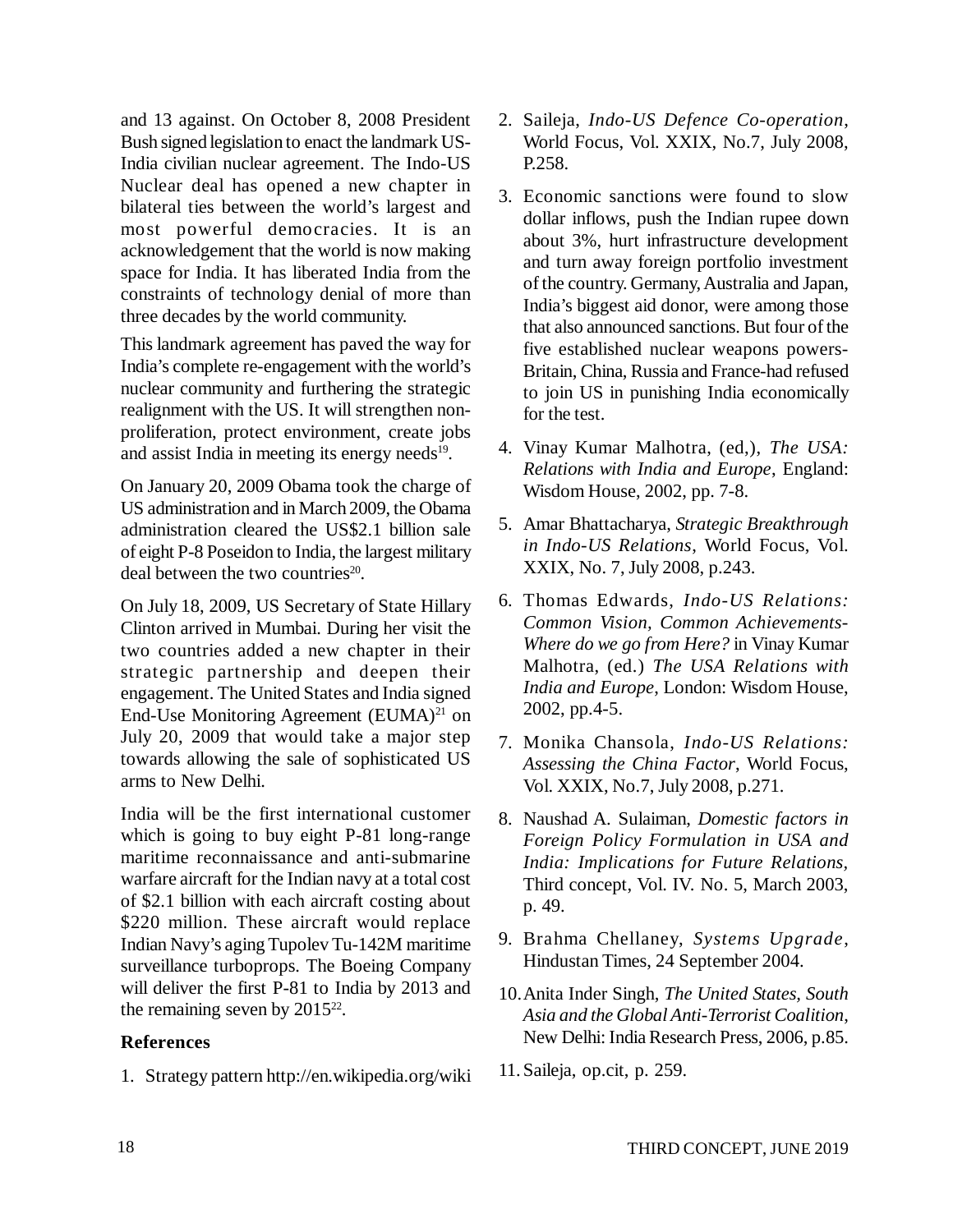- 12.R. Gangadhara Sastry, *Indo-US Nuclear Cooperation and Emerging Compulsions*, Third Concept, Vol.19, No.226, December 2005, p.8.
- 13.Rahul Bhonsle, Ved Prakash, K.R. Gupta (ed.), *Indo-US Civil Nuclear Deal*, New Delhi: Atlantic Publishers & Distributors, 2007, p. 2.
- 14.Walter Andersen, *US and India: Domestic Political Compulsions for a consequential American Interest*, Indian Foreign Affairs journal, Vol. 2, No.2, April-June 2007, pp.43- 52.
- 15.*news.indiamart.com/news-analysis/indo-usagreement-on-18015.html*
- 16.*<http://economictimes.indiatimes.com/News/> E c o n o m y / F o r e i g n \_ T r a d e / India\_US\_seals\_Hercules\_deal\_worth\_1\_bn/ article show/2087987.cms.*
- 17.*e n . w i k i p e d i a . o r g / w i k i / I n d i a - United\_States\_relations*
- 18.*www.indiandefencereview.com/2009/02/ strategic-implications-of-exercise-red-flag-2008.html*
- 19.*http: //en. wikiped ia. org/wiki/I ndo-US\_civilian\_nuclear\_agreement*
- 20.*e n . w i k i p e d i a . o r g / w i k i / I n d i a - United\_States\_relations*
- 21.The end-user agreement, mandatory under a US law to sell sophisticated arms to other countries, will remove a major obstacle in accelerating defence ties between India and the US. The EUMA will allow the US to periodically carry out an inspection and inventory of all articles transferred to India. In the negotiations, India strenuously objected to physical inspection and instead sought an inspection of the records and other measures in place. In the end, the Americans had their way, but it was agreed that the physical inspection would be done at a time and place granted by India. This agreement is designed by the US Congress for ensuring American oversight, right-of-access and on-site inspection in client States — States that are under the US security and nuclear umbrella. For example, there are 32 countries under the US nuclear and security umbrella today. The pact will set the pitch for US firms to bid for India's tender for purchasing 126 multi-role fighters. The deal is estimated to be worth \$10.4 billion.
- 22.*The Tribune*, August 1, 2009.



**THIRD CONCEPT** *welcomes your valuable comments on articles published in each issue. Suggestion to further improve quality and get-up of your favourite magazine, which has a record of uninterrupted publication since 1987, are also solicited.*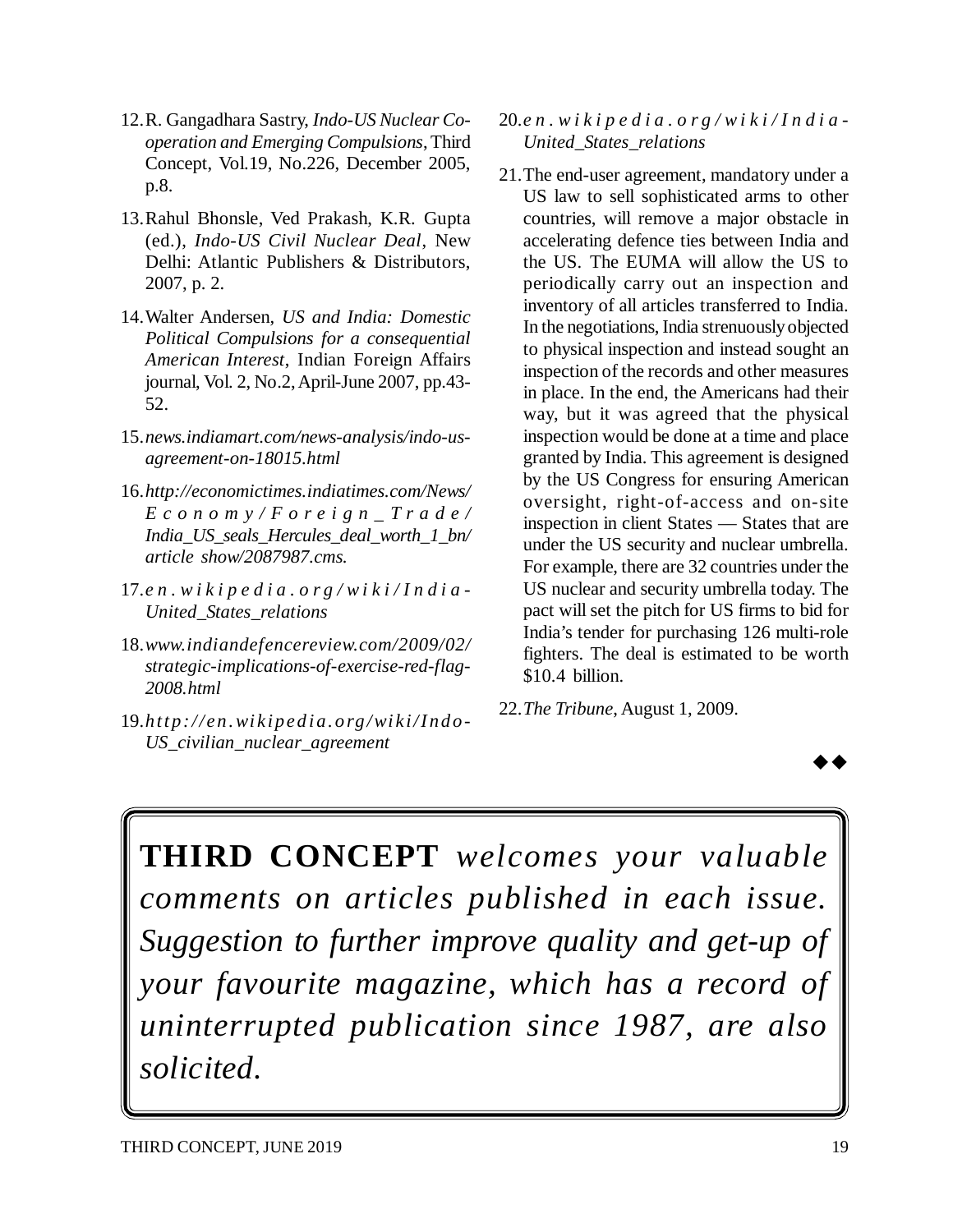### **India – An Aspiring Global Power**

Baruna K. Behera\*

[*Foreign policy of a country is meant to serve its national interests. This cardinal principle also applies to India, which joined the comity of nations as an independent country in August 1947. 72 years have passed since the independence of India. During the immediate post-colonial era, main objectives before India's foreign policy were to fulfill developmental goals of India. Indian foreign policy achieved these objectives substantially under the guidance of Pt. Jawaharlal Nehru. In the present century, India is regarded as an important global power owing to its achievement in many areas like economy, science & technology, information technology, military capabilities etc. Once Lord Curzon said that location of India will push it to play an important role in world affairs. Now India wants to materialize this more seriously. This article endeavours to track briefly journey of India's foreign policy from a post-colonial state to an aspiring global power.]*

In 1947 India won her independence and<br>joined the comity of sovereign nations and<br>thereby qualified to participate as an actor in n 1947 India won her independence and joined the comity of sovereign nations and international politics and relations. Pandit Jawaharlal Nehru, the first Prime Minister of India, left a deep imprint on the foreign policy of independent India. The basic principles of foreign policy enunciated by him continue to serve as the guiding principles of all subsequent governments and prime ministers after him. The basic principles of India's foreign policy have remained consistent throughout, except minor changes by succeeding governments. It means the element of dynamism has been present in the policy formulation of India. The journey of India from a post-colonial state to an aspiring global power can be explained in the following manner<sup>1</sup>

#### **Period between 1950s to 1960s**

India got her independence in 1947 from British colonialism. Having been exploited during the colonial period, India's economic situation was very precarious and was characterized by elements like poverty, under-development and

malnutrition. In this context, India's foreign policy was determined to address these concerns by actively collaborating with other nations of the world. Aforementioned challenges demanded India to pursue an independent foreign policy based on her national interest.

However, international environment of that period had little scope for pursuing an independent foreign policy because of the onset of the Cold War politics between the two superpowers USA and USSR. In such circumstances, India along with few other countries decided to follow the path of Non-Alignment that could address their needs and could keep them away from the power politics of the Cold War. India was very much aware of the fact that involvement in the Cold War could endanger its hard-earned independence and therefore, India rightly renounced its involvement in the Cold War politics. By adopting such stand, India tried to address its genuine challenges like poverty, under-development, malnutrition etc<sup>2</sup>.

India used NAM (Non Alignment Movement) platform as a forum for forming a kind of solidarity among the nations of Asia, Africa and

<sup>\*</sup> Dept of Pol. Sc., Govt Science College, Chhatrapur, Odisha.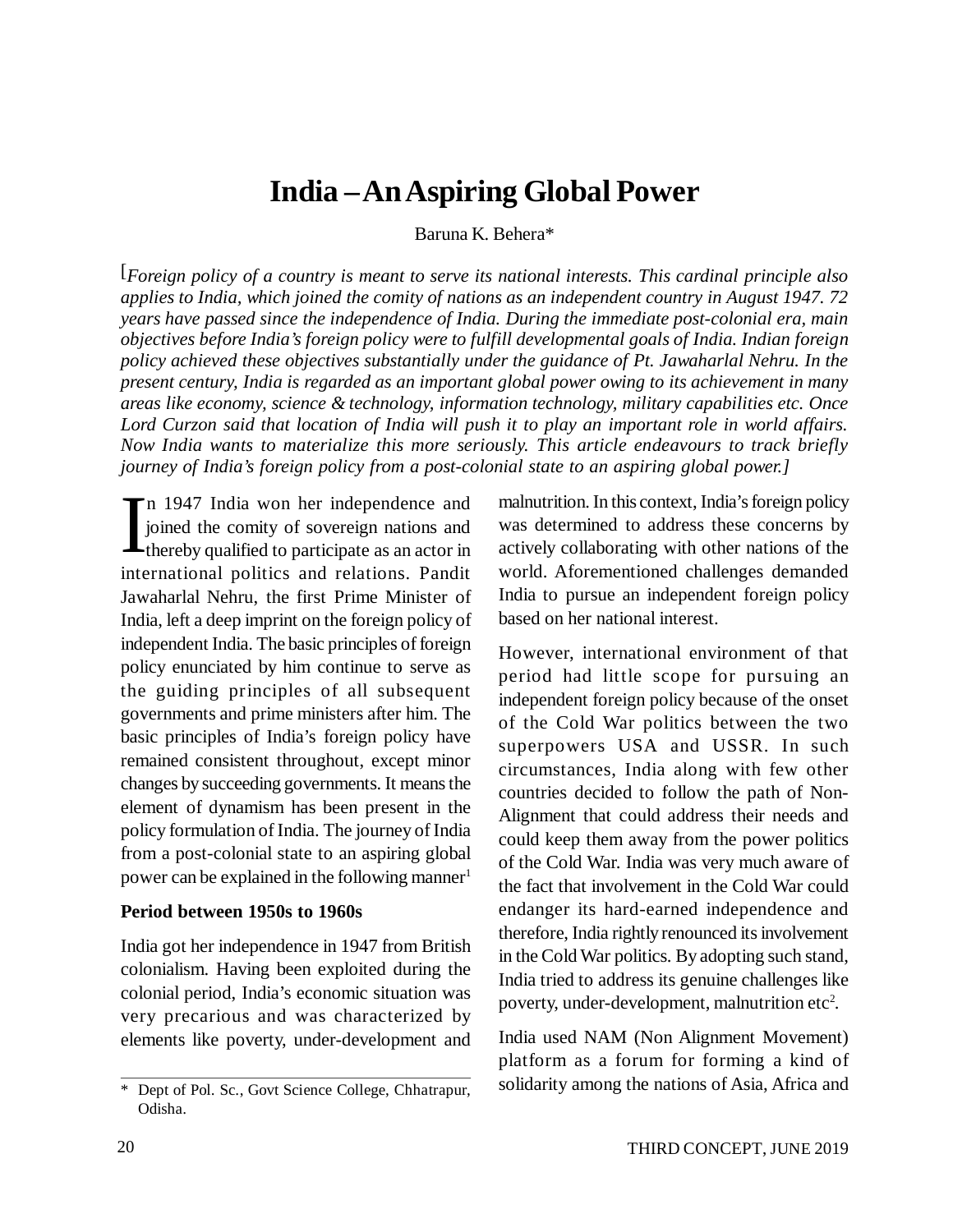Latin America. NAM stood for various objectives like independent foreign policy, strengthening of UN, disarmament, arms control etc. India successfully played its role in NAM platform and gradually emerged as one of the leaders of Third World countries.

In 1962, a war broke out between India and China. In this war India suffered a huge military set back. This defeat and certain other domestic factors exposed chinks in the physical and material security of India. During initial periods after independence, India's foreign policy was guided by the spirit of idealism and lacked the essence of realism. However, the defeat in the 1962 war made India to re-think about its foreign policy strategy. Gradually, elements of realism came to dominate principles of India's foreign policy.

#### **Period between 1970s to 1980s**

Signing of the treaty of peace, friendship and cooperation with the erstwhile USSR in 1971 was clear signal of element of realism in India's foreign policy. India signed this treaty keeping in view the negative developments being witnessed in South Asia, where external powers tried to blackmail India. The 1971 Indo-Pak war and the great victory of India in this war boosted the status of India in South Asia. India played an important role in the liberation of Bangladesh from the clutches of Pakistan. The 1974 peaceful nuclear explosion (Pokhran - I) further enhanced the status of India in the comity of nations; however, a number of sanctions were imposed upon India, particularly restrictions on nuclear trade. Such developments further strengthened India's determination to stand on its own feet. During 1970s, the issue of NIEO (New International Economic Order) had also influenced the course of foreign policy of India significantly.

In December 1979, erstwhile USSR invaded Afghanistan and thus set the stage ready for the involvement of superpowers in the politics of South Asia. Such developments created new challenges for the foreign policy of India as they brought Cold War dynamics to the backyard of India. USA started providing support to Mujahideen forces fighting against the Soviet intervention in Afghanistan. Pakistan became an important actor in this move of USA and started receiving huge military and economic assistances from USA. All these things created fresh challenges for the foreign policy of India.

#### **Period between 1990s to 2018**

In the 1990s India witnessed a severe Balance of Payment (BoP) crisis. This situation further worsened with the disintegration of USSR, a time-tested friend of India. In the post-Cold War scenario, India was forced to re-think its foreign policy strategy. To address its economic problems, India opened up its domestic market and accepted the principles of liberalization, privatization and globalization (LPG). With this India opened up a big market for the traders of whole world and became a suitable investment destination. During the same period, Prime Minister P.V Narasimha Rao initiated the Look East Policy to strengthen India's relations with countries of South-East Asia.

In May 1998, India tested five nuclear devices (Pokhran - II) successfully and declared herself as a nuclear weapon state. These nuclear tests invited a number of sanctions upon India; however, this development changed the status of India from a post-colonial state to a nuclear weapon state.

At present India is the 6th largest economy of the world<sup>3</sup>. India ranks 3rd in terms of purchasing power parity<sup>4</sup>. India is one of the largest arms importers of the world and it had spent more than \$100 billion in the last  $10$  years<sup>5</sup>. Growing military and nuclear strength including rising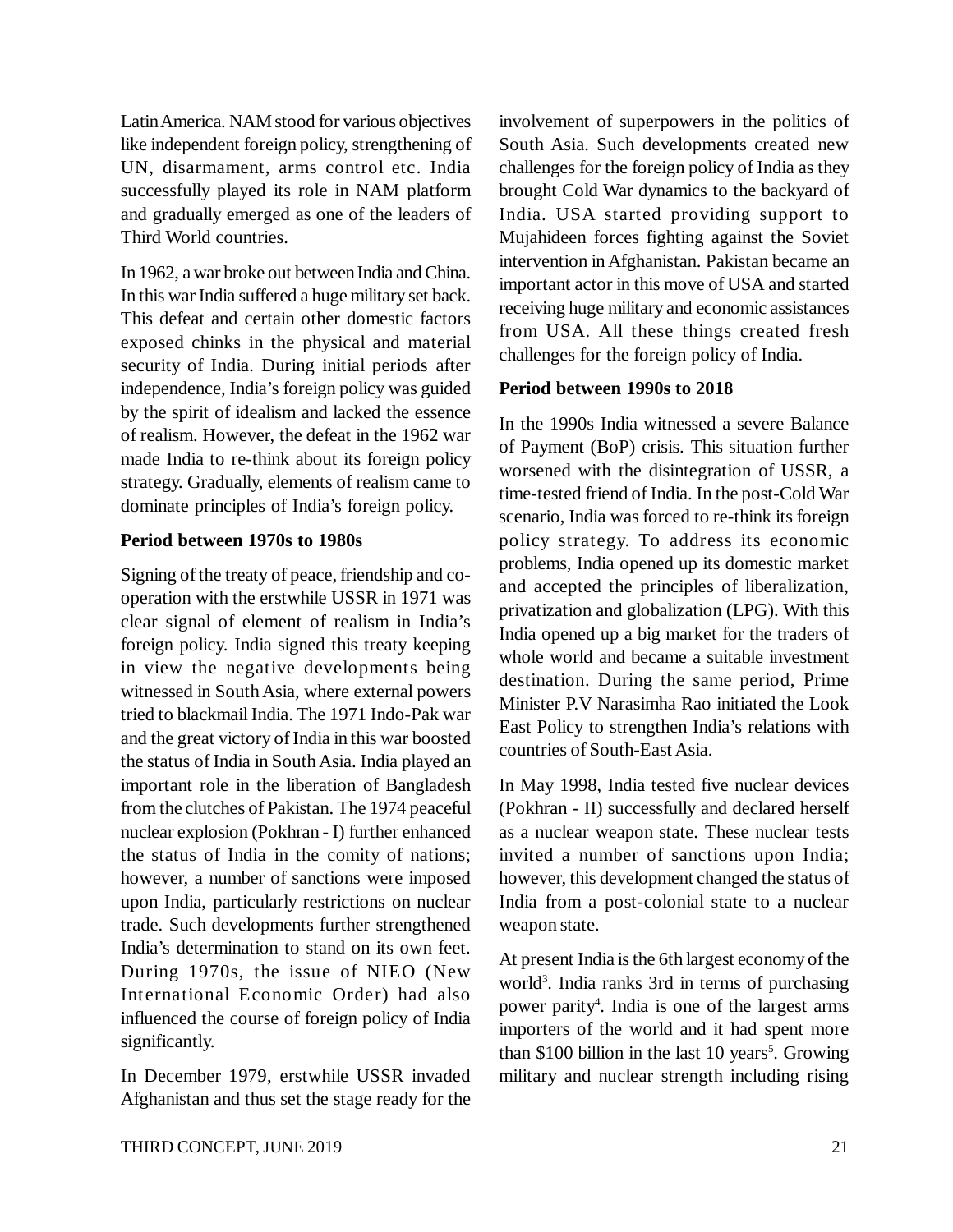missile capabilities have further enhanced status of India in the contemporary world politics.

At present, India has good diplomatic and military relations with all the major powers of international politics including USA, Russia, UK, France and Japan. Similarly, through policies like Connect Central Asia policy and Act East Policy, India has been endeavouring to forge concrete relations with the countries of Central Asia and South-East Asia. Growing space firing capabilities of ISRO have further magnified position of India.

Now Indian foreign policy has been trying to secure a more respectable place for India at the high forums of world politics like IMF, UN Security Council (demand for a permanent seat) and NSG (Nuclear Supplier Group). In 2017- 2018, India became member of MTCR, Wassenaar Arrangement and Australia Group, thereby further cementing its credentials as a responsible power. The National Security Strategy (NSS) of USA released in 2017 has recognized India's emergence as a leading global power. Such recognition has validated India's journey from a post-colonial state to an aspiring global power<sup>6</sup>.

#### **Conclusion**

From these analyses, it is clear that India as a nation has covered a long distance from being a post-colonial state to an aspiring global power and India is well poised to act as an important independent centre of power in the emerging multipolar world order.

#### **Notes**

- 1. U.R Ghai, Foreign Policy of India, Indian Foreign Policy: Basic Features, continuity and Change (Jalandhar: New Academic publishing Co.) pp 44-76.
- 2. Vinay Kumar Malhotra International Relations, Non-Alignment (New Delhi: Anmol Publication Pvt.Ltd.) pp 275-276.
- 3. <https://indianexpress.com/article/business/> economy/india-becomes-sixth-largesteconomy-in-the-world-overtakes-france-5256279/
- 4. <https://economictimes.indiatimes.com/news/> economy/indicators/india-displaces-japan-tobecome-third-largest-world-economy-interms-of-ppp-world-bank/articleshow/ 34392694.cms
- 5. <https://www.hindustantimes.com/india-news/> india-still-largest-arms-importer-sipri/storyw7R3VCsWxuelz97N2OsOqI.html
- 6. <https://www.thehindu.com/opinion/editorial/> wait-and-watch/article22084728.ece



**To our Contributors.....................**

- **& Original articles are welcome.**
- **& Only Original copy of the manuscript, neatly typed in double-space should be sent. Please do not send carbon, cyclo-or photo-copies.**
- **& Please check up grammatical & typographical mistakes before sending. Editor will not be responsible for these lapses.**
- **& Editor reserves the right to reject/ modify / edit an article without assigning any reason.**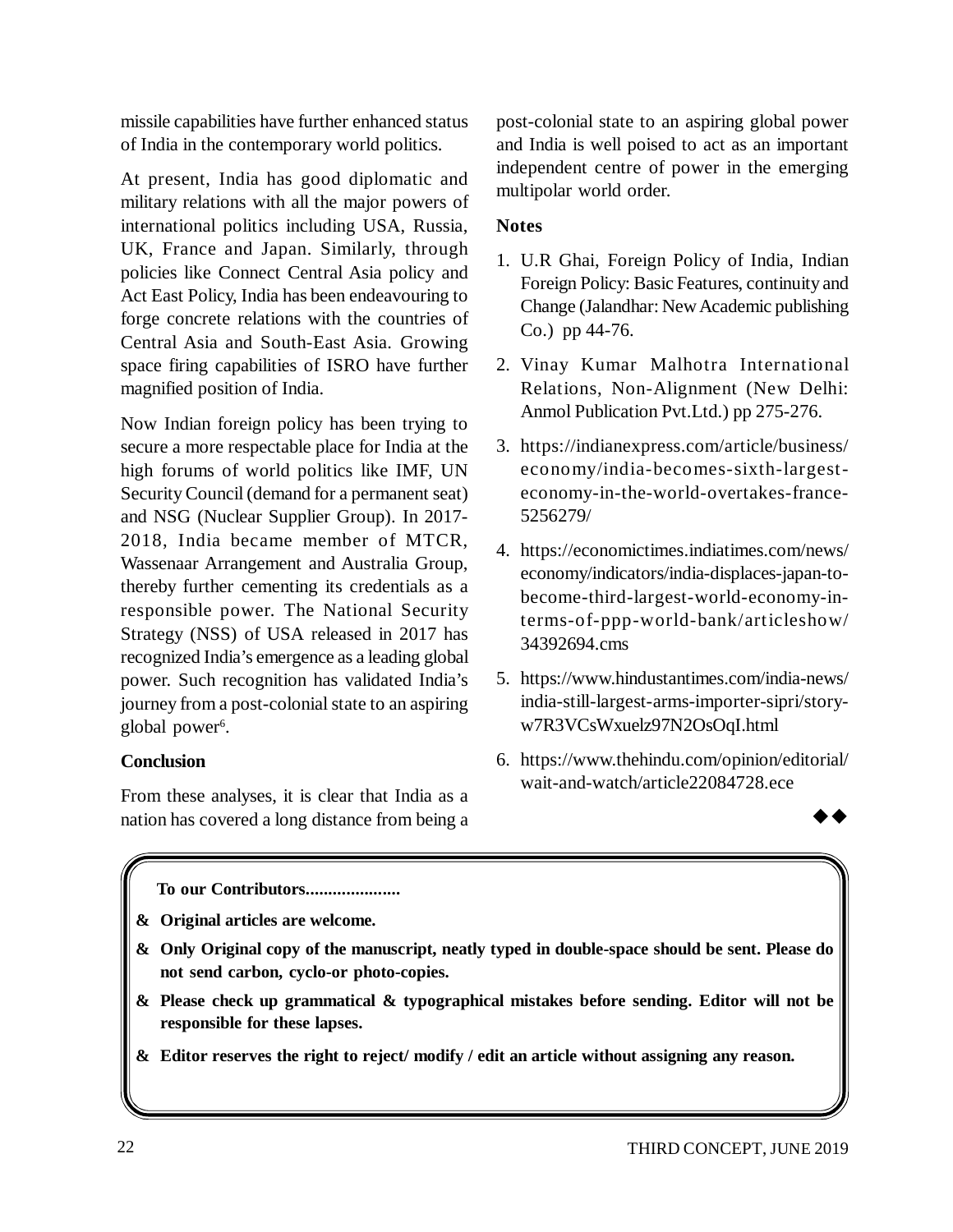### **Civil-Military Relations in India: Recent Trends**

Vandana Mishra\*

[*A critical view of relations between the military and civil administration in the democratic context of India is briefly appraised by the author in this article in the light of two surgical strikes and air strike by India on terrorist bases in Pakistan. While taking a cogent view of the developments and their political fall-out in the wake of ruling dispensation's attempt to take political advantage in the context of ensuing lections, the author cautions against such moves that entail the potential of having adverse implications for democratic polity and civil-military relations in the long run]*

 $\prod_{\text{The}}$ ndia executed Surgical 'Strike One' on September 29, 2016 and 'Surgical Strike Two' on February 26, 2018 against Pakistan. The first one was to liquidate the 'terrorist launching pads' inside Pakistan near the Indian border posts. Second one was organised to destroy the terrorist training camp at Balakot in Mansehra District of the Khyber Pakhtunkhwa province in Pakistan. This led to a nation-wide debate in India owing to use or misuse by the ruling political leadership at the Centre of the entire episode of Surgical Strike.

Opposition parties allegedly branded the surgical strike a political gimmick on the pre-election eve to achieve political mileage out of it. There are views and arguments on both sides as to whether it amounts to 'politicization of military' for political gains and thus is an anti-national approach; or it was publicised for strategic gains *vis-à-vis* India's most hostile adversary and to up the ante against Pakistan.

This paper is an endeavour to understand the myth and realities revolving around the Surgical Strikes along with other issues that led to nationwide debate on different occasions over the last five years. The author also endeavours to analyse whether what followed in the aftermath of the Strikes amounts to politicization and the consequent dangers to the political system and forms of government? Author also makes an

attempt to explore if the strikes were well entrenched into the strategic thinking of the policy-makers who are responsible for safeguarding the security of the country and protect the strategic and national interests of the country.

#### **Politicization of Military: The Controversy**

There are number of activities on part of both military personnel and the Indian political leadership that has led to controversy with consequent allegation of politicization of military in Indian context. It was not merely the two consecutive Surgical Strikes as mentioned above that were the reason for the same. The issue made a news even when General Bipin Rawat expressed his opinion at a Seminar on the "North East Region of India—Bridging Gaps and Securing Borders". He spoke about migration from Bangladesh and swell in the membership of the All India Democratic Front (AIDF).

This happened in spite of the fact that Bipin Rawat himself spoke in November 2017, "Of late, we have been seeing that politicization of the military has been taking place….We have a very vibrant democracy where the military should stay away from politics."<sup>1</sup> The statement of military chief about Pakistan and China that they orchestrated immigration from Bangladesh is bound to carry lot of weightage in public. Therefore, it would not be correct to assume the same as government's view. Hence there is a need to exercise greater discretion while commenting

Research Scholar, Dept of Pol. Studies, Central University of South Bihar, Gaya.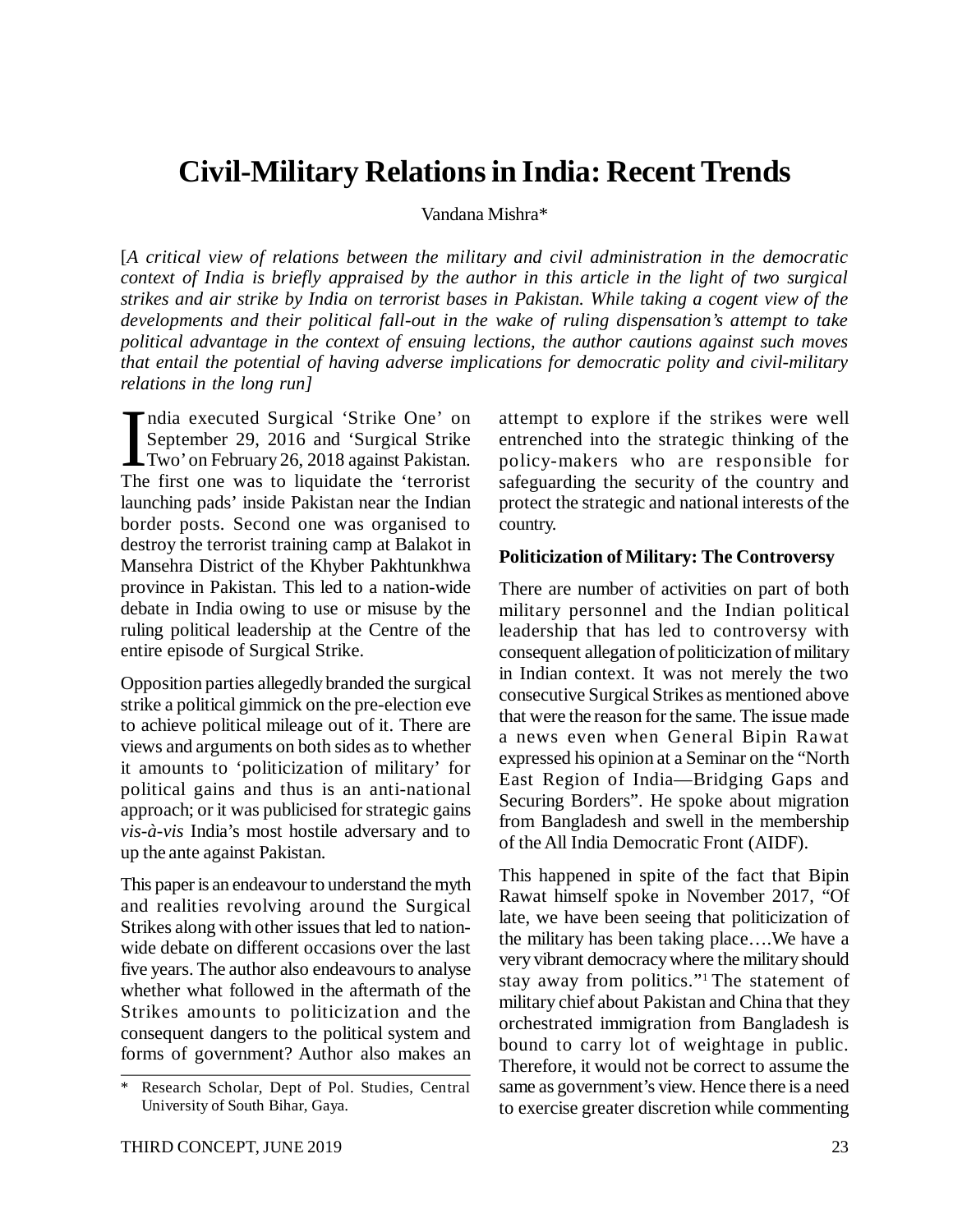on foreign countries as it may have serious implications on India's external relations. Words must remain primary weapons of political leadership and not of military. This power of words is better exercised by civilian authorities. Military must not seek limelight through such acts.<sup>2</sup>

The human shield incident in Kashmir in April 2017 was another illustration of politicization of the whole issue. This also led to Centre-State politics as the military's act was supported by the Centre and decried by the State government. The Army was mired in a political controversy and its act was both praised and supported by political parties. It seemed that the Army was taking sides in a domestic political battle and was, therefore, moving away from its apolitical character.<sup>3</sup>

Since then army has been called for spreading the yoga mats, spoiling the Yamuna riverbed, constructing railway footbridges and cleaning garbage from mountaintops. All such tasks were critiqued in the media on the ground that government needs to handle the military with greater care, delicacy and respect. It also raised questions to army that Army must also call its shots and prevail upon the political leadership that it cannot be employed for the benefit of a political party or of a religious organization it supports.<sup>4</sup>

There is no denying the fact that military is getting dragged into most debates in media including patriotism, nationalism, student politics or the national anthem in the recent past. Even issues like OROP (One Rank One Pension), the Seventh Pay Commission got politicised and allegedly the political leadership tried to make political use of the situation. Therefore, all such incidents in the recent past have put the military under the arc lights for all the wrong reasons.

#### **Politicization of Army: Meaning and Consequences**

Politicization of military or armed forces simply means that the army is made loyal to the ruling party in a country. A politicized military exercises

loyalty to a single political party. Military then consistently advocates for and defends partisan political positions and fortunes. If a military takes partisan positions or exercises partisan loyalties, voters might reasonably assume that the opposition party would not be able to control the military if voted into office. The democratically elected representatives of the people would not be able to count on the faithful execution of national security policy if the military expressly favoured the other party. Such conditions would break down the public's confidence in either the disfavoured or in the military itself and damage the functioning of the government.5 It would be more dangerous to democracy than to any other political system.

Highly politicized military structures among the transitional states have deleterious effect on the quality of democracy.6 Politicization of military is thus dangerous to democracy. Therefore, military must be kept apolitical. An apolitical, nonpartisan military is one of the norms underpinning American democracy and a feature of American military professionals. It serves the elected representatives from different political parties equally; there is no reason for those representatives to treat the military differently based on party affiliation. This is something that the Indian political leadership need to learn.

Military serves the constitution through the obedience to democratically elected civilians without regard for political party or partisan positions. There is no reason for those representatives to treat the military differently based on partisan affiliation. Decisions about the funding, size, shape and use of the military are much less likely to be motivated by a desire to defend partisan power and much more likely to be driven by wider strategic, economic and public values. US military services treat the principle of nonpartisan service as a bedrock element of the military profession.<sup>7</sup> This is also relevant that India and Indian leadership need to learn to keep their democracy and democratic principles intact and learn from American experiences.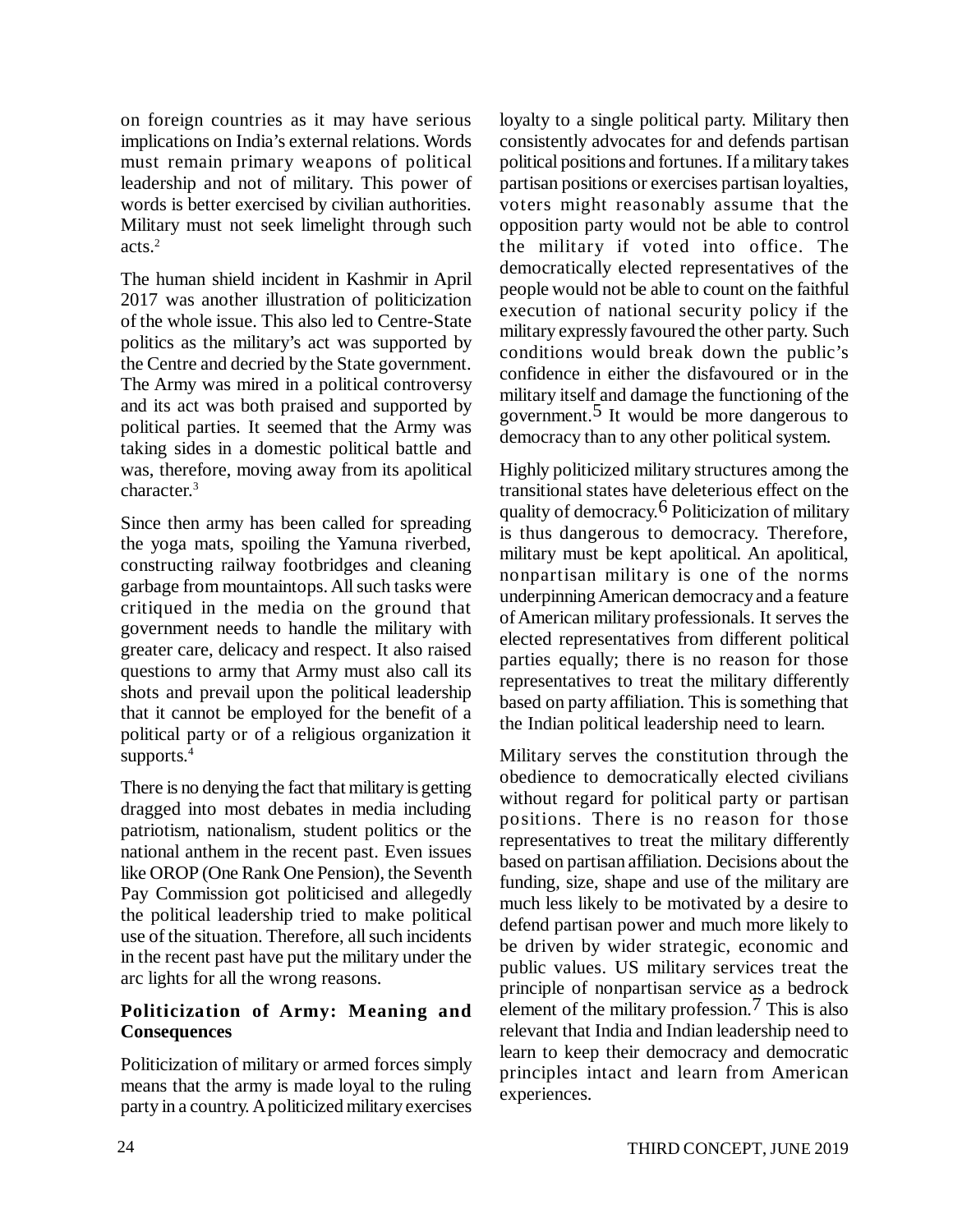The extent of danger to the state and democracy that may be caused by 'politicization of military' depends upon the nature of civil-military relations and how military views its role within a political system. Democracy will thrive and remain intact only when there is civilian control of military. There are two classical models of civilian control. In his seminal work, *The Soldier and The State,* Samuel Huntington recommends a system of "objective control" that ensures civilian control while maximizing the professionalism of the military. He argues that, "In practice, officership is the strongest and the most effective when it most closely approaches the professional ideas: it is weakest and the most defective when it falls short of that idea." $8$  An officer corps is professional to the extent it exhibits the qualities of expertise, responsibility and corporateness. "In addition to enhancing effectiveness, these traits also enhance civilian control because a professional military seeks to distance itself from politics."9

American sociologist, Morris Janowitz, in *The Professional Soldier*, published after Huntington, has argued that an apolitical military is unrealistic, and that the military will invariably come to resemble a political pressure group. He stated that this is not necessarily a problem as long as it remains "responsible, circumscribed, and responsive to civilian authority."<sup>10</sup> Military must be kept away from politics and civil society. Boots are supposed to be in barracks or on the ground for different purposes; they must not be in market, politics or society. Shashi Tharoor has rightly written in *India: From Midnight to Millennium*, "the best of India can only be preserved by insulating the Army from the pressures of the worst of India."11 The 'worst of India' probably could be interpreted to mean the 'politics of India'.

#### **Politicization of Indian Armed Forces**

'Surgical Strike' was reported and brought in the public with a great fanfare and boosting the image of India as well as Indian Army, thereby leading to a nation-wide debate owing to the way the news were reported and eulogised that smacked

of the malafide intention of the ruling political party. Both the strikes were reported and discussed in the electronic and print media crediting more the political dispensation for their hard and innovative decision rather than praising the army in real sense of the term.

The issue was thus presented by the opposition parties as one amounting to using Army interventions and operations by ruling party with an intention to achieve political mileage for itself. This allegation became more evident during the second Surgical Strike in February 2019 because it was done on the eve of elections to the Lok Sabha.

Undoubtedly India sent a strong message to Pakistan through airstrikes. But the triumph was marred by the politicking that followed. Leaders of the ruling party started claiming the number of terrorists killed in the attacks.12 Different leaders belonging to the ruling dispensation claimed different numbers killed in the strikes during their electoral campaigns. This led to a verbal slugfest among the political parties and they started seeking hard evidence for the same, amounting to discrediting the forces as politicians were taking credit for the valour of the armed forces.13

Politicians were thus announcing the numbers without any official declaration during their election campaign. They also defended themselves that when armed forces are given an 'operational directive' they are ought only to execute the task and not to count the casualties. They attacked the opposition that asking for proof tantamount to questioning the patriotism of the army itself, which is raising doubts about the successful effects of the armed forces operations.14 The government also claimed that this is for the first time that forces were given a free hand to operate and avenge the Pulwama terrorist attack.

Thus, it makes it quite obvious that the very intention of airing the numbers of casualties and praising the army operations on the border was not in the fitness of the things so far as Indian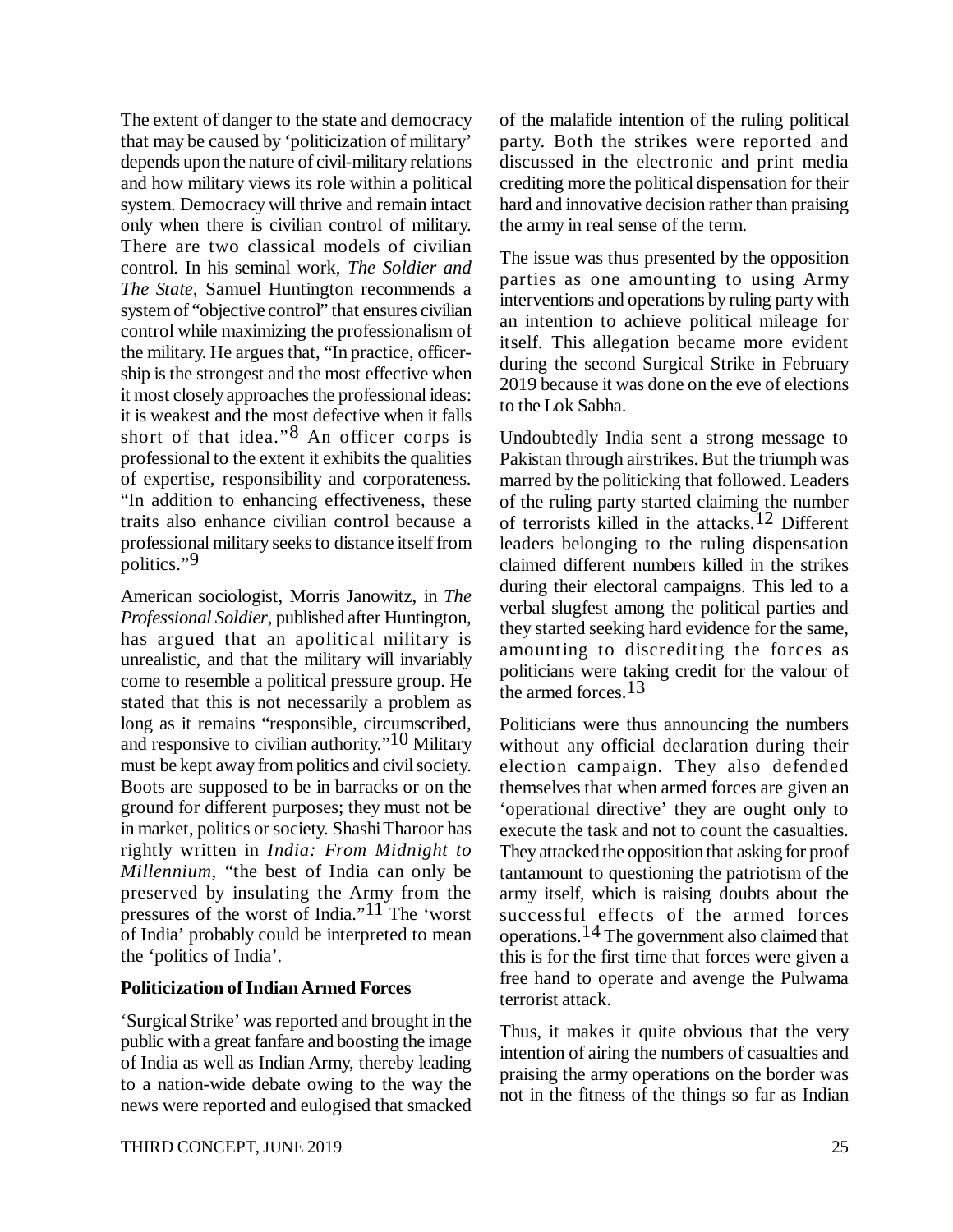defence is concerned. It also gave an opportunity to opposition leaders to ridicule the party in power. Overall, the ultimate loss that was incurred in the entire process of allegations and counter-allegations was to the Indian democracy and democratic institutions.

Further mudslinging began when one state-level party leader went on to claim in one of his speeches that airstrike will help BJP win 22 seats in Karnataka.15 Some leaders belonging to ruling party also claimed that surgical strikes have become the central theme to herald the BJP government's stellar achievements in governance. Even when there were impending elections in five major states of India, the President of the party himself had claimed that demonetisation and surgical strike will be the two key planks of the electoral campaign in the five poll-bound states.<sup>16</sup> Undoubtedly, such acts on the part of ruling party makes it clear the intentions of the party to use the achievements of the Armed Forces for their own political gains, which is inimical to the interests of the institutions like army.

Yet another problem arose when soon after the strikes, banners and posters carrying the pictures of Director General of Military Operations (DGMO) along with the party leaders became the public face of the surgical strike. Pictures of army officers appearing on election posters violates army rules, traditions and military ethos. The first surgical strike widely featured in the Uttar Pradesh state Assembly elections of  $2016$ .<sup>17</sup> These activities on the part of the ruling dispensations have also been interpreted by the adversaries and the retired army officials as amounting to politicization of armed forces.

The ruling party without paying heed to what they have been alleged of, once again used the Surgical Strike Two to further gain political mileage out of it. Subsequently, the Election Commission had to make interventions to discipline the party. The Election Commission directed the political parties and its leaders not to use the photographs of the Defence personnel in advertisements and campaigns as a part of their

electoral propaganda ahead of Lok Sabha elections in 2019. This notice by Election Commission came after complaint by the Ministry of Defence.

The press statement wrote, "The Ministry of Defence has brought to the notice of the commission that the photographs of the defence personnel are being used by the political parties, their leaders and candidates in the advertisements as a part of their election propaganda and requested the commission to issue suitable instruction in this regard."<sup>18</sup> Picture of Indian Air Force pilot Abhinandan Varthaman with political party leaders came up in certain parts of the national capital along with party slogan. According to the statement the armed forces of the nation are the guardian of its frontiers, security and political system. They are apolitical and neutral stakeholders in the modern democracy.

It is therefore necessary that political parties and leaders exercise great caution while making any reference to the armed forces in their political campaigns. The commission is of the view that photographs of the Chief of the Army Staff or any other defence personnel and photographs of functions of the defence forces should not be associated with or used in any manner in advertisement/propaganda/campaigning or in any other manner in connection with elections by political parties and candidates.19

The matter got worse when all universities and colleges along with other such organizations under the Central Government were issued a directive to celebrate the Surgical Strike. Hence, universities and college were celebrating the victory of surgical strikes. This was indeed a symptom of a potential malaise that the ruling party was nurturing. The Indian armed forces have a long and illustrious tradition of valour and service. There can be no argument that the *jawan* is deserving of citizen's tribute and gratitude and, very often celebration. Hence, it does make an argument when a government picks out one event out of a boundless catalogue and order a nation-wide jamboree. Celebration of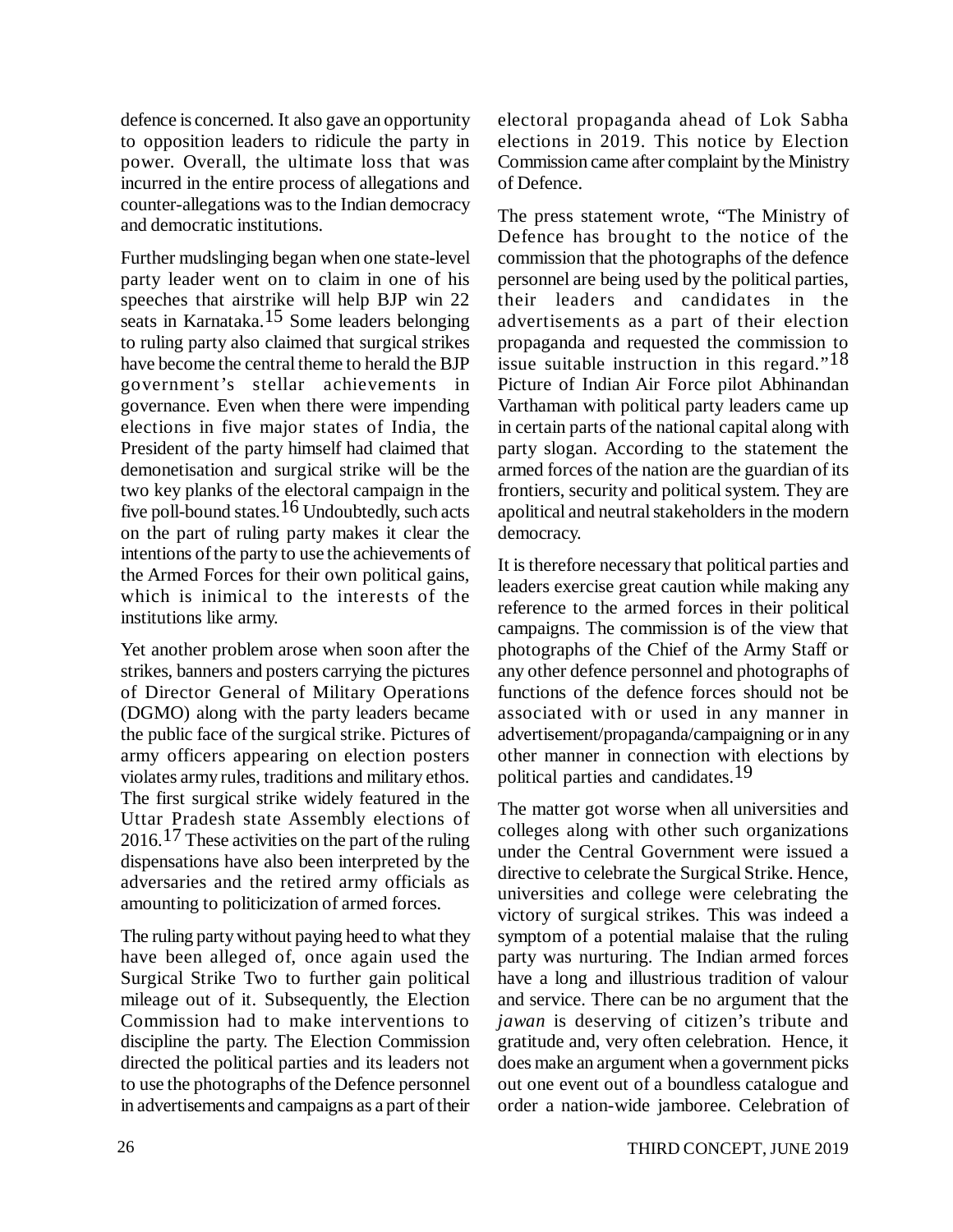Surgical Strike Divas was thus the beginnings of the militarization of the polity.  $20$ 

The most striking fact is that the anniversary of the war of 1965 came to pass barely a week before the Surgical Strike Divas, but it was not even remembered faintly. Moreover, political slugfest over ownership of the surgical strike devalues the courage of the 'special forces' who literally jumped "into the jaws of the death, into the mouth of the hell." $21$  Undoubtedly, the sacrifices made by the Armed forces should never be questioned but the ruling party must not try to become the Indian Army.

#### **Why Armed Forces Must not be Politicized?**

There is hardly any doubt that all is not well with the Army. One of the more alarming outcomes of the so-called "surgical strike" on Pakistani positions is the attempt to drag the Indian Army into politics. For this both the ruling and the opposition parties are to blame. The politician's motives are electoral when they try to eulogise the acts of valour of army rather than showering praises on them. The greater blame rests with the ruling party, where the Union Defence Minister who, instead of shielding the army from controversy, has been most assiduous in using it for the party's publicity.<sup>22</sup> This has been opposed and warned against by crosssection of military professionals, experts, genuine media and journalists, academicians and retired professionals belonging to army.

Firstly, Indian armed forces have always been apolitical and secular. They remain firmly under civilian control. The first and successive Prime Ministers and the service chiefs have reinforced this principle and armed forces have conducted themselves in a secular and nonpartisan manner adhering to the constitution and staying clear of the political ideology of the parties in power. Armed Forces are the strongest pillars of both the state and the democracy, which requires to be maintained as sacrosanct for the purpose for which they are meant. Therefore, it must not be politicised. D. S Hooda, former Northern Army Commander also opined that it would have been better had we done surgical strikes secretly.<sup>23</sup>

Thirdly, it erodes the army's potency, and hence its deterrent value. There is no doubt the operational directive is the jurisdiction of the political leadership, but the manner of its execution is the prerogative of the armed forces officials and nothing pertaining to the same should come into the public domain. The leadership is to formulate policy for military modernization not for the purpose of politicizing it with a view to gain political benefits, but for protecting the national interests. Military leaders are also expected to question and not blindly acquiesce to political opportunism. $^{24}$ 

Fourthly, the leadership must ponder over increasing death of Soldiers; it must also deliver the needs of the soldiers. Mere praises of the act of valour of soldiers is done to achieve political gains which in any manner does not benefit the soldiers.

#### **Conclusion**

The Indian Army is a dynamic organization with proud records of being professionally competent with number of positive gains in its bags. It was successful towards chasing the Pakistan infiltrators from near Srinagar way back in 1948. It successfully restrained the attacks of 1965 by Pakistani Army. It won the 1971 war and dismembered erstwhile Pakistan. It was successful in chasing out the Pakistani intruders from Kargil, Drass and Batalik Sectors during limited theatre Kargil war of 1999. Even with its dangerous enemy China, it was able to inflict heavy damage to Chinese Army in limited theatre war of 1967, in spite of the fact that it wounded the morale of Indian Army in 1962 when the Indian Army had to face serious reverses in Aksi Chin.

Indian Army with a well-developed mountain division was able to check the advance in the Chinese Army on the Sikkim Heights in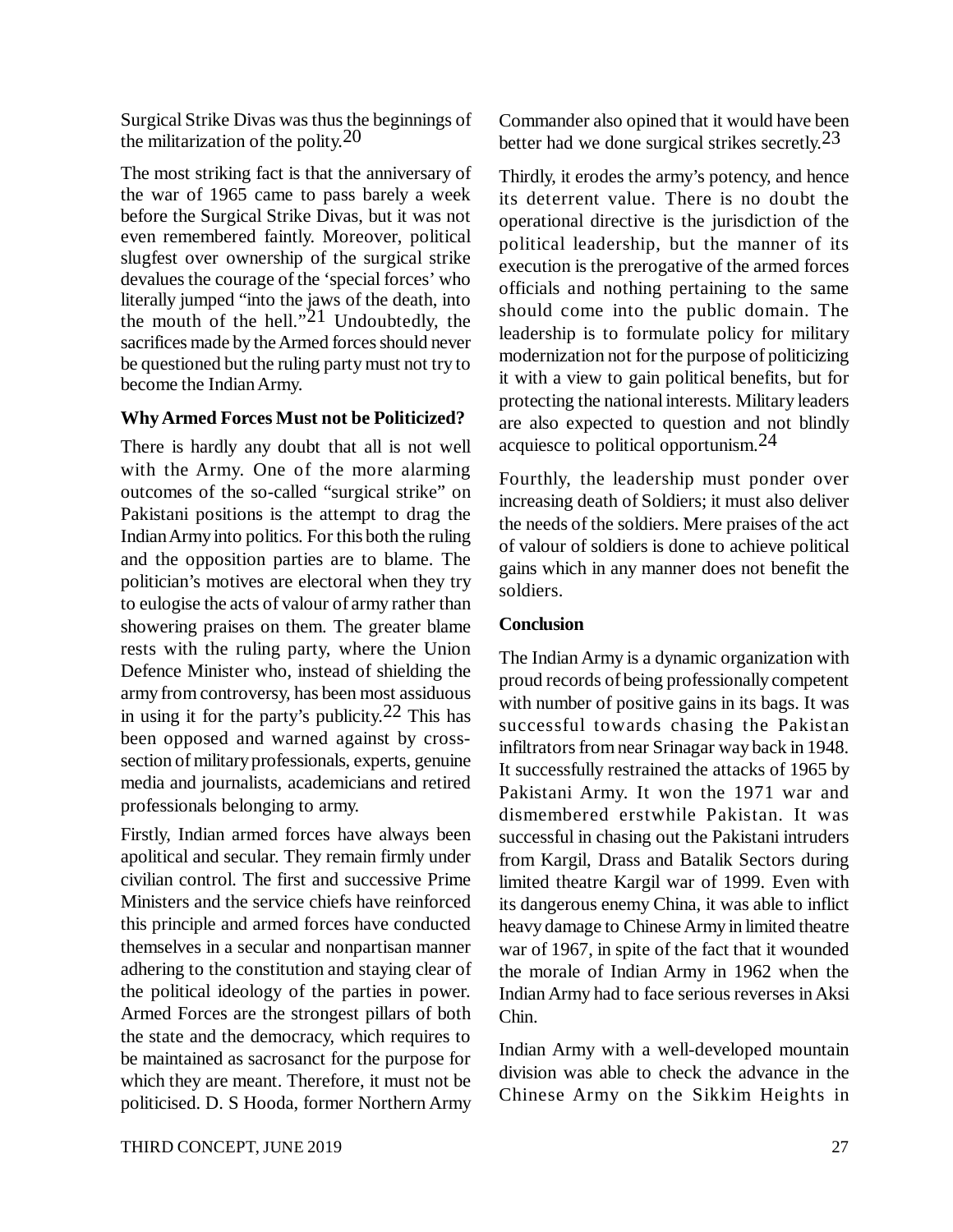Samdurung Chu Valley. With such great numbers of accolades and win its bag surgical strikes should have been a mere routine affair on the borders. Breakdown of military's professionalism breeds danger therefore it must be kept stuck to its job. Huntington was right when he wrote: "The professional military officer obeys the state not because he shares the outlook and values of its leadership but simply because it is his professional responsibility to obey." $25$ 

#### **(Footnotes)**

- 1. Lt. Gen. DS Hooda (Retd.), "The Indian Army is dragged into every issue today. Is it strong enough to resist it?" *The Print*, March 05, 2018, [www.theprint.in](http://www.theprint.in)
- 2. Paraksh Menon, "Indian Military must remind politicians that it's loyal to the constitutionnot the Party in power", *Scroll.in*, March 5, 2018, [www.scroll.in](http://www.scroll.in)
- 3. Ibid., No.2.
- 4. Ibid., No.2.
- 5. Alice Hunt Friend, "Military Politicization" *Centre for Strategic and International Studies*, May 5, 2017, see [www.csis.org](http://www.csis.org)
- 6. Rollin F. Tusalem, "Bringing the military Back in: The Politicization of Military and its effect on Democratic Consolidation" *International Political Review*, August 14, 2013
- 7. Ibid., No.5.
- 8. Ibid., No.1.
- 9. As quoted in Ibid., No.1.
- 10. Ibid., No.1.
- 11. Ibid., No.2.
- 12. Mahesh Langa, "Air Strike Killed More than 250 Terrorist", *The Hindu*, March 4, 2019, [www.thehindu.com](http://www.thehindu.com)
- 13. Arvind Chauhan, "Yogi Adityanath hails IAF strike, says 400 Killed in Response of 40, *Times of India,* February 26, 2019, [www.timesofindia.indiatimes.com](http://www.timesofindia.indiatimes.com)
- 14. Santosh Desai, "Using Questioning the Army: Surgical Strike Unleash Virulent Controversy", *Economic Times*, July 12, 2018, [www.economictimes.com](http://www.economictimes.com)
- 15. "Yeddyurappa Faces Backlash for Saying Air Strike Will Pay Electoral Dividend" *The Hindu*, March 1, 2019, [www.thehindu.com](http://www.thehindu.com)
- 16. Ashok K Mehta, "Army as a Fodder for Parochial Politics" February 1, 2017, *The Pioneer*, [www.dailypioneer.com](http://www.dailypioneer.com)
- 17. Manoj Joshi, "The Politics of Surgical Strikes", *Observer Research Foundation*, December 12,2018, [www.orfonline.org](http://www.orfonline.org)
- 18. "No Photographs of Armed Forces for Electoral Campaign: EC Directs Parties", *The Deccan Chronicle*, March 10, 2019, [www.deccanchronicle.com](http://www.deccanchronicle.com)
- 19. Ibid., No.18.
- 20. Shankarshan Thakur, "The Government borrows shine from the soldier", *The Telegraph* October 03, 2018, [www.telegraphindia.com](http://www.telegraphindia.com)
- 21. "Pulwama: Let Forces Respond, Keep Politics Out" February 27, 2019, [www.decaanchronicle.com](http://www.decaanchronicle.com)
- 22. Ibid., No.17.
- 23. Surgical Strike Overhyped and Politicized, Says Ex-army Officer, December 8, 2018, [www.outlook.com](http://www.outlook.com)
- 24. Pravin Sawhney, "Politicizing Surgical Strikes Erodes the Army's Potency and Deterrent Value", *The Wire*, October 01, 2018, [www.thewire.in](http://www.thewire.in)
- 25. As quoted in Ibid., No.1.

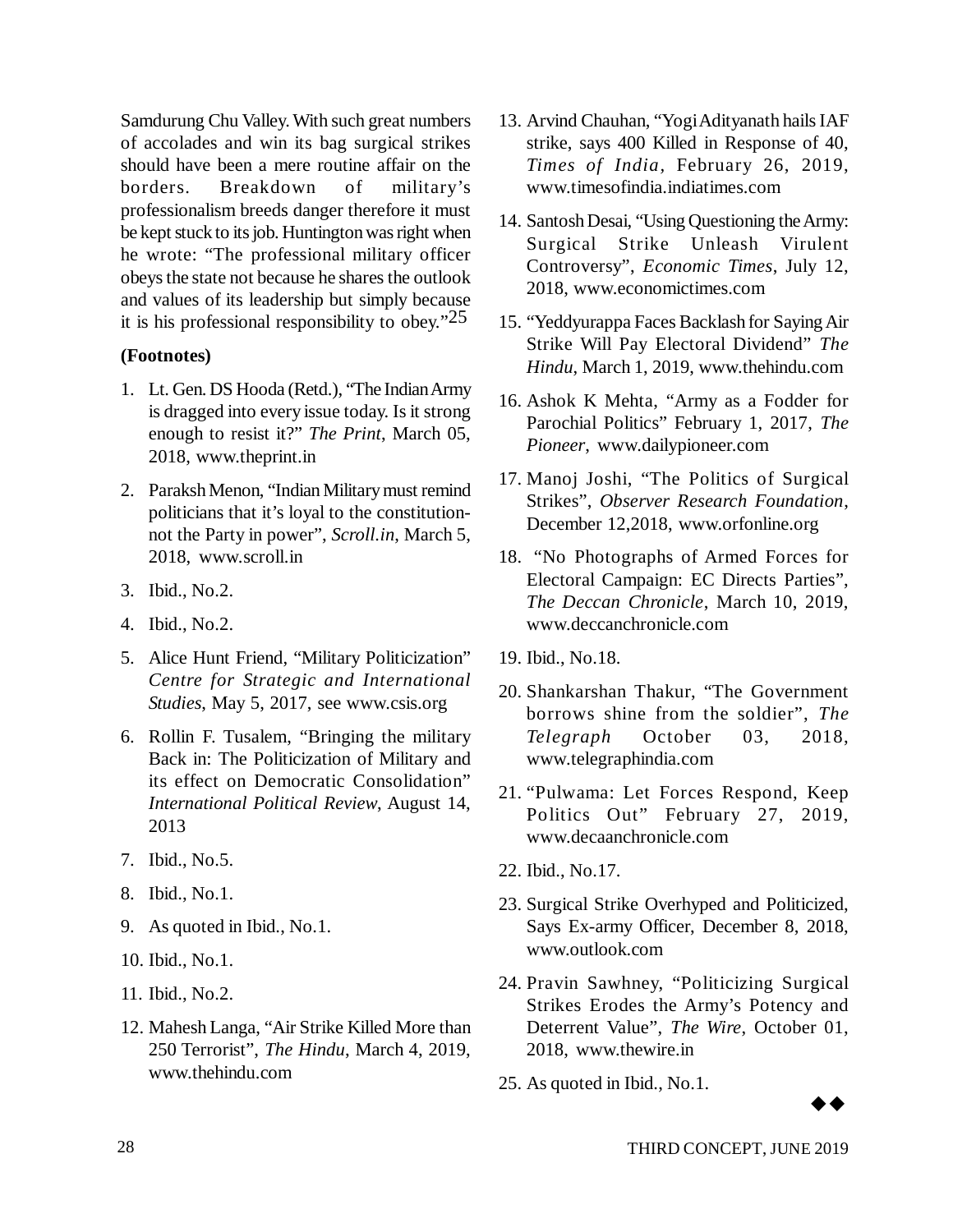### **Problems of Social Science Research in India**

Prof. Harish K. Thakur\*

*[Social Science Research (SSR) in South Asia is ranked lowest by World Social Science Report 2016. While India is the largest contributor in research in South-West Asia zone the state of SSR in India is also not up to the mark. The Chief SSR financing agencies ICSSR and UGC have played a crucial role in this regard but they are still faced with shortage of funds that has worsened during the current regime and needs to be resolved at the earliest to ameliorate the state of research in India.]*

In the present scenario the role of social<br>sciences has assumed much greater<br>significance than before on account of<br>increased uncertainties and problems resultant n the present scenario the role of social sciences has assumed much greater increased uncertainties and problems resultant of globalization. The magnitude of the problems partially owes to the failure of the social scientists in meeting the prevalent disorders and inadequacies in the governance paradigms and coming out with more viable and realistic alternatives. The responsibility gets doubled with the emergence of several new issues surfacing at socio-economic, political, cultural and environmental levels.

Over the decades social scientists have wrestled with several issues of different nature emerging out of the interplay of different factors in different societies. Since the evolution of social problems has sometimes distinct territory the specific resolution of the problems fails to provide universal alternatives and the problems sustain. And when the problems have universal characters common to them the solutions work and a sense of relief is felt by the social scientists. Broadly speaking, the problems range from theoretical, methodological to applied research.

The disruption of the quest in social issues and the observing of social realities after the positivist promulgations led to the honing of the techniques in according empirical perspective to the social disciplines and quantifying the data in order to place the statements of issue resolutions. The success was noticed in the areas where the information was available in the shape of statistics but in rest of the disciplines the quest had its limitations primarily on account of problems in observing human nature and its changing properties, also known as "Hawthorne Effect".

Less maneuverability and non-cooperativeness of the subjects in humanities make the problems under observation more complex. The challenge in quantifying the qualitative matter and lack of availability of tool applications further distanced the realities from theory. This distance has over the decades narrowed down with considerable progress made in the area of statistical techniques.

Since the social problems have myriad of dimensions they require to be observed from different angles and here the role of the investigator becomes more scrupulous. The consistent interventions from different corners destabilizes the investigation but the value neutrality and scientific temperament are required to keep the study rigorous and honest. "Contestation and refutation of the observed reality and findings of the analysis is the crux of social science research. Conjectures, refutation and new conjectures interrogate available evidences as well theories from multiple angles, dimensions and perspectives. They generate hypothesis for further research. The criteria of

<sup>\*</sup> Dept of Pol. Sc., HP University, Shimla.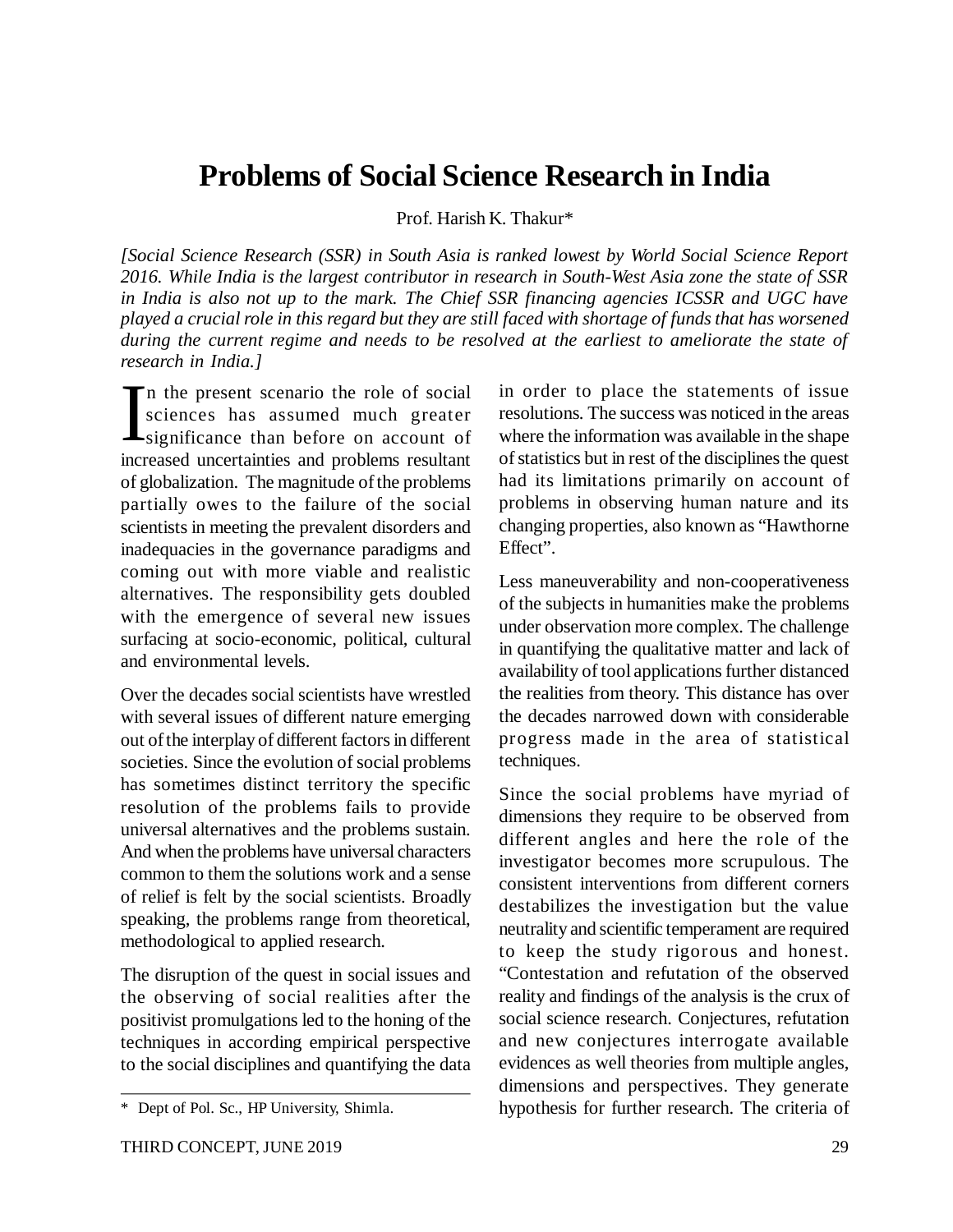social theory are 'falsifiability, or refutability, or testability'."(Shah 2012)

Since democracy has become the word of the day almost world over the catapulting of varied problems to the fore has also multiplied. The social issues and challenges compounded with ecological and technological issues have reshaped the text and texture of the problems. The governmental planning and policy formulation expect sincere pathways and courses from social scientists. Here the social science research becomes a part of general public discourse and since the level of expectation rises the morality to bring out prolific answers and viable solutions also increases. The problems for scholars in the authoritarian states are more since they have to meet the prioritized objectives.

The issues of poverty, unemployment, health, education, income disparities, malnourishment, gender and racial discriminations are at the core of the rising inequalities world over and primary for social science research. "Countering inequalities requires robust knowledge – but knowledge alone is not enough. The challenge is to improve the connection between what we know and how we act: to mobilize the knowledge of the social and human sciences to inform policies, underpin decisions and enable wise and transparent management of the shift towards more equitable and inclusive societies. In this sense, investment in knowledge is a down-payment for informed change." (WSSR 2016).

The corporatization of education and knowledge centres and the decreased role of governments in limiting the private monopoly further challenge the task of social scientists. While lucrative incentives may lead to genuine progression in research it is also shadowed by the guided financing and grants that influence the research outputs. Several such cases have been recorded world over. In India also besides several companies Patanjali was also slammed twice a fine of Rs. 90 lakh in 2012 and 12 lakh in 2016 for presenting false figures and information in

media for scoring a lead in the market. It was also fined for misbranding and selling poor quality products.

Of late, the question of communications and language has also been forwarded in social science research. Today all the hegemonic structures and principal ideologies are now open to interrogation and established theories are now read discursively. Science has been objected to become yet another kind of dominant ideology. Like the 'protective Brahmanism' that conserves the knowledge for its long term dominance, a kind of social capitalism lingering in India till date, the knowledge system requires to pilfer into all the sections of the society. Instead of divulging away from these monuments of knowledge people should stick up to them, try to gain more access and become part of it. In the process the established social, economic and political institutions that supply oxygen to the prevalent mode require to be plugged.

For Noam Chomsky, the nub of the matter is that while "everyone acquires linguistic competence, not everyone is in a position to conduct scientific research. The difference between the humanities and the sciences, for Chomsky, is that scientists must cooperate with one another across space and time and therefore be honest." (Chomsky 2012). In social sciences scholars are diffident in accepting the honest cooperation of natural sciences. He calls the culture of science as the "counter culture" against the dominant knowledge system which needs to be expanded.

While dealing with the social problems, the researchers are faced with multiple issues relating to different disciplines and are required to develop a holistic approach. Here the researcher has to move from having a comprehensive view of the issue to focus upon the specific ends of the study because while doing so the concerned disciplines bring their epistemology, scope and methodology into purview. A lag on the part of the researcher in multi-disciplinary information may affect the course of study adversely and hence, the stress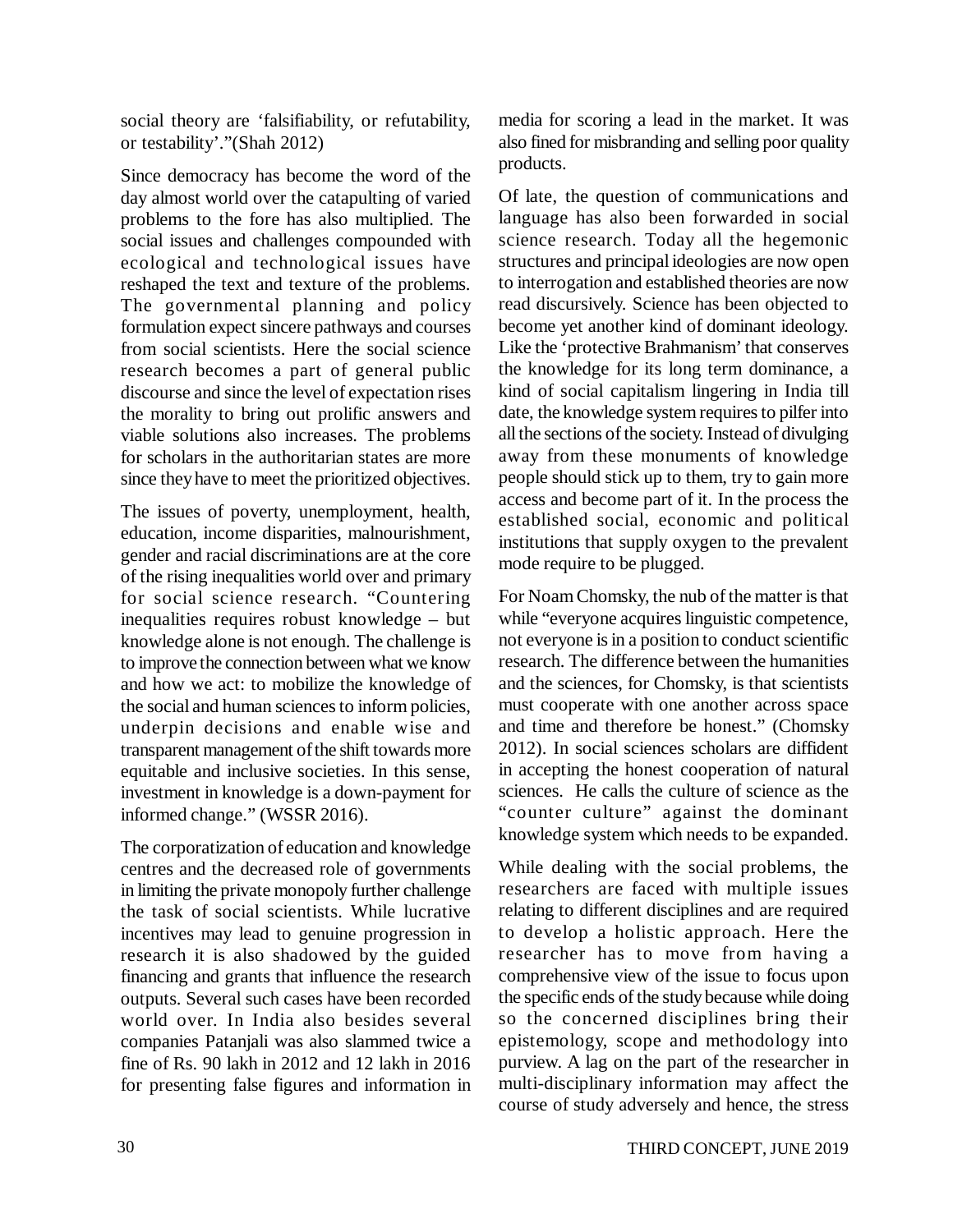on inter-disciplinary studies becomes quite urgent.

J. Edward Greene emphasizes that "the objectives of research in the development sciences must be identified with a specific set of values. These values must aid the formation of public policy, the primary aim of which ought to be that of increasing the social well-being i.e. the quality of life of the society in general and the mass of deprived people in particular." (Greene 1984). Thus, the question of application of the research output becomes significant. Theory has largely remained distanced from practice or the *vice versa* though the two are indispensable.

The theory, practice or praxis, the process of application is interwoven to the extent the research policies and development plans are strictly coordinated. A failure on this account has been seriously noticed world over especially in India and the gap needs to be abridged by legislating research-friendly rules and laws. Otherwise the grants forwarded by different agencies like ICSSR, ICHR, ISS, IIE, ICRIER, NCAER, UGC etc., would produce a junkyard of project reports and a sheer waste of human intellectual property. It would be zero production enterprise with millions of dollars of expenditure.

Today South Asia Zone stands one among lowest in world in social science research production. According to the World Social Science Report 2015, from 1992 to 2013 South and West Asia produced just 779 works in social and human science publications (full and fractional counting) and ranked lowest against the number of 37040 of North America, 24345 of East Europe, 2959 of East Asia and 2401 of Sub-Saharan Africa (WSSR 2015, p.352).

With a network of 29 research centres all over India, ICSSR is playing a lead role in social science research. However, a low in the quality of research has been observed over the years. A four-member committee instituted by the Government of India in 2010 in its report of June 2011 expressed concern over the steady decline in social science research institutions and held that social science research is under crisis in India. As compared to the grants forwarded to CSIR and ICMR the share of ICSSR was just 2.3 percent and 11 percent of ICMR respectively. It also held that while ICSSR had failed to identify key areas for research, the award of research projects and fellowships was prejudiced (ICSSR 2016 Web).

The state of UGC is also not better. Only 12 percent budget allocation was directed towards social science research by UGC against natural sciences. What is startling is the share of Delhi and northern states over the doctoral fellowship grants. From 2001 to 2010, Delhi and northern states accounted for about 60 percent of share in which Delhi alone had a share of 33 percent. This is true of other fellowships too. In the same period Delhi got 33 percent senior fellowships. The scenario of national fellowships was worst as Delhi alone cornered 51.05 per cent fellowships (UGC Report 2015, 133-38).

According to a new workload-based formula devised for research guidance by UGC, a sharp decline of about 80% has been witnessed in all the universities in India, a sign of further throttling of research sector (UGC Notification July 13, 2017). On October 13, 2017 the promise by the current NDA government of an assistance of Rs. 10,000 crore to 20 best Universities in India to promote autonomy and competitiveness globally also shows disproportionate liberality towards private sector, a major charge the government is facing today.

Besides bringing a rational distribution in grants, the research institutions have to be ensured due autonomy since in the last few decades a tendency to control them has been noticed. Besides the ICSSR episode, when its director M L Sondhi was removed due to Sangh fallout, the administrative machinery of these institutions has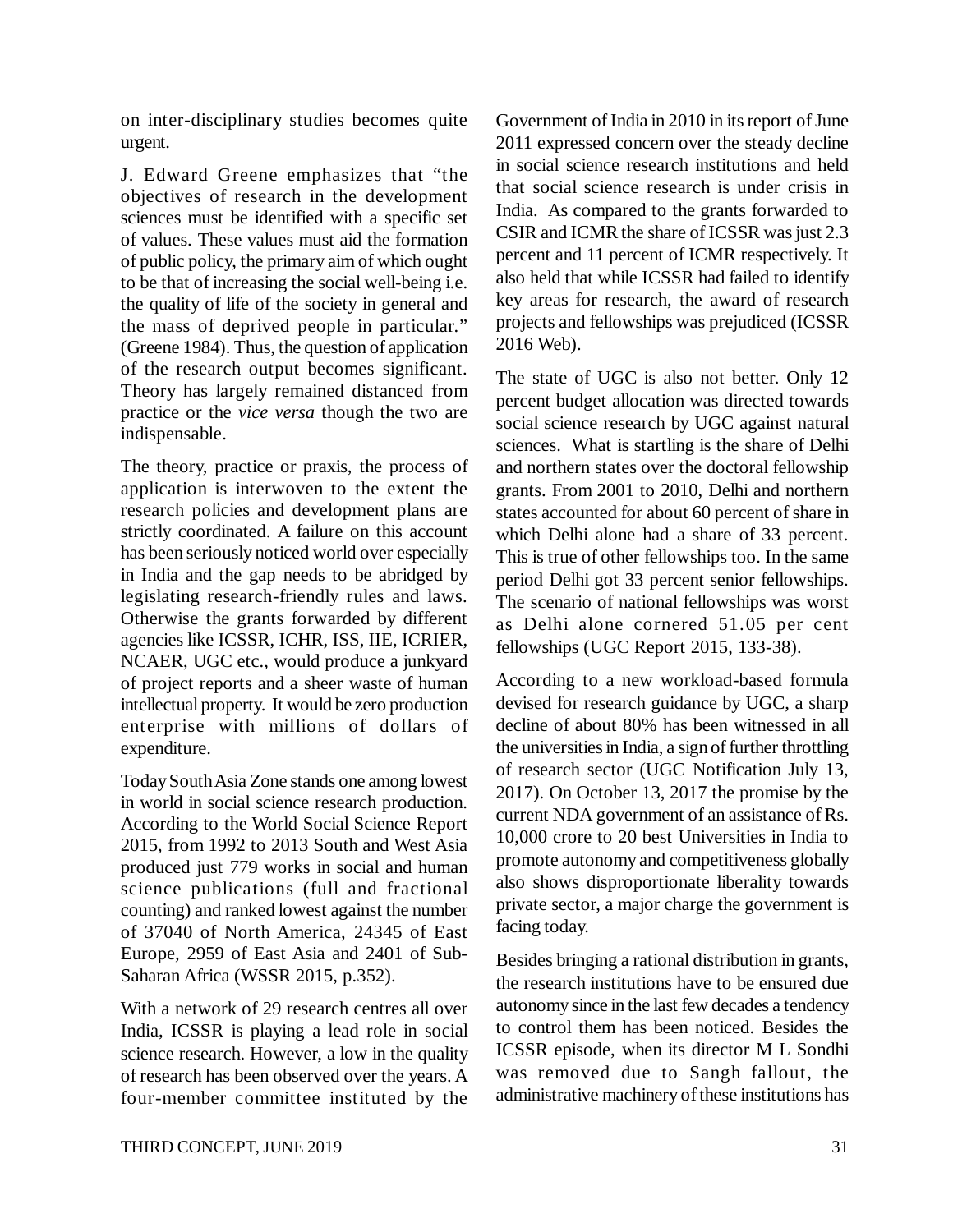to be oriented as per the requisitions of research and technology. The websites of these institutions should be timely updated as one can notice several inactive links in the ICSSR home-page.

The grants to these institutions, which are quite small against those of natural sciences, need to be increased and the process of further allocation of funds to the research scientists, be improved. The policy of granting projects to NGOs needs a serious reconsideration since hundreds of NGOs have mushroomed without genuine credentials. The project reports should be duly evaluated and findings translated into policies. Seth rightly warns that "the greater danger is the continuing loss of autonomy, accountability and creativity within the wider research community" (EPW 2001, 3114).

The creativity here expects the novel ideas and practices in research detached from the conventional Western standpoint so far treaded by us. The Indian social reality is different and it should be kept in mind while dealing with the social issues. At the universities level too, the research methodology training should be rigorous, failure in which adds to the poor quality of research. Adequate infrastructure should be provided and proper dissemination of important data acquired by different agencies like Census made accessible.

Sometimes good research exercises remain unutilized because of language or data organization flaws which could be met out by providing a viable publishing agency controlled by responsible research institutions. The points of active relationship between the institutions of governance and the governed have to be taken into research purview to make decision-making process more responsive and effective.

Keeping in view the scarcity of funds from government, ICSSR has so far done a commendable job in executing research programmes through its network of research centres. Besides projects, fellowships and

conferences, it also helps in organizing seminars in colleges and universities through its zonal centres. More funds are required to be directed towards this agency and the network reinvigorated through further sensitizing meets and fixing a bit of liability about their mission.

#### **References**

- 1. Chomsky Noam, "The Architecture of Language", 2000, web.<https://chomsky.info/> architecture01/
- 2. Greene J Edward (1984): "Challenges and Responses in Social Science Research in the English-speaking Caribbean". Source: Social and Economic Studies, Vol. 33, No. 1. March.
- 3. ICSSR needs a complete revamp: States expert committee report, 2011. Web. <http://> [www.indiaeducationreview.com/features/](http://www.indiaeducationreview.com/features/) icssr-needs-complete-revamp-states-expertcommittee-report.
- 4. Sethi, Harsh (2001), "Social Science Research: The Real Challenge", EPW, Aug.18.
- 5. Shah Ghanshyam, "Emerging Issues in Social Science Research and Public Policy in India", web. 2012. https://[www.academia.](http://www.academia.)edu/ 4409943/Emerging\_Issues\_in\_Social\_ Science Research and Public Policy in India.
- 6. University Grants Commission, Annual Report, 2015, Secretary, University Grants Commission Bahadur Shah Zafar Marg, New Delhi- 110002.
- 7. UGC, Notification, July 13, 2016, web. 2016. h t t p s :  $//$  w w w . u g c . a c . i n  $/$ ugc\_notices.aspx?id=1435
- 8. World Social Science Report 2015, United Nations Educational, Scientific and Cultural Organization (UNESCO) and the International Social Science Council (ISSC), 1 rue Miollis, 75732 Paris Cedex 15, France.

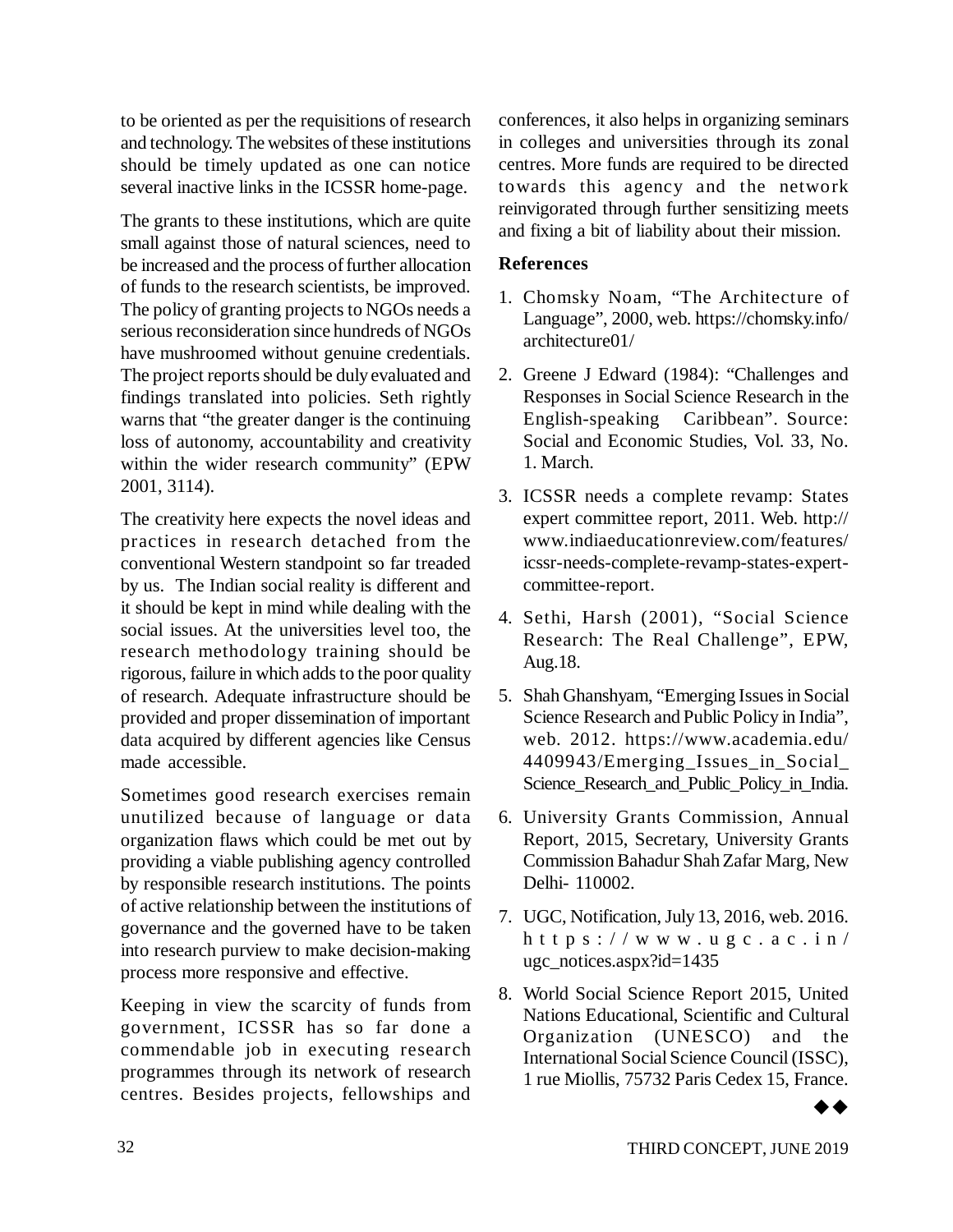### **Projection of GM Foods as 'Qualified Good' in Media**

N Praveen Kumar\*

*[Media acts as an important site of contestation for various stakeholders in debates on Science and Technology. Genetically Modified (GM) Food debate is one such an issue that received significant media coverage in India in recent times. Different stakeholders competed to put their views on this technology during the debate. As a result, the debate started to be presented as a controversial issue. The general notion that science and technology are intrinsically good was challenged especially in the case of Genetically Modified Food Crops. The scientific community also held plural views over the long-term effects of this technology on farmers' livelihood and on consumers' health. This paper tries to answer the question whether Genetically Modified Food Crop technology is really an 'unqualified good' technology or does it need to be 'qualified' before allowing it1 in the country.]*

Socience and technology from time<br>
immemorial have been considered as an<br>
enterprise that has always improved the<br>
lives of human beings agrees all sphares of life immemorial have been considered as an **EX** enterprise that has always improved the lives of human beings across all spheres of life. Science was dominantly presented in the media as a progressive and consensual activity (Nelkin, 1995). Progress is often equated with acceptance of S&T (Bauer, 2008) and refusal to adopt to new and unfamiliar technologies is often seen as societal regress. The same is true in the case of application of S&T to agrarian sector.

Technology is regarded as Janus-faced2: An enterprise that has both positive and negative sides to it. However, by its definition, technology is purposeful and is designed to do particular things. Thus, the job of any technology is to better human life and keep the risks minimal, if any that may arise in the development and in the process of its application. With rise of risks of S&T, the idea that S&T can only have positive effects on society at large is getting largely contested. Ulrich Beck (1992) calls the risks of S&T as modernization risks that are produced by S&T which are different from older forms of risks. He adds that older form of risks were more predictable, controllable and reversible.

#### **Genetically Modified Food: Boon or Bane?**

Genetic modification involves transfer of gene(s) from one organism belonging to a taxonomic group to an organism belonging to another taxonomic group (Haribabu, 2012). Genetically Modified Food technology is one of the several names that are used to denote changes brought up in biotechnology over a period of time, particularly in the agrarian sector. Recombinant DNA was the name that was used in scientific circles, academia and in media in the 1970s to talk about biotechnology in general. Later on, based on its specific applications to agriculture and medicine, it has been broadly classified into 'Green Technologies' and 'Red technologies'. 'Red Technologies' deals with medical applications of biotechnology, whereas 'Green Technologies' deal with agricultural applications of the technology (Bauer, M. 2002:94).

Bt or B*acillus Thuringiensis* is a type of Genetically Modified Food crop. Bt food crops are one of the highly debated technologies all across the globe. Bt Brinjal or Eggplant is a type of genetically modified food crop which is obtained by inserting a bacterium called Bacillus Thuringiensis (Bt) into a plant. While some developing countries have already adopted GM technology in food crops, there has been huge

<sup>\*</sup> Research Scholar, University of Hyderabad, Hyderabad.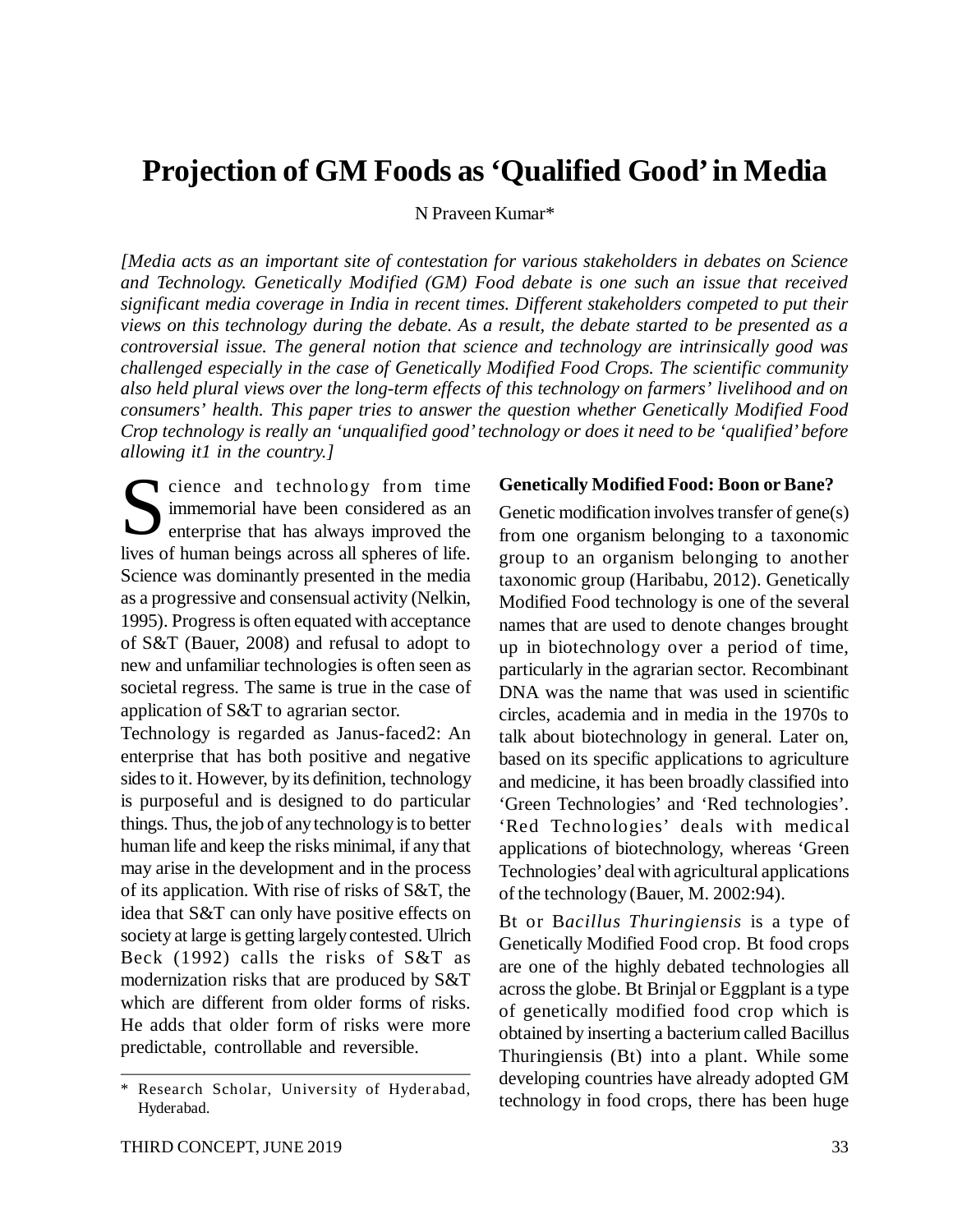uproar against this technology in India and other developed and developing nations as well.

GM technology is mainly framed as the solution to world's food scarcity problem (Dibden J, 2013:59-70). On the flip side, some experts have also been raising concerns about the uncontrollable and catastrophic risks of GM technology on human health and environment. They have been arguing that risks of GM technology overweigh the benefits it offers. Apart from solving food scarcity problem, proponents have been arguing that the GM technology can address several other food-related issues and thus any blind opposition to it is regarded as undesirable.

#### **GM Foods as Qualified Good**

An enterprise or an activity is regarded as unqualified good if it is already scientifically tested thoroughly in a laboratory and thus doesn't require any further testing or procedures to be followed before approving it for public usage. It implies that it has largely positive outcomes and if it has any outcomes that are negative, are minimal which are unavoidable and thus are to be mitigated. Contrary to this, an enterprise or activity is considered as 'qualified good' if experts in the concerned field are skeptical and worried about negative impacts of a technology. Bauer (2008) adding to this, points out that 'science and technology no longer produce societal progress automatically' and thus stresses the need for a comprehensive testing before approving a technology.

The Bt Brinjal (Genetically Modified Eggplant) grabbed the media attention in India when the GEAC (Genetic Engineering Approval Committee) approved for commercial cultivation of the crop in the country. It was met with a backlash from certain section of scientists, farmer groups and NGO groups in the country. As a result of this, the then environment minister Jairam Ramesh carried out a series of public consultations on GM Food crops in seven major

brinjal cultivating cities of the country. He announced a moratorium on commercial cultivation of GM Food crops in Feb 2010. The major apprehension raised by opponents during this period of consultation was that the GM technology is not properly tested and hence cannot be approved for commercial cultivation.

#### **From Single Author to Multiple Sources**

In the early media reports on biotechnology issue in general or GM Foods in particular, most of the stories had only a single source commenting about the issue being reported (Pfund and Hofstadter, 1981). It was solely up to scientists to decide at what stage a scientific practice needs to be communicated to the general public. Scientists enjoyed complete authority over the story reported in a newspaper. The journalists were at the receiving end and had very little authority over the stories that were reported in media.

Access to scientists was itself a biggest challenge as scientists hardly felt the need to communicate about their work to general public via media. Traditionally, scientists viewed the media with distrust and they were reluctant to talk to journalists as they feared being misquoted (Kennedy and Overholser Eds, 2010:23). Scientists who generally stay away from talking to media during normal period; however, searched for media attention by initiating "catastrophe discourses" (Weingart, 2002). Catastrophe discourse also provided space to previously unheard voice in media.

Alternative experts3 are stakeholders who disagree with the impacts of specific technology on society. These alternative experts, unlike university scientists, were easily approachable to both the media and public. As a result of this, they started to appear more in media reports along with university scientists in recent media coverage on GM issue. The alternative experts brought GM Food debate more into the public realm by speaking the language of public i.e.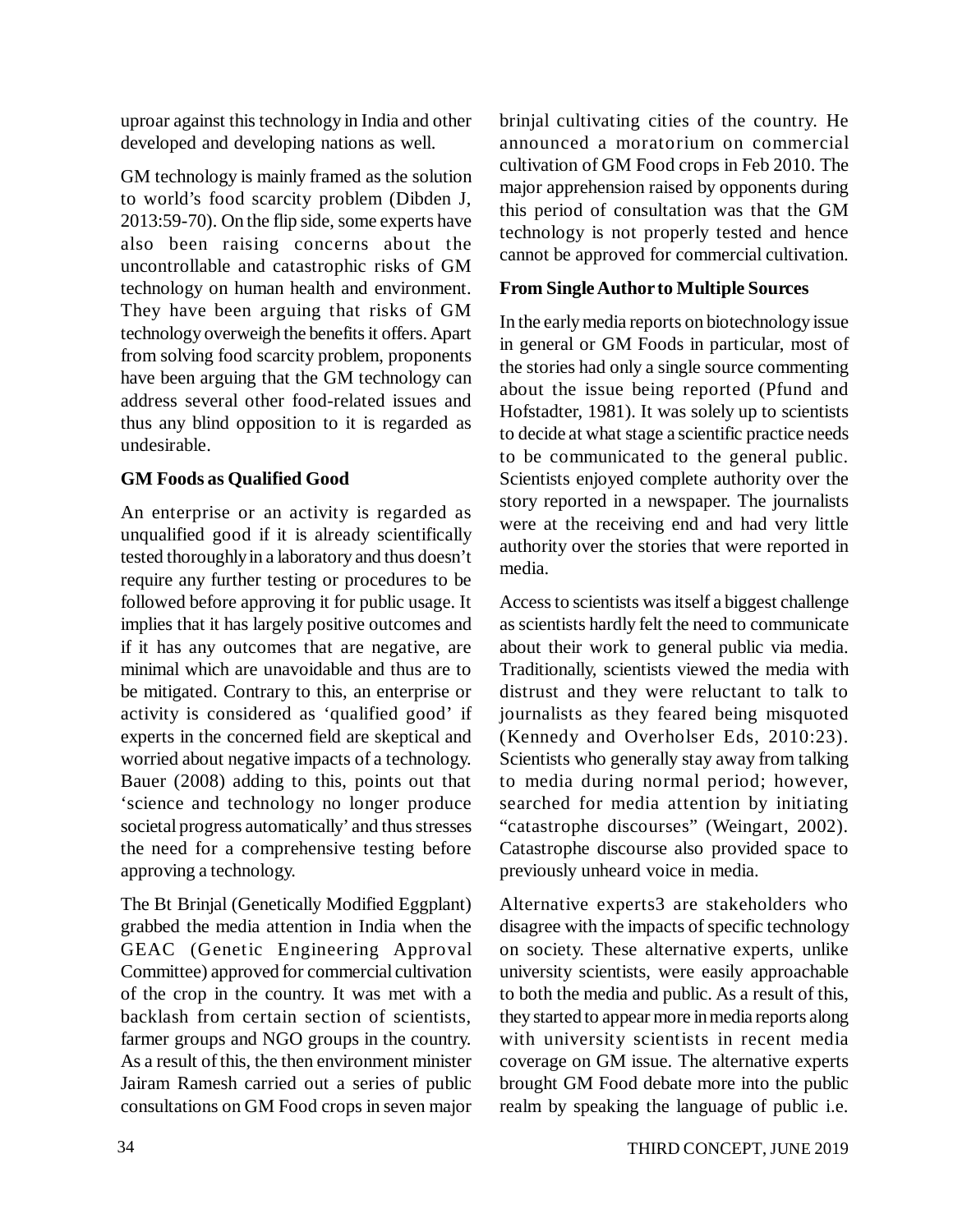laying more emphasis on socio-economic aspects of GM technology which was largely ignored earlier. With the rise of alternative experts or experts who were not endorsed by the state or corporate companies, biotechnology issues slowly started to be talked more in socioeconomic terms.

#### **Consensual to Controversial Reporting**

Science & technology news was presented as a new discovery aimed at solving problems faced by society. Scientists were projected as people who work relentlessly in laboratories for the well-being of society and to solve the toughest challenges human beings face at that point of time. With their breakthroughs, it was presented as if they found ultimate solution to a specific problem. The disagreeing voices among scientific community were silenced and they hardly found any space in media. Uniformity of voices was maintained in media with regard to GM Foods news coverage too in initial phases of the debate.

Controversies in S&T sparsely made media news in the earlier decades. As controversies have more than one side presenting their version over a subject matter, the dramatic element also helped journalists to present GM Foods more in controversial terms than consensual terms. Controversial news has more newsworthiness in media reports than over the mundane science and technology news (Lugalambi et al, 2011:12). Scientists often are skeptic about presenting the controversial side of science to media as they feel that journalists and general public may blow the uncertain aspects of science out of proportion which in turn may lead to panics among public at large.

Bucchi and Mazzoloni (2003) in their longitudinal study on media coverage of biotechnology and related issues, broadly classified two kinds of approaches on how the issue was reported in the Italian media. They say that science and technology news in early phases of reporting was more on the lines of 'science-popularization' and

now it has slowly shifted to 'science as news' approach. The 'science-popularization' approach of science news reported science as straightforward and consensual endeavor aimed at improving human lives. 'Science as News' approach emphasized more on controversy and on the risks of a technology. Media coverage of GM Food debate in India followed the trajectory of 'science as news approach'.

#### **Risks Outweighing Benefits**

Genetic Modification prior to the 1990s was largely presented as having benefits alone for human prosperity across the media in the world. Agricultural Biotechnology was presented as intrinsically good technology with maximum benefits and minimal risks. The risky side of technology was often downplayed while presenting a story to the public in media reports. For instance, Nelkin (2001: 204) points out that US media in the initial decades of the 1990s largely ignored the risks of GM foods and crops. By 1999, she adds that risks of GM crops began to appear in the US media.

Post-1990s, the reporting of biotechnology, particularly, its applications in agricultural sector, started to receive negative coverage. For instance, Gaskell et al (1999) carried out a study on media coverage of genetically modified crops in the *Washington Post* newspaper from the 1980s through the 1990s. They found that media mostly employed progress frame and economic prospects in the coverage. From 1991 to 1996 risks of GM crops received increased attention in media reports, they added. Risks, which prior were seen as irrational or something that is coming from lack of information, started to be presented as issues that are real. The socioeconomic impact of technology also got a wide coverage in media post-1990s.

#### **Changing Role of Journalists**

The primary role of science journalists during the initial phases of reporting science in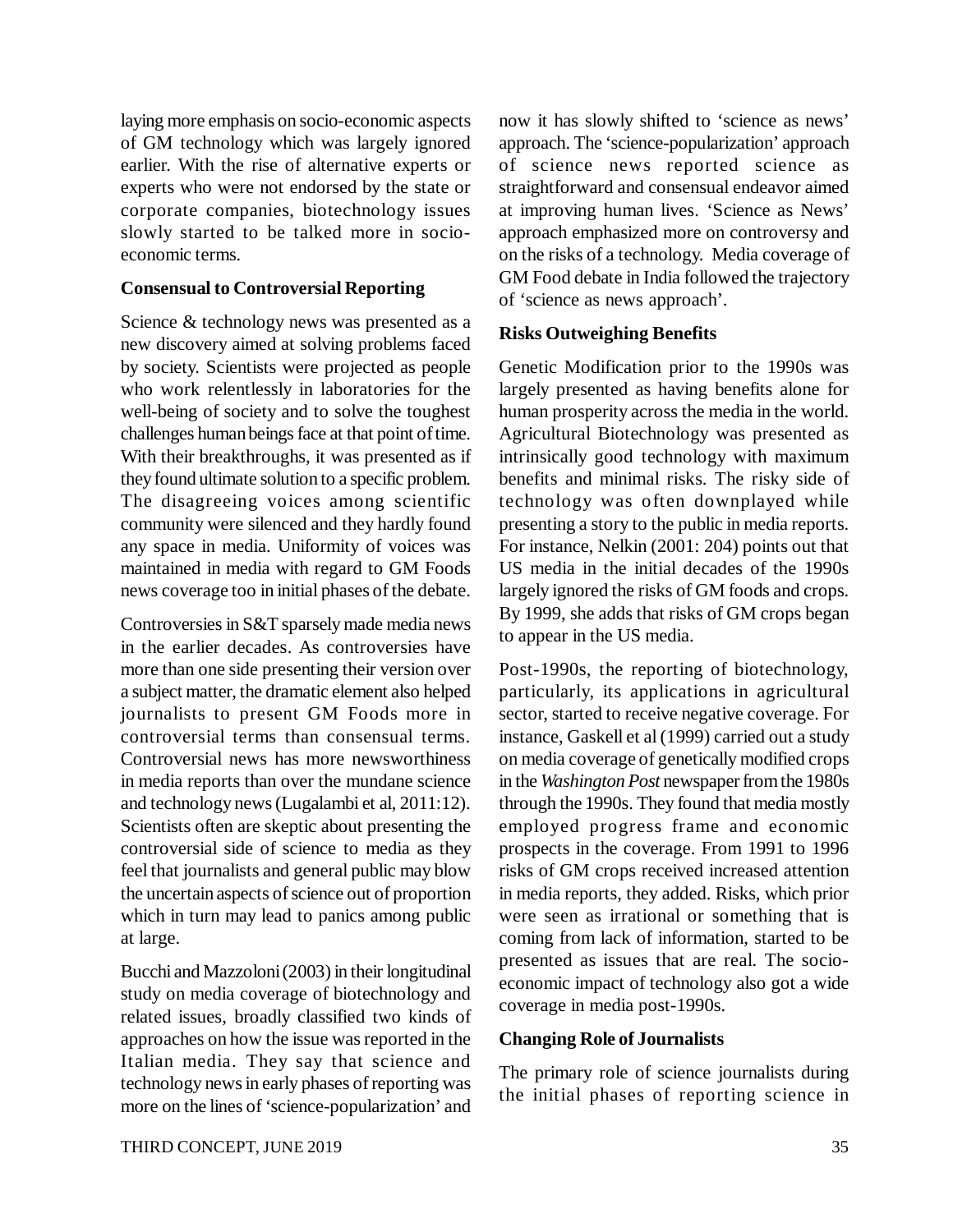particular and biotechnology in general, was to translate difficult scientific jargon into an easily understandable language for the general public. Their job was thus limited to translating scientific article in simpler terms free from science jargon. They had to seek clarifications about S&T issues whenever they felt the need. They sparsely doubted the credibility of scientists and stayed away involving other stakeholders in media reports.

With the rise of alternative experts, the media objectivity norm to present a balanced view on a topic prompted journalists to include nonscientist actors as prominent sources in media reports. They pitted the scientists' opinions with the views and concerns of alternative experts to raise dramatic element in a story. The alternative experts were more willing to talk to journalists than scientists also tilted journalists more towards alternative experts in controversial matters. This was evident in media coverage of GM Food debate where NGO groups got almost equal representation on par with scientists in media coverage.

#### **Skeptical Approach towards GM Foods**

Science and technology in almost all the spheres was majorly in the hands of government in early phases. Governmental research institutes carried out all the necessary testing in government laboratories. With more number of private players entering into research of agribiotechnology, the way it is being reported also slowly started to change. Agri-biotechnology produced by private companies is no longer considered with disinterestedness ethic of science. Corporate science is thus seen with more skepticism in media reports.

The commercialization of science had a significant impact on the credibility of research claims of scientific community among journalists (Nelkin, 2001: 205). Journalists who restricted themselves to scientists as the major and only source prior, started to include voices of nonscientific interest groups (Nelkin, 2001: 205). Farmers' and consumers' concern over the GM foods and crops got widely reported in media debates on this issue in the last two decades.

#### **Conclusion**

Traditionally agri-biotechnology was presented in a positive tone in media stressing more on benefits over risks. Positive outcomes of it mainly hit the newspaper headlines and journalists largely neglected the day-to-day accomplishments or developments. Journalists mostly depended on scientists (Pfund and Hofstadter, 1981) as primary source of information. They hardly cross checked the information gathered from experts due to lack of expert knowledge, journalistic time constraints and thus had little control or authority over the issue they were reporting.

Media in its initial phase of coverage of GM Food debate projected it as something that is beneficial to society at large and it was media's job to educate public about the positive outcomes of the technology. But in recent times, this approach of media towards agri-biotechnology is slowly changing. Media, which promoted developments in agri-biotechnology prior to the 1990s, now has become more skeptical about ill-effects of agri-biotechnology. With the rise of alternative experts, media, which once used to solely depend upon university scientists for reporting on agri-biotechnology issues, is finding alternative sources to comment upon agribiotechnology issues.

The differences within scientific communities in science, which were underrepresented by use of a consensual tone in earlier times, are now blatantly projected as controversies within agribiotechnology. Genetic Modification news has slowly started to move out from science sections to general news sections and even made into front page news during controversial times. The risks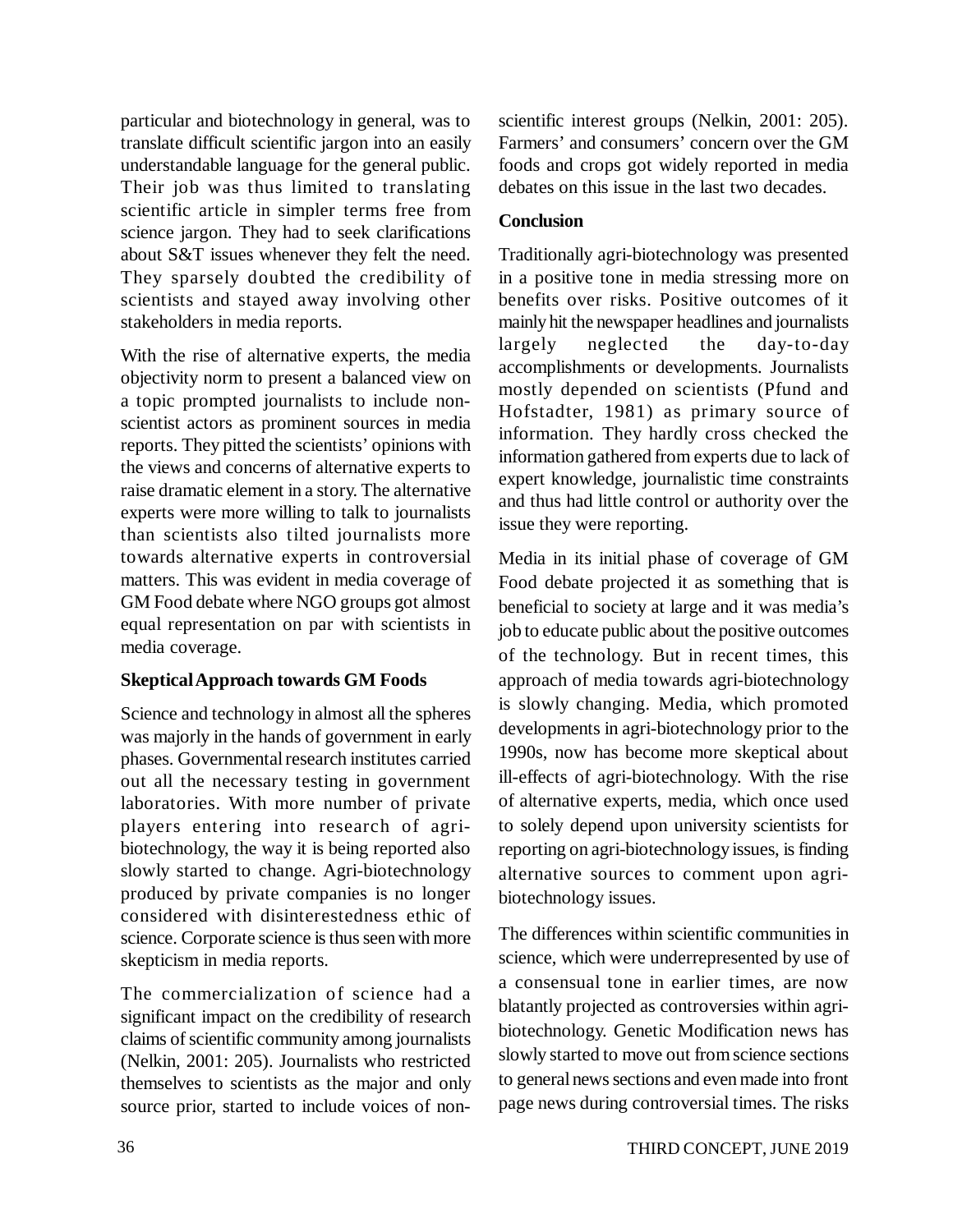of S&T in general and risks of GM foods in particular, which once were projected as controllable, minimal are now represented irreversible and catastrophic.

#### **References**

- 1. Bauer, M. W. (2002). Controversial medical and agri-food biotechnology: A cultivation analysis. Public understanding of science, 11(2), 93-111.
- 2. Bauer, M. W. (2008). Paradigm change for science communication: commercial science needs a critical public. In Communicating science in social contexts (pp. 7-25). Springer, Dordrecht.
- 3. Beck, Ulrich (1992) Risk Society: Towards a New Modernity. London: Sage.
- 4. Bridge, G., McManus, P., & Marsden, T. (2003). The next new thing? Biotechnology and its discontents: 59-70.
- 5. Bucchi M and Mazzolini RG (2003). Big science, little news: Science in the Italian daily press, 1946–1997. Public Understanding of Science 12(1): 7–24.
- 6. Dibden, J., Gibbs, D., & Cocklin, C. (2013). Framing GM crops as a food security solution. Journal of Rural Studies, 29, 59- 70.
- 7. Ejnavarzala, H. (2012). Genetically modified food. The Wiley-Blackwell Encyclopedia of Globalization.
- 8. Gaskell, G., Bauer, M. W., Durant, J., & Allum, N. C. (1999). Worlds apart? The reception of genetically modified foods in Europe and the US. Science, 285(5426), 384- 387.
- 9. Kennedy, D., & Overholser, G. (Eds.). (2010). Science and the Media. Cambridge,

MA: American Academy of Arts and Sciences.

- 10. Lugalambi, G. W., Nyabuga, G. M., & Wamala, R. (2011). Media coverage of science and technology in Africa. Department of Journalism and Communication School of Languages, Literature and Communication College of Humanities and Social Sciences. Makerere University.
- 11. Nelkin, D. (1995). Selling science: How the press covers science and technology. Rev. ed. New York: Freeman.
- 12. Nelkin, D. (2001). Beyond Risk: reporting about genetics in the post-Asilomar press. Perspectives in biology and medicine, 44(2), 199-207.
- 13. Pfund, N., and L. Hofstadter. 1981. Biomedical innovation and the press. *Journal of Communication* 31:138-54.

#### **(Footnotes)**

- 1. The paper argues that Science and Technology, specifically the GM technology as being represented as 'qualified good' and doesn't draw any general conclusions about media representations of science and technology in general.
- 2. The metaphor "Janus-faced" refers to the Roman deity who has two faces, one is cursed and the other is blessed.
- 3. The term alternative or contending expert here refers to people who are neither university scientists nor officials appointed by government or scientists who are representatives of private seed producing corporate companies. They are a group of people who raise their voice and concerns on behalf of farmers and consumer groups.

 $\rightarrow \rightarrow$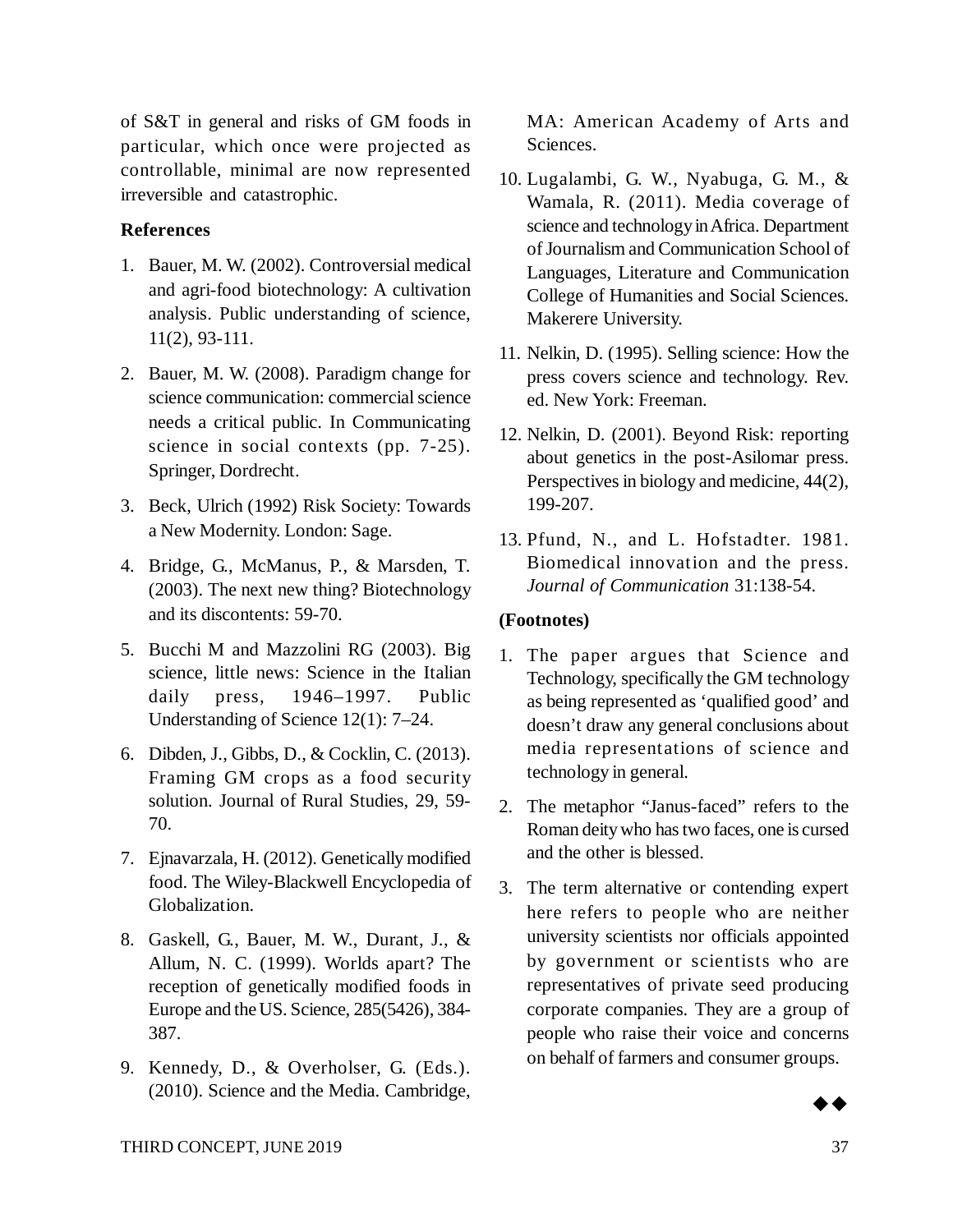### **Appraising Plight of the Tribals in India**

Binoy Kr Pegu \*

[*With an advancement in science and technology coupled with the process of the globalization, aboriginal or tribal people across the world have been victims of the greed and the need of the rising corporate and government aspirations to convert the forest land for the location of hi-tech modern industries and others.]*

 $\prod_{\text{the}}$ ndia is not exception to the exploitation of the tribal people by the government officials as well as by its non-tribal people. As per the 2001 census, tribal population in India constituted 8.2% of the nation's total population, that is, over 84 million tribal people lived in India. There are around 668 different scheduled tribes in India as recognized in the Indian Constitution.

The legacy of the tribal people in India is worthmentioning. During the British rule in India, the soldiers of the British Empire faced tough time in subduing the tribal people in India. Land alienation and subjugation by the British were the major cause of series of revolts by the tribal people throughout India. It's been over seven decades since India got independence from Britain; however, the sufferings of the tribal people are still rampant in India.

Despite the enactment of the Scheduled Tribes and Other Traditional Forest Dwellers (Recognition of Forest Rights) Act, 2006, there have been number of incidents where the basic rights of tribal people have been systematically denied by the officials of forest departments throughout India. This denial happens despite the fact that section 3(1) of the FRA provides several kinds of rights to communities, such as, access and use of the disposal if minor forest produce (MFP).

According the Shalenadra LeLe, a senior fellow, Centre for Environment and Development, Asoka Trust for Research in Ecology and the Environment, Bangalore; socially the livelihoods of 100-250 million people are intertwined directly with forests in India. Thus, it clearly emphasizes the importance of the forest for the tribal population. From generation to generation, forest has been a single source of their livelihood and for them it also has religious significance. For instance, for over one-year, tribal people of the Mendha-Lekha village were not issued permit to sell their produce outside their village by the forest department.

This denial affected the millions of people whose livelihoods were totally dependent on it. Later, on 21 March 2011, a circular was issued by the Ministry of Environment and Forest (MOEF) directing the state governments to facilitate the use and sale of the minor forest produce by the tribal people. A function was also organized in April 2011, where the then Union Minister of State for Environment and Forests, Jairam Ramesh, publicly displayed and distributed the transit pass for bamboo, given to the inhabitants from the Mendha Lekha village.

Land alienation has been a major problem for tribal people throughout India. For instance, in Godavari areas in Andhra Pradesh, the fertility of the land has been the main attraction for the immigrants. By taking the advantage of the ignorance and illiteracy of the tribes, non-tribal people become the owner of their land. There has been a constant clash between the tribal and non-tribal people in Andhra Pradesh. The nexus between the police and non-tribal has also heightened the problems for the tribal people.

<sup>\*</sup> Asst. Prof, Purbanchal College, Silapathar Assam.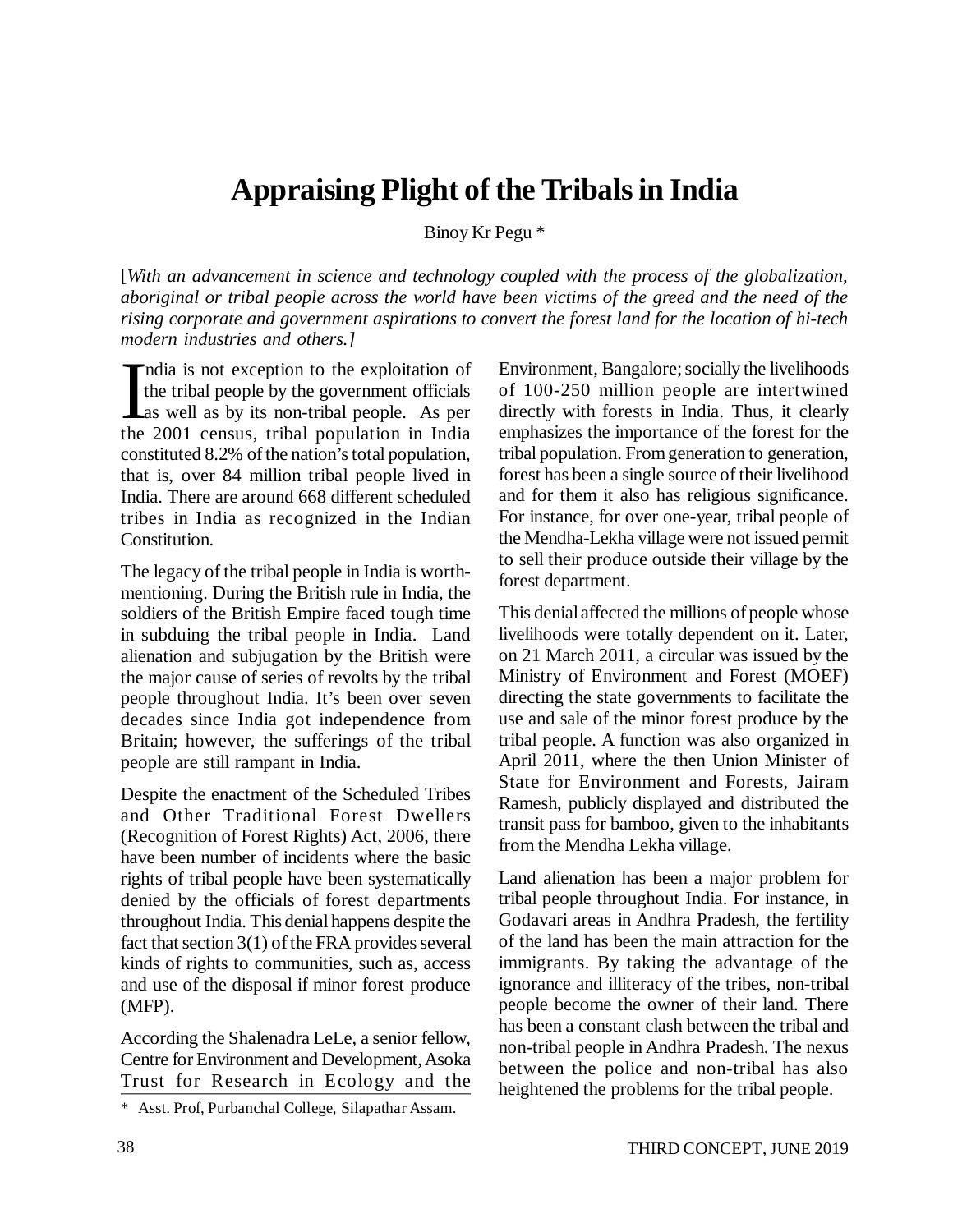| Year | Cases against tribals | Cases against<br>the non-tribals | Cases under<br>investigation |  |
|------|-----------------------|----------------------------------|------------------------------|--|
| 1995 | 10                    |                                  |                              |  |
| 1996 | 13                    | 2                                |                              |  |
| 1997 | 34                    |                                  | 15                           |  |
| 1998 | 30                    |                                  | 32                           |  |
| 1999 | 30                    |                                  | 29                           |  |
| 2000 | 34                    |                                  | 17                           |  |
| 2001 | 18                    |                                  | 8                            |  |

**Police cases registered against tribes and non-tribal**

Source: Police station, Jeelugumilli 10 April, 2001 Reproduced from the book, *Tribal development in India, the contemporary debate.*

It can be seen from the data shown in above table that there existed a kind of nexus between nontribals and the local police. From 1995 to 2001, the total cases registered against the tribals were 169; on the other hand, the cases registered against the non-tribals were merely 20 in number. Landlessness among the tribals in Kerala is also one of the factors leading to the tribal poverty. The percentage of the landlessness among the tribes, which varies from tribe to tribe, for instance, 57% among the Paniyans are landless. Agriculture and forest are the lifeline of the tribal people in Kerala, and without the possession of land, their livelihood could be in peril.

There were 25,407 registered unemployed tribals in the age group 15-40 yrs., on 31 March 2001.

Thus, it clearly depicts the long-term impact of the landlessness among the tribal in Kerala, resulting into unemployment.

Between 21 February and 10 April 2011, a national infrastructure equity audit was conducted by Social Equity Watch (composed of set of organizations and individuals) in the 124 Gram panchayats from nine districts in the states of Andhra Pradesh, Bihar, Karnataka, Orissa and Rajasthan. The objectives of the study were:

1. To capture how access and control over the infrastructure across different segments of

population plays a vital role in determining the status of equity in society; and

2. To demonstrate the gross inequalities that exist with the placement of infrastructure in villages.

They came out with startling conclusions which are as follow:

- The SCs, STs and minorities are being fenced-off from access to the functional infrastructure by merely situating them in general and or BC (Backward Class) habitations.
- There are still many SC/ST habitations which are left officially uncovered. The people in these habitations have to travel longer distance than prescribed in official norms.
- At places where infrastructure facilities are located in SC/ST habitations, a sizable percentage of service providers are from the General and or BC category.

In a foreword written for the Eleven Five Year Plan 2007-2012 volume I (Inclusive Growth), the then Prime Minister Dr. Manmohan Singh said "we also need to ensure that growth is widely spread so that its benefits, in terms of income and employment, are adequately shared by the poor and weaker sections of our society, especially the Scheduled Castes and Scheduled Tribes, other backward classes and minorities."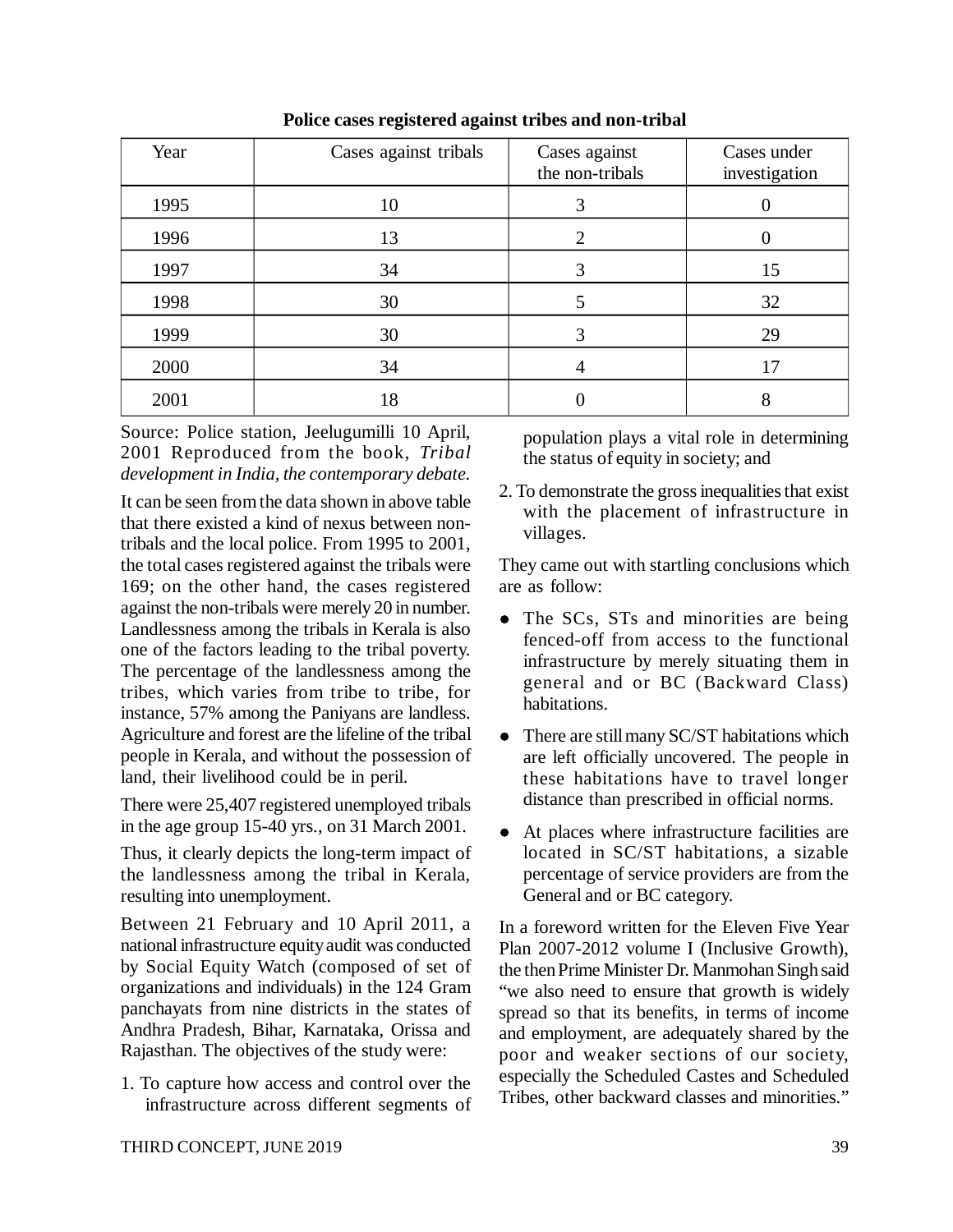However, from the study undertaken by the Social Equity Group, it does not seem that growth has reached to the weaker section of society, instead it gave further opportunity to exploit the weaker sections of the society.

The strength of tribal population in Tamil Nadu is minimal as compared to the tribal population of other states of India. Tribal population constituted only 1% of the total population of Tamil Nadu State. However, the problems faced by them are not small one. On June 20, 1992, a team of more than 200 police, forest and revenue officials raided Vachathi village on the suspicion of tribals' linkage with sandalwood smuggler Veerappan. During the raiding, they committed a heinous crime by raping 18 tribal women, among them few were minor. For three years, no complaints were registered by the police despite the agitation by the Left parties and the victims.

Finally, a case was filed in March 1995. But the justice was not given instantly; it took 19 years for the 18 victims to get justice. The court process was so long that 54 accused officials in the Vachathi mass rape died before the landmark court verdicts. It was on 29 September 2011, that all 269 accused in the Vachathi mass rape were convicted and 17 rapists were sentenced to the rigorous imprisonment. There was a wide coverage in electronic and print media on the proceedings of the court verdicts. Media across the India hailed this verdict as a historic. According to the English newspaper, *The Times of India*, "the verdict should reinforce public faith in the subordinate judiciary's ability to deliver if it is allowed to do its job."

There is saying that injustice anywhere is threat to the justice everywhere. On November 22 November, 2011, a team of policeman from Tirukovilur police station, Villupuram, picked up four Irula women on their alleged connection with theft and raped them. Later, a case was filed against the five policemen and they were suspended after Tirukovilur judicial Magistrate submitted a report. The state government lost no time and declared a compensation of rupees 5 lakh to the four victims on 29 November 2011.

This is an incident which happened in Tamil Nadu, there might be number of such incidents which go unnoticed all over India. The condition of tribal people all over India is very grave, the state and central government should work hand in hand for the protection and preservation of the tribal rights and their rich culture from the onslaught of the modernization.

The development of the tribal people is deeply associated with the forest; hence the Central and State governments cannot uplift the tribal people without taking forest into consideration. The Centre and State have to formulate some kind of schemes, which are tribal-friendly, in the sense that these do not displace them from their original habitats. Therefore, some suggestions, which could prove useful for the government officials, policymakers and others, are given below.

- The State government has to curtail or check the migration of non-tribal into tribal areas.
- The Centre and State governments have to set up a grievance cell at every region where tribal people are in large number. A person well-versed in the tribal language will be an added asset.
- The Centre and State should create awareness about the tribal people's rights.
- The State governments have to open more bank branches in tribal regions, where tribal people can get a loan. For instance, in tribal regions of Andhra Pradesh, where tribal people borrow money from moneylender; when unable to pay money on time, their lands are being mortgaged.
- The Centre and State governments have to allocate more funds to those NGOs which were doing tremendous work for the development of tribal people.
- The concept of tribal tourism is not given much importance by the concerned authorities. The State tourism board or concerned departments should popularize the concept of tribal tourism in such a way that it not only improves the living standard of the tribal people but also creates a bridge between the urban people and tribal people.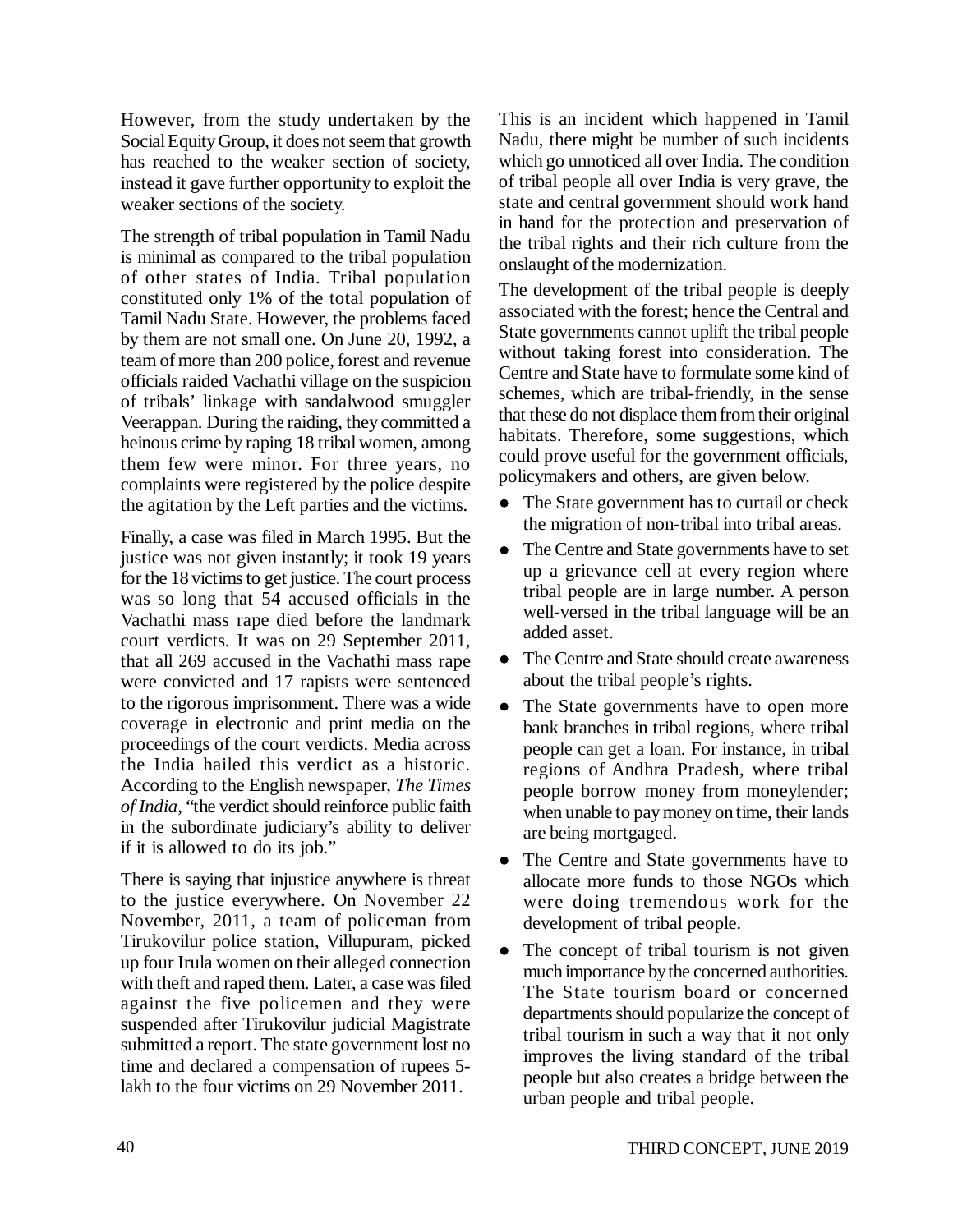• Making provisions of modern technology and equipment which they can integrate easily for their works. It may take time for them to adapt, however in the long run it will be beneficial for them. It will save their time, energy and also give efficient results. In that case, the State governments can ask the leaders of tribal areas to visit places like Punjab and other states of India, where with the help of modern technology and equipment, the agriculture production has increased tremendously.

#### **References**

1. Govinda Chandra (ed.), Tribal Development in India, the Contemporary Debate, Sage Publications (2006) New Delhi.

- 2. Eleven Five Year Plan 2007-2011 volume I (Inclusive Growth), Oxford University Press (2008) New Delhi.
- 3. Kerala Development (Planning Commission, Government of India), Academic foundation (2008), New Delhi.
- 4. Kirti S. Parikh et al, India Development Report (2004-2005), Oxford University Press (2005), New Delhi.
- 5. National Infrastructure Equity Audit-Phase 1, Social Equity Watch (2011) New Delhi.
- 6. Environment Survey 2011, The Hindu, Chennai.

 $\rightarrow \rightarrow$ 

# **Women Empowerment via Govt Schemes in Uttarakhand**

#### Dr. Mamta Joshi\*

[*Women constitute half the human resources and thus the economic wealth of the country and if about half the nation's human resource is neglected, the overall progress of the country would obviously be hampered. Recognizing the need for involving women in various development activities, the Government of India has initiated several affirmative measures by way of programmes and schemes to bring them into the mainstream of development.]*

These affirmative actions have brought<br>about perceptible changes in the socio-<br>economic conditions of women. As per the<br>census of 2011, an effective literacy rate for men These affirmative actions have brought about perceptible changes in the socioeconomic conditions of women. As per the was 82.14% whereas for women it was 65.46% only. In the case of India, the gender gap in labour force participation rate is more than 50 percentage points. The data base also brings out the areas where the progress has been slow if not retrograde. Net enrolment ratio for girl children dips from 88.7% at primary to 51.93% at secondary and to a dismal 32.6% at higher secondary levels.

Roughly, one in every five girls enrolled drop out after class 8. The population ratio of India 2011 is 940 females per 1000 of males which indicate that society still does not welcome a girl child and the preference rests with sons. Nearly 40% girl children get married before they attain 18 years of age. Findings of the new Global Nutrition Report 2017 place India at the bottom of the table. In India, more than half (51%) of all women of reproductive age have anaemia, whereas more than one in five (22%) of adult women are overweight. Maternal Mortality Rate (MMR) is quite high, with 130 maternal deaths per 100,000 live births reported in 2017.

Thus, there is room for much more to be done to ameliorate the plight of women at the grassroots level. India may have taken strides in developments but even today high in the mountains of Kumaun in Uttarakhand state,

<sup>\*</sup> Asst Prof., Dept of Commerce DSB Campus, Nainital, Uttarakhand.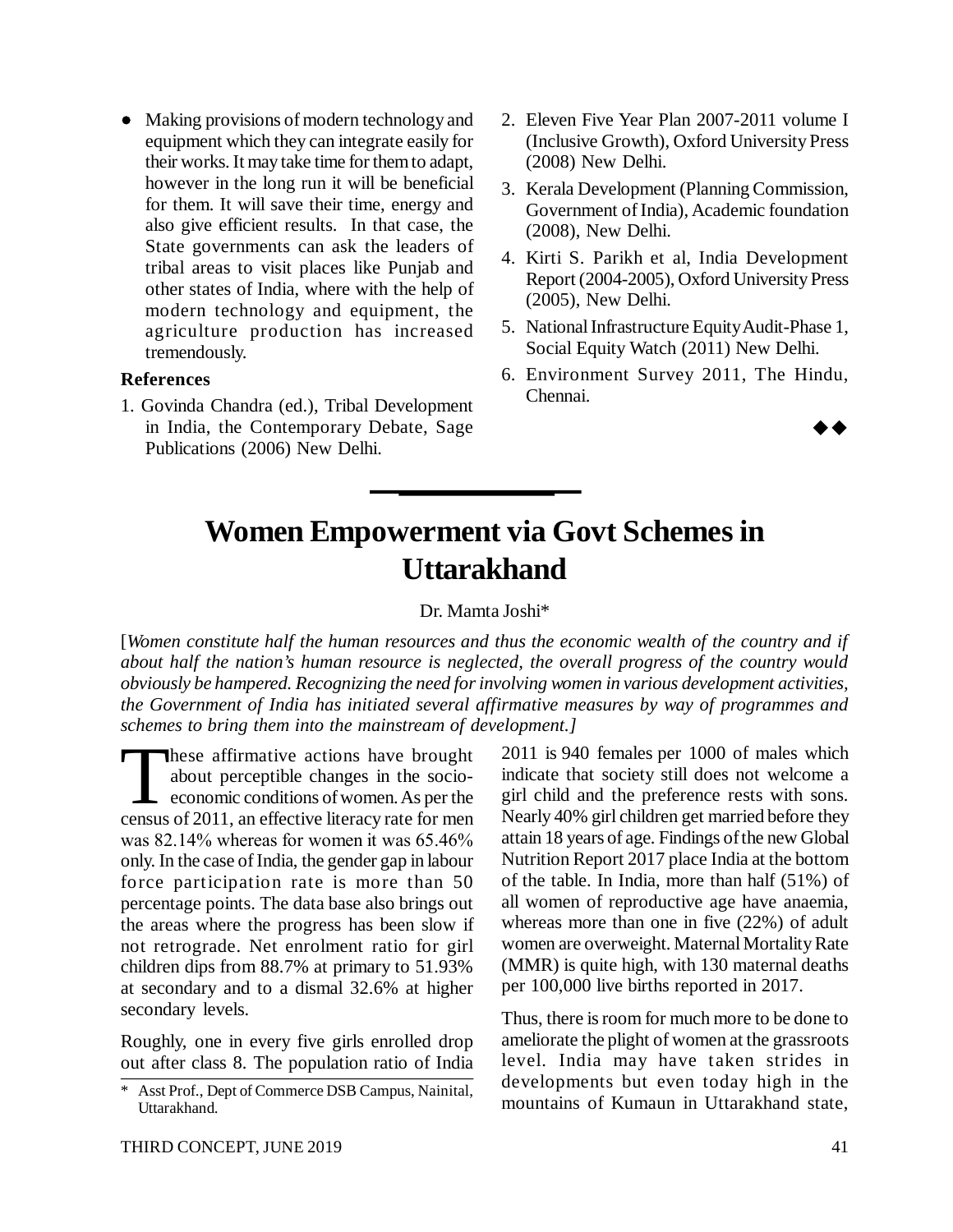women are victims of culture, traditions, overwork and above all of globalization also, which makes the paradise of hills as a hell for the rural women. It is well recognized fact that women contribute major to the rural population and participate fully in agriculture but their participation is only recognized in form of invisible workers.

There is; however, ample evidence that indicates that women's defector status as heads of households does not translate into effective managerial control in communities structured by patrilineal and patriarchal system of inheritance and social organization. The situation is of more concern when reproductive health of rural women and girls of hills is concerned. The sluggish decline in maternal mortality and morbidity is rooted in the powerlessness of women and girls, women's unequal access to resources in families, society and economic markets.

#### **Background**

According to census 2011, the number of females in Uttarakhand is 49, 62574, which is about one percent of total female population of our country. Our women are famous for active participation in social & environmental movements, despite the fact that their lives mostly revolve around fuel, fodder and water. Against the male literacy rate of 88.33 percent, the female literacy rate stands at 70.70 percent thus, women lag behind by a wide gap of 17.63 percent in literacy.

The overall sex ratio of the state is 963 females per 1000 males; however, in population up to 6 years, the sex ratio is 886. Despite this, it is interesting to note that out of total 13 districts, females exceed in numbers to males in 08 districts. The decadal growth rate has one notch down to 19.17 (2001-2011) from 19.20 (1991- 2001).

According to NFHS-II, only 54.3 percent women of Uttarakhand are involved in decisions about their own health, percentage of births of order 3 and above is 46.5, percentage of births within 24 months of previous birth is 24.8, about 45.8 percent births are assisted by Traditional Birth Attendants, 45.2 percent women suffer from anaemia.

In Uttarakhand around 26 women empowerment and child development programmes are running to empower women and adolescent girls through central and state-sponsored schemes.

These plans conceived to be a nursery for experimenting with ideas about meeting the special needs of mountain women, exploiting the strengths of mountain women, and devising suitable schemes which would benefit women, particularly schemes that enable women to participate more fully in all aspects of human endeavour. The key principles to be observed whilst formulating proposals for consideration of these funding are:

- 1. Sustainability
- 2. Ownership
- 3. Inclusiveness
- 4. Accountability
- 5. Emphasis on results
- 6. Incremental and synergetic
- 7. Innovative and model building
- 8. Each project should have an in built component for women empowerment activities, women's health and where possible, recreation and drudgery reduction.

#### *Objectives for which planning funds may be sought in the hilly areas:*

- Drudgery reduction
- Imparting of self-employment or job employment skills
- Creation of women-specific infrastructure
- Development of women friendly technologies
- Support to women led initiatives to enhance the participation of women in social, economic and political activities.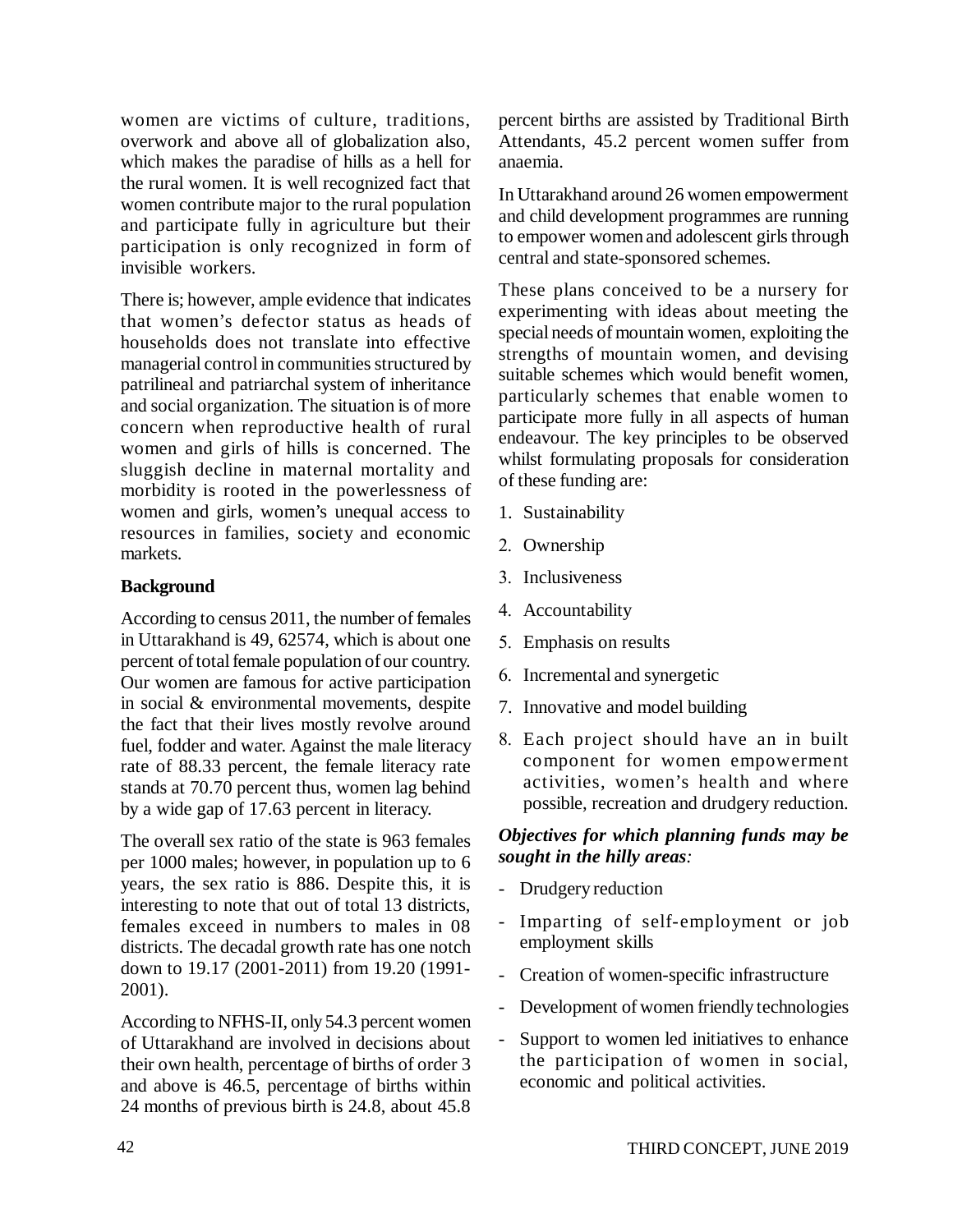- Legal literacy and awareness generation
- Assistance to secure and defend the rights of women
- Assistance to combat all forms of discrimination against women
- Assistance for strengthening support services for women
- Support for activities related to health and development of girls and women
- Promotion of women entrepreneurship
- Support to women self-help groups
- Support for enhancing education of girls and women
- Research, surveys, evaluation, studies, publications and advocacy on women related issues
- Gap filling, where required, in existing schemes for women or schemes impacting on women

#### **Conclusion & Findings**

Women around the world share a common condition they are not full and equal participants in public policy choices that affect their lives. Nowhere is the gap between de jure and de facto equality among men and women greater than in the area of decision making. The top decisionmaking position remain largely male dominated spheres where women have little influence.

The lack of women's participation in political decision-making has important consequences. It deprives women of important rights and responsibilities as citizens and excludes their perspectives and interests from policy-making and decision-making. Their voices are missing from key decisions on national budgets and setting of government priorities. Their skills and viewpoint often remain unheard, underrepresented or ignored.

India as a country is still recovering from years of abuse in the time of the Raj and more years of economic suffering at the hands of the License Raj. It is only now that globalization, liberalization and other socio-economic forces have given some respite to a large proportion of the population. However, there are still quite a few areas where women empowerment in India is largely lacking.

To truly understand what women empowerment is, there needs to be a sea-change in the mindset of the people not just the women themselves but the men have to wake up to a world that is moving towards equality and equity. It is better that this is embraced earlier rather than later for our own good.

We have many schemes many programs for the purpose of women empowerment at every stage of administration, all we need is a good system and agencies for the implementation of these policies and programs, and if we can build up that system and if we can implement these programs, then the goal of women empowerment can be achieved very easily through these programs.

#### **Suggestions**

- Proper awareness for laws should be there, i.e., law should not be restricted to papers only but the implementation of law should be there in local languages so that every woman can be familiar with her rights. Significant steps should be taken to implement all the laws which are amended to facilitate detention, prevention and punishment.
- Women's Internet education should be encouraged to become e-savvy which can make their access to ICT a bit easy.
- Strict implementation of the schemes and policies for women empowerment should be done.
- Local awareness camps for women should be organized in rural and interior areas where they can become familiar with the framed schemes and policies and can take benefit of those schemes and policies.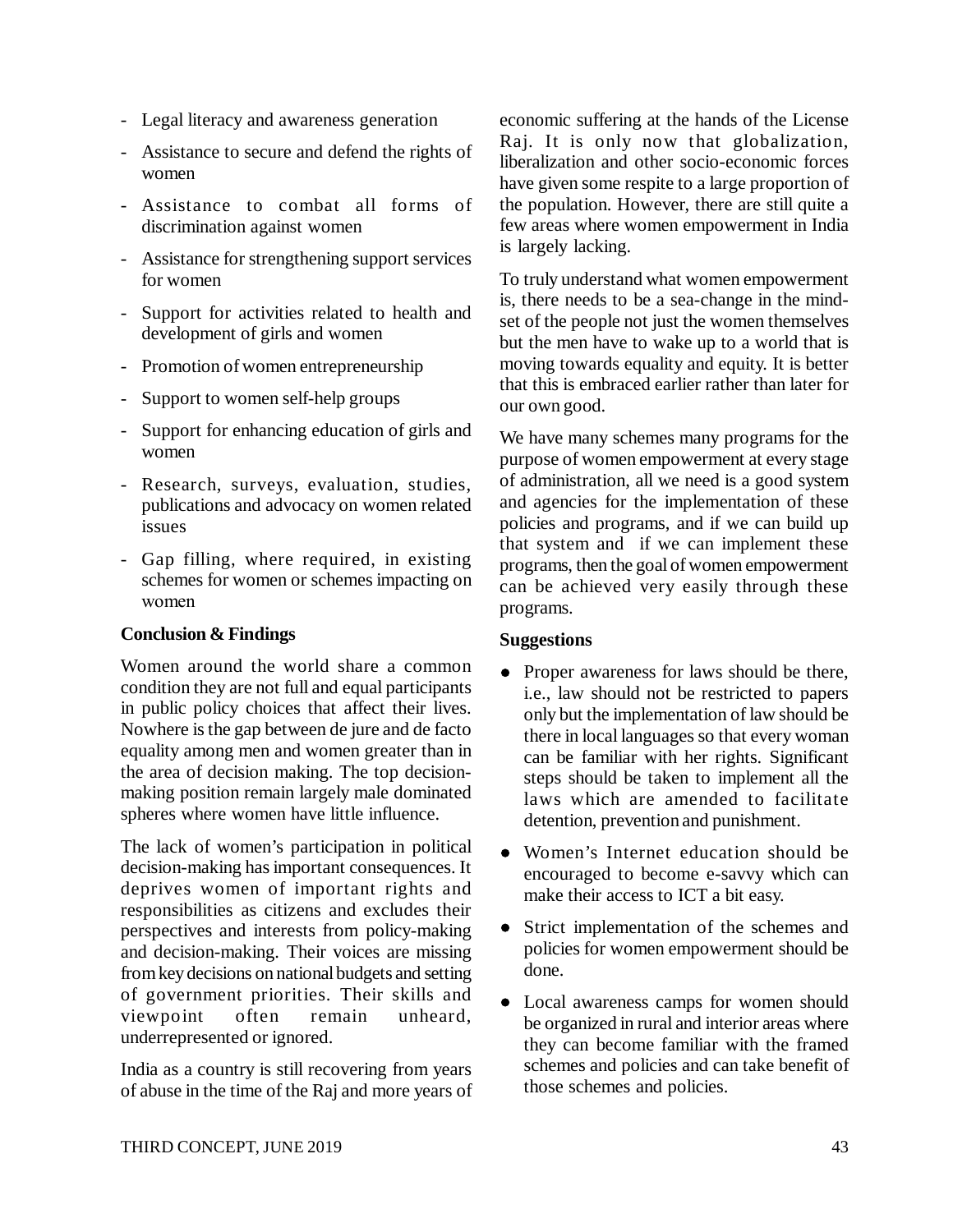#### **References**

- 1. Shields, Lourene E.: "Women's Experiences of the Meaning of Empowerment", Qualitative Health Research, Vol.5, No.1 (1995).
- 2. Sridevi, T.O. "Empowerment of Women-A Systematic Analysis" IDF Discussion Paper. (2005)
- 3. UNDP: Human Development Report. (2011)
- 4. World Economic Forum: Women's Empowerment: Measuring the Global Gender Gap. <http:/in.rediff.com/money/2005/may/ 17wef.html>(2005)
- 5. [http://wecd.uk.gov.in/pages/display/156](http://wecd.uk.gov.in/pages/display/156-) schemes-at-a-glance

 $\rightarrow \rightarrow$ 

### **Industrial Mergers and Acquisitions in India**

#### Binanda Boruah \*

[*One of the significant objectives of any sovereign is to achieve high rate of economic growth. For achieving this, it keeps reviewing and improving its policies from time to time and introduces various measures, both at micro and macro levels. It also requires various regulatory measures to channelize all economic efforts to achieve its social and economic objectives and to prevent unhealthy practices entering into its economic system which is unfavorable to public welfare.]*

The corporate sector all over the world is<br>restructuring its operations through<br>different types of consolidation strategies<br>like Mergers and Acquisitions in order to face he corporate sector all over the world is restructuring its operations through  $\overline{\mathsf{L}}$  different types of consolidation strategies challenges posed by the new pattern of globalizations, which has led to the greater integration of national and international markets. The intensity of such operations is increasing with the de-regulation of various government policies. The reforms process initiated by the Indian government since 1991, has influenced the functioning and governance of Indian firms which has resulted in adoption of different growth and expansion strategies by the corporate firms.

These reforms have unveiled a whole lot of challenges both in the domestic and international spheres. In that process, Indian corporations are facing challenges from both domestic competitions as well as foreign competitors, who can suddenly appear from anywhere on the globe. The enlarged competition in the global market has provoked the Indian companies to go for

Mergers and Acquisitions as an important strategic choice.

Mergers and Acquisitions activities have increased rapidly since 2000. Historically, Mergers and Acquisitions have shown a cyclical pattern. There have been six waves of Mergers and Acquisitions for the past 100 years; these are those of the early 1900s, 1920s, 1960s, 1980s, 1990s and 2000s. The trends of Mergers and Acquisitions in India have altered over the years. The instant effects of the Mergers and Acquisitions have also been varied across various sectors of the Indian economy.

#### **Review of Literature**

Harris (2000) has analyzed the impact of horizontal mergers of US hospitals' technical efficiency pre- and post-merger. By using DEA approach, they found a positive impact on hospital's level of efficiency. Constant returnsto-scale model indicated an overall reduction in input utilization after merger as compared to variable returns-to-scale model.

<sup>\*</sup> Asstt. Professor. Dept of Assamese, Purbanchal College, Silapathar. Assam.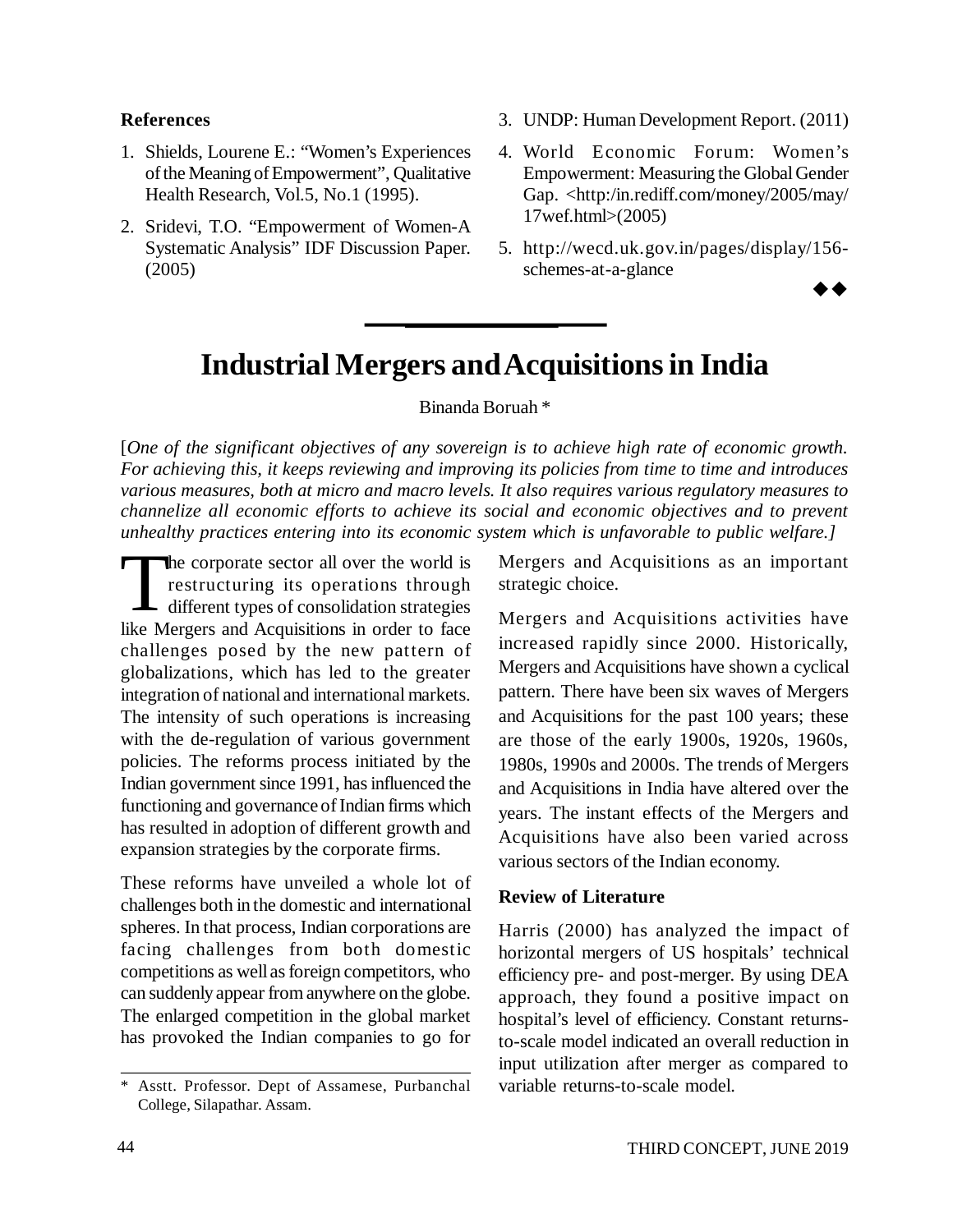Ravindra P. Purohit (2000) has stated that the dynamics of globalization is now a major force in shaping development in countries. The basic reasons behind this globalization are rapid advances in and convergence of information and communication technology. Increasing availability of capital at global level has also played major role.

Saple V. (2000) in his research thesis on "Diversification, Mergers and their Effect on Firm Performance: A Study of the Indian Corporate Sector", concludes that the target firms were better than industry averages while the acquiring firms had lower than industry average profitability. Overall, acquires were high growth firms which had enhanced the performance over the year prior to the merger and had a higher liquidity.

Giles (2000) in his study has reported that one of the main reasons for failure of a merger or acquisition is based on human resources neglect. Companies which have failed to recognize the importance of human resources in their organizations and their role in the success of integration have failed to reach success. This is particularly critical in the area of mergers and acquisitions. Human issues in mergers and acquisitions, which have been the most sensitive issue, have been often ignored).

Vardhana Pawaskar (2001) focuses on the impact of mergers on corporate performance. The study compares the pre- and post-merger operating performance of the companies involved in merger to study their financial characteristics. Also, the effect on merger induced monopoly profits is identified by looking at persistence of profits. This is by taking 36 cases of merger from 1992 to 1995, it is seen that there are no significant differences in the financial characteristics of the two companies involved in merger. The merger seems to lead to financial synergies and one- time growth. The regression analysis shows that there is no significant increase in the post-merger profits.

Zhu et al (2004) further add that communication during a merger needs to vary in its openness, depending on the nature of information to be communicated, goals of the organization, specific needs and concerns of the employees, and different needs and expectations of acquiring and acquired company employees. Once the deal is closed, the organization needs to decide on their reward strategy.

Dash (2004) has analyzed the financial impact of mergers on the shareholders of the acquirer firms. The study found that on an average, mergers lead to value destruction, irrespective of their pattern over a long period of time and the destruction is relatively greater in the case of unrelated mergers.

Dr. Neena Sinha, Dr. K.P. Kaushik & Ms. Timcy Chaudhary (2010) in their research article on "Measuring Post Merger and Acquisition Performance: An Investigation of select Financial Sector Organizations in India", have observed the impact of mergers and acquisitions on the financial efficiency of the selected financial institutions in India. The study consists of two stages; Firstly, by using the ratio analysis approach, they calculate the change in the position of the companies during the period 2000-2008. Secondly, they examine changes in the efficiency of the companies during the pre- and post-merger periods by using nonparametric Wilcoxon signed rank test. The findings of the study indicate that Mergers and Acquisitions cases in India show a noteworthy correlation between financial performance and the Mergers and Acquisitions deal, in the long run, and the acquiring firms were able to generate additional value.

Gupta, M. A., Kumar, R., & Upadhyayula, R. S. (2012), in their joint study entitled, "Success of a Merger or Acquisition - A consideration of influencing factors", in International Journal of Management Practice, 5(3): 270-286, show that Mergers and Acquisitions (M&As) continue to be a dominant business strategy for organizations. Despite evidence of greater number of failures than successes, organisations still view Mergers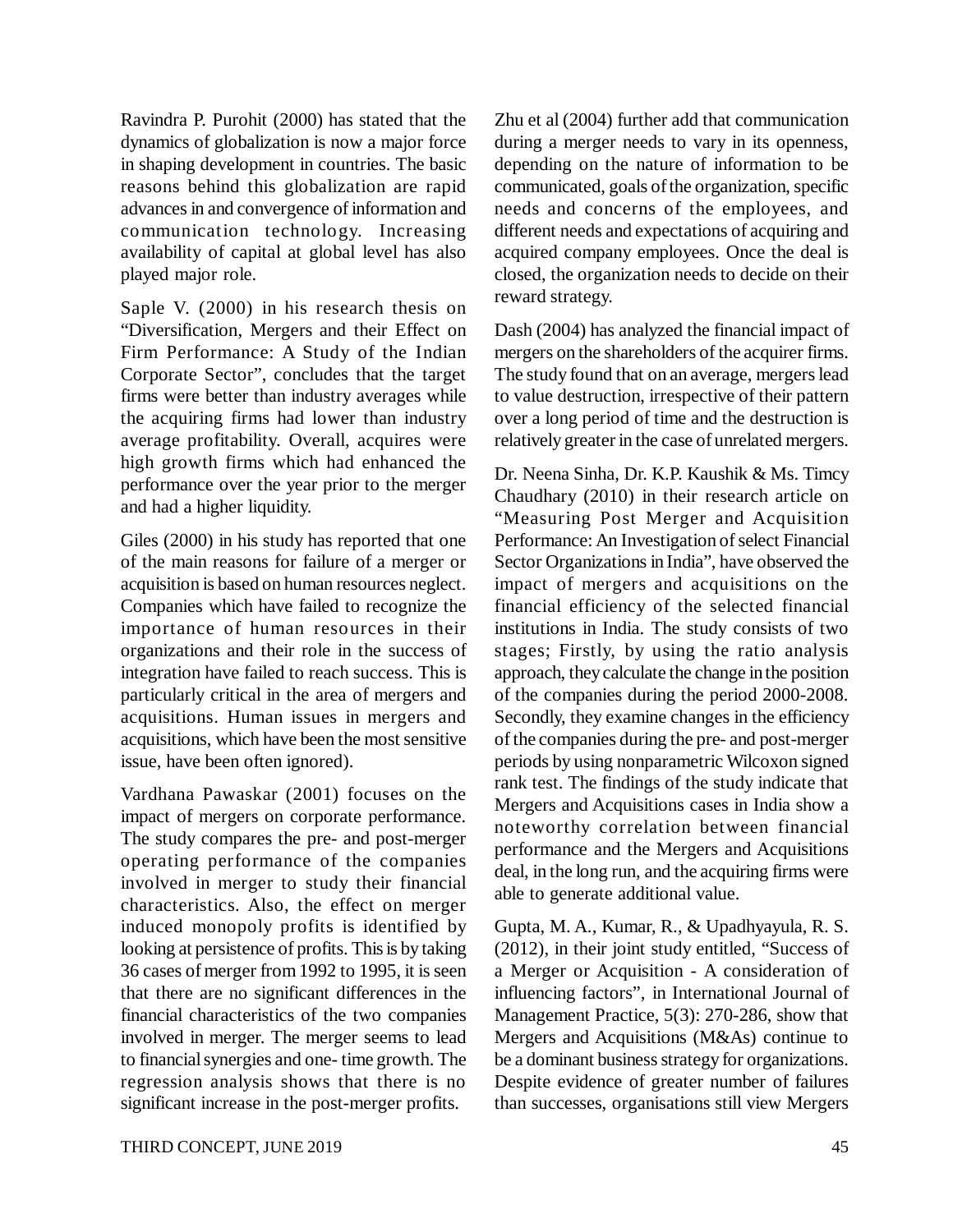& Acquisitions as a beneficial strategic activity. This paper looks at different factors that impact the success or failure of a merger at each stage of the process and brings out the factors that managers need to keep in mind to ensure a successful merger

Jharkharia, S. (2012) in his paper entitled, "Supply chain issues in mergers and acquisitions: A Case from Indian aviation industry', published in International Journal of Aviation Management, 1(4): 293-303, focuses on understanding the importance of supply chain integration in mergers and acquisitions (M&A) with a focus on the aviation industry. A comprehensive literature review is followed by the case of a merger from the Indian aviation industry. Managers who were involved with the task of M&A in their organisations were interviewed for this research. It is observed that apart from concentrating on the long term financial and marketing synergies, it is also important to give due consideration to the supply chain synergies at every stage of the Mergers & Acquisitions process.

The supply chain of the new organisation should pick up the best characteristics from each of the value chains of the merging entities. An early involvement of supply chain managers in merger process may help in identifying the potential operational synergies. Based on the literature and experiences of the merged entities it is observed that the results of mergers and acquisitions will go on the expected lines only by the early involvement of supply chain leadership in premerger talks and later by proper restructuring of the supply chain of the new organisation.

Mr. S.H. Kapadia, (2012) retired as Chief Justice of India on 29th September 2012. He was elevated to the bench of Supreme Court of India on 18th December, 2003 wherein he dealt with matters under SEBI Act, 1992, Companies Act, 1956, RBI Act, Mergers & Acquisitions, Banking Regulation Act, Taxation, Information Technology and validity of Indian Accounting Standards. Prior to his role as Chief Justice of India, he also served as Chief Justice of Uttaranchal High Court, Additional and Permanent Judge of the Bombay High Court, Judge of the Special Court (Trial of Offences Relating to Transactions in Securities) Act, 1992, Judge of Special Court dealing in matters related to Accounts and Finances of Banks and Financial Institutions.

Khan (2012) studied pre and post-merger financial performance appraisal of acquiring banks in India through ratio analysis. The result indicated that the post-Merger & Acquisitions have not created difference in the financial performance of the acquiring banks.

#### **Objectives of The Study**

To examine industry-wise differences, if any, in the Mergers and Acquisitions with a view to bring out the important industries, those have attracted mega Mergers and Acquisitions. In this study, an attempt is made to examine industry wise Analysis of Mergers and Acquisitions in India. The principal objectives of the study are as follows:

- 1. To studying Mergers and Acquisitions of Food & Agro-based and Tobacco Products Industry
- 2. The identify occurred Mergers and Acquisitions of Textiles Industry

It is proposed to analyse the industry-wise open offers for Mergers and Acquisitions in India with a view to identify which industry has attracted the maximum number of Mergers and the Substantial Mergers and Acquisitions of share deals and also which industry lost its importance. For this purpose, the Indian industries have been broadly classified in to the following industry group.

#### **Hypothesis of the Study**

To accomplish the objectives of the study, the following null hypotheses have been developed for empirical testing: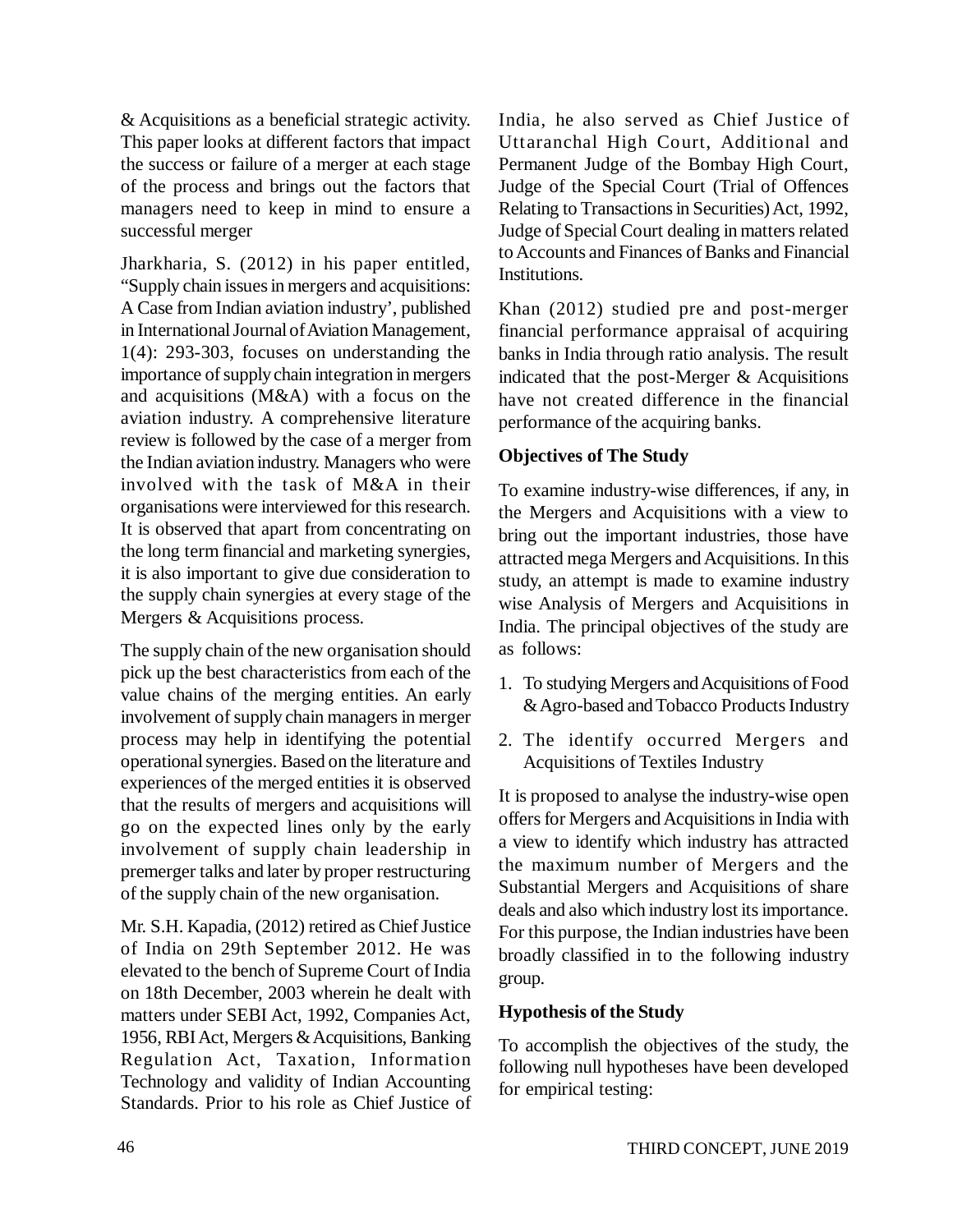1. There is no significant difference between the industries as far as the value of substantial acquisition of share deals is concerned.

#### **Test of Hypothesis**

Further, it is proposed to analyze the data by exercising ANOVA with the following null Hypothesis;

HO: There is no significant difference among the industries as far as the value of substantial acquisition of share deals is concerned.

#### **Scope of The Study**

The study covers "Industry – wise analysis of Mergers & Acquisitions India"

Is focused on the following broad aspects:

- a. Presenting the trends and patterns of Mergers and Acquisitions in India at aggregate level, industry-wise.
- b. Bringing out inter-industry diversities and identify the attributable factors.

#### **Sources of Data**

Source of the study is based on secondary data.

#### **Secondary Source of Data**

The secondary source of data for studying the impact of Globalization on Corporate Mergers and Acquisitions in India is collected from the monthly issues of RBI Bulletins, Annual Reports of RBI, Reports on Currency and Finance of RBI, CMIE Reports. Further, the additional relevant data pertaining to the Mergers and Acquisitions are also collected from World Investment Reports, World Development Reports, etc. The different websites relevant to the topic are also used for collecting relevant data.

#### **Methodology**

The study of the "Industry – wise analysis of Mergers & Acquisitions India" is examined with the help of Annual Rate of change and Averages. Further, to test the levels of significance and

establish the relationship among the Industry Analysis of Variance (ANOVA) are applied.

#### **Limitations of The Study**

The following are some of the limitations of the study:

- i. The study is based on the aggregate analysis of Mergers and Acquisitions in India. Therefore, the generalizations drawn from the study may not be uniformly applicable to entire corporate sector.
- ii. The study depends upon availability of comparable data for the period is covered. Therefore, paucity of data may hinder to carry out such analysis. Hence, it is restricted to a few aspects, sometimes to a limited part of the study period.
- iii. Secondary data are collected from more than one source. The gap in one source is tried to be filled up by adopting the data available from some other sources.
- iv. While calculating the percentages, averages, and other statistical measures, the resultant figures are approximated. Though enough care is taken in approximation, sometimes the totals may not be exactly tallied.

#### **FOOD, AGRO-BASED AND TOBACCO PRODUCTS INDUSTRY**

India is the world's second leading producer of food next to China, and has the prospective of being the biggest with the food and agricultural sector. The Indian food market is approximate at over US\$ 182 billion, and accounts for about two-third of the total Indian retail market. According to the opinion of industry experts, the market for carbonated drinks in India is worth US\$ 1.5 billion while the juice and juice – based drinks market accounts for US\$ 0.25 billion. This trend is growing at a rate of 25 per cent, the fruit- drinks category is one of the fastest growing in the beverage market.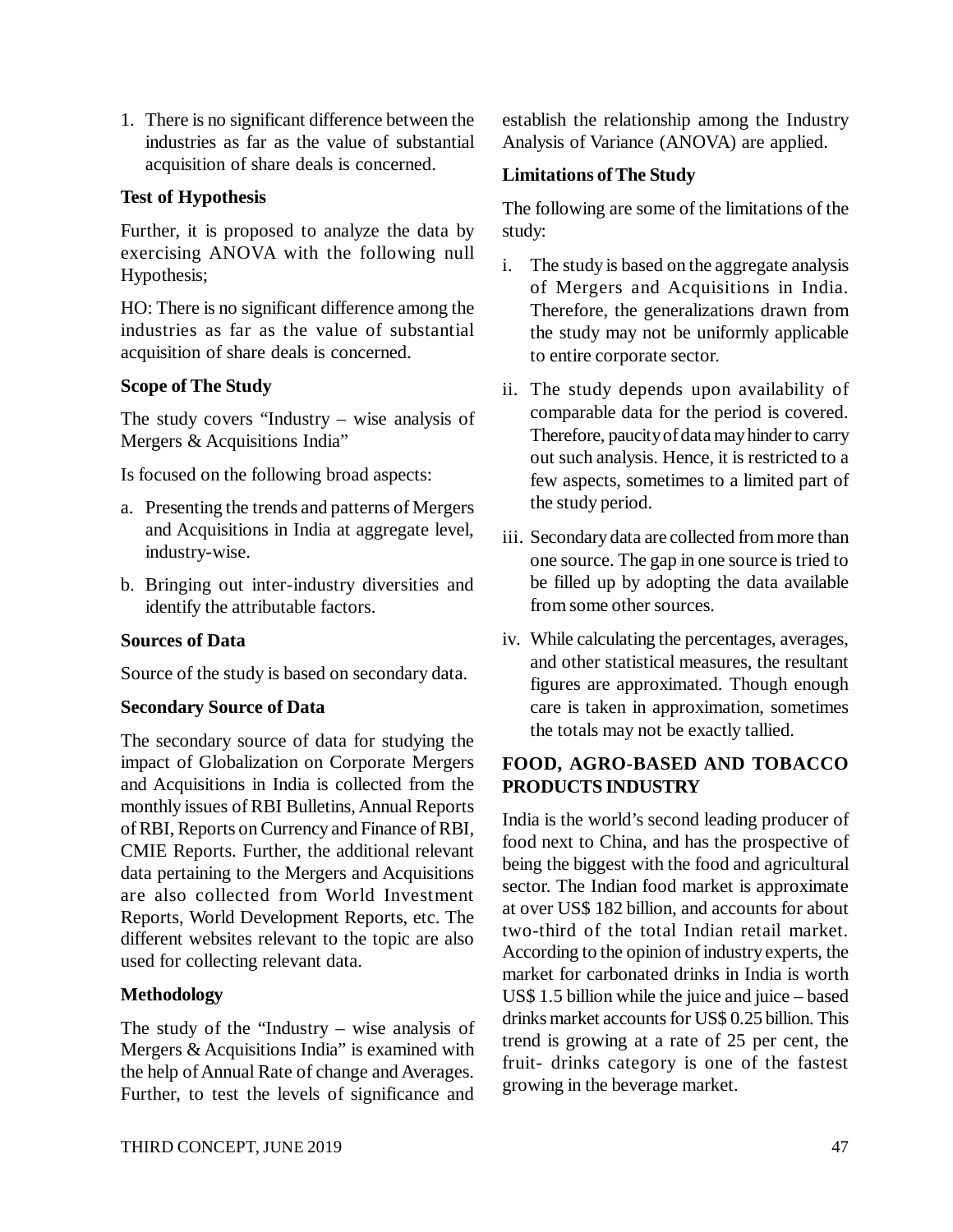The Indian food processing industry plays a considerable role in diversification of agriculture products, generates employment, enhances income of farmers and creates a surplus for export of agro- foods. The significant cause of the Mergers and Acquisitions activity commenced in this industry is deregulation, restructuring disinvestment, restructuring by parent companies and presence of foreign players.

Packaged food industry is the fifth largest sector in India which is attracting more foreign direct investments through the Mergers and Acquisitions process. It is evident that the highest numbers of mergers  $-41$  with the value of Rs. 6,100.60 million substantial acquisitions of share deals – were registered in the food & other food products for the year 2002-03. As against this the highest value of Rs. 1, 47,430.70 million substantial acquisition of share deals with the lowest number of mergers 3, were recorded in the year 2012- 13. The average numbers of mergers 19.46 with the average value of Rs. 26,980.89 million substantial acquisitions of share deals were noticed during the period of this study.

In case of Tobacco products and Floriculture the meagre value of substantial acquisitions of share deals were noticed with an average amount of Rs.153.94 million and Rs. 1.86 million respectively during the period under review. Whereas, the other agriculture products average value of substantial acquisition of share deals was Rs. 1723.42 million. In this group of industry total average number of mergers was 21.73 with the value of substantial acquisition of share deals Rs. 28,870.36 million was observed during the period under review.

#### **Textiles Industry**

The Indian Textile Industry was predominantly unorganized industry in the early economic liberalization of Indian economy. The opening up of Indian economy post-1990s led to an amazing growth of this industry. Indian Textile Industry is one of the biggest textile industries in the world. Today, Indian economy is largely dependent on textile manufacturing and export. India earns around 27 per cent of the foreign exchange from exports of textiles. Further, Indian Textile Industry contributes about 14 per cent of the total industrial production of India. Furthermore, its contribution to the gross domestic product of India is around 3 per cent only.

The Textile Industry involves around 35 million workers directly and it accounts for 21 per cent of the total employment created in the economy. However, the imperative reasons for the Mergers and Acquisitions in this industry are: growth of power looms and handlooms industry at the cost of mills which has ultimately resulted in making them sick and unfeasible. This has led to an enhanced closure of mills; in addition, continued and unrelenting use of old plant and machinery has led to low profitability in the mill sector and thereby forcing some of mills to close down.

India has fruitfully placed its pioneering range of Man-Made Fibers (MMF) textiles in almost all the countries across the globe. The MMF production increased by about 4 per cent during the year 2013-14. The industry (including dyed and printed) attracted foreign direct investment worth of Rs 6,710.94 crore (US\$ 1.11 billion) during the period 2000-14.

The private equity firm Everstone plans to invest Rs 100 crore (US\$ 16.62 million) for an undisclosed minority stake in the fashion label of designer Ritu Kumar. Raymond's 'Complete Man' plans to enter the developed markets in the US, Europe and East Asia as the textile company looks for to enlarge the network of its Made to Measure (MTM) stores. With different types of plans to invest around Rs 200 crore (US\$ 33.24 million), the company is looking for partners to assist to increase its overseas business. Arvind Ltd has picked up the 49 per cent stake held by the Murjani Group in Calvin Klein in India.

To analyze the number of mergers and value of substantial acquisition of share deals the textilebased products industry is classified into the following sub-products;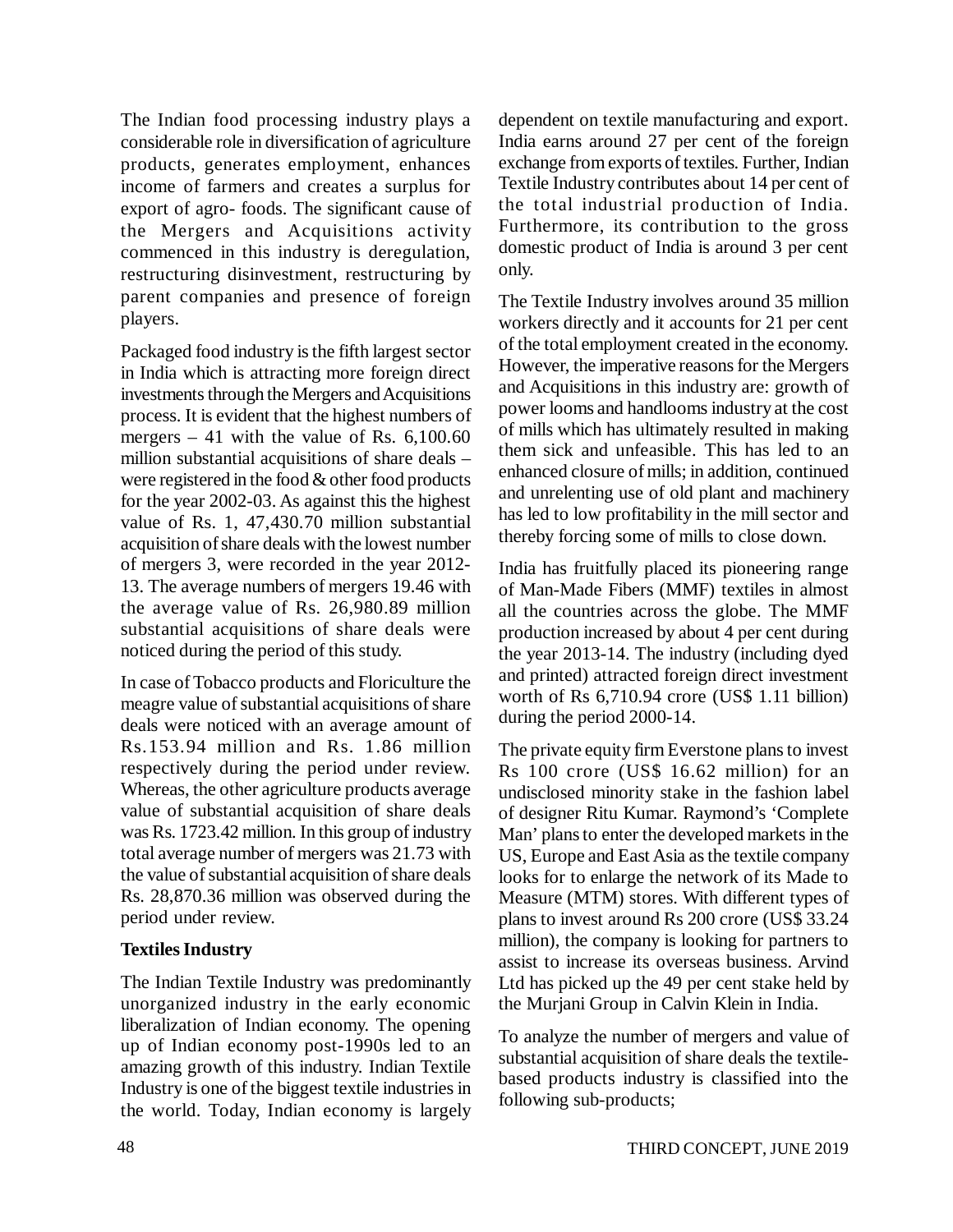- i. Cotton & Blended Yarn
- ii. Cloth
- iii. Man-Made Filaments & Fibres
- iv. Textile Processing
- v. Readymade Garments
- vi. Diversified Cotton Textile
- vii. Other Textiles.

The data reveals that the highest average number of mergers of Other Textiles reported at 2.8 and the Readymade Garments and Cotton and Blended Yarn are at 2.53 each out of the total average number of mergers 12.2. Whereas the lowest number of mergers were observed in the case of Cloth, Textile Processing, Diversified Cotton Textile and Man-Made Filaments & Fibres at 1.93, 0.86, 0.8 and 0.73 respectively.

Similarly, the maximum value of average substantial acquisition of share deals are related to Cotton and Blended Yarn Rs. 4,102.15 million, Cloth Rs. 3,861.88 million, Other Textiles Rs. 1307.55 million, Readymade Garments 1,223.93 million, Man-Made Filaments & Fibres Rs. 973.82 million, Diversified Cotton Textiles Rs. 484.50 million and Textile Processing Rs. 201.20 million. It is noticed that the total value of substantial acquisition of share deals of Textilesbased Products Industry moved from Rs. 1301.20 million in the year 2003-04 to Rs. 59,290.20 million in the year 2009-10.

Thereafter, it drastically declined to reach at Rs. 10,198.70 million in the year 2013-14. The average number of mergers and the value of substantial acquisition of share deals were reported at 12.2 and Rs. 12,155.04 million during the period under review.

The properly executed Mergers and Acquisitions are creating the greater value to merging company. The diligence company should analyse thoroughly and proceed with the takeover. For this the finance, legal and human resource departments should provide the appropriate data which can help in monitoring and assessing the success of Mergers and Acquisitions. It is evident that the highest numbers of mergers – 41 with the value of Rs. 6,100.60 million substantial acquisitions of share deals – were registered in the food & other food products for the year 2002- 03.

Today, Indian economy is largely dependent on textile manufacturing and export. India earns around 27 per cent of the foreign exchange from exports of textiles. Further, Indian Textile Industry contributes about 14 per cent of the total industrial production of India. Based on this it is very clear to estimate the increase or decrease in share price, revenue, operating profit, productivity levels, profitability and market share of the diligence company and so on.

#### **References**

- 1. Schweiger, D. and Denisi. A. (1991). Communication with Employees Following a Merger. A Longitudinal Field Experiment, Academy of Management Journal 34 (1): 110- 135.
- 2. Schipper.K and R. Thompson, (1982). "The Impact of Merger Related Regulations on Shareholders of Acquiring Firms," Working Paper, Carnegie, Mellon University, July pp. 85-120.
- 3. Sitkin and Pablo, (2005). "Financial Characteristics of Merged Firms: A Multivariate Analysis," Journal of Financial and Quantitative Analysis, 8, pp. 149-158.
- 4. Security Holders, (1981). "Journal of Financial, 37, no. 5, pp. 71-82.
- 5. Sharma, (2013). "Merger & Acquisitions": Indian Journal of Accounting, Vol. XXXV (1), pp. 48-54.
- 6. Shrimali Vijay and Saxena Karunesh. (2004). "Merger & Acquisitions": Indian Journal of Accounting, Vol.  $XXXV(1)$ , pp. 48-54.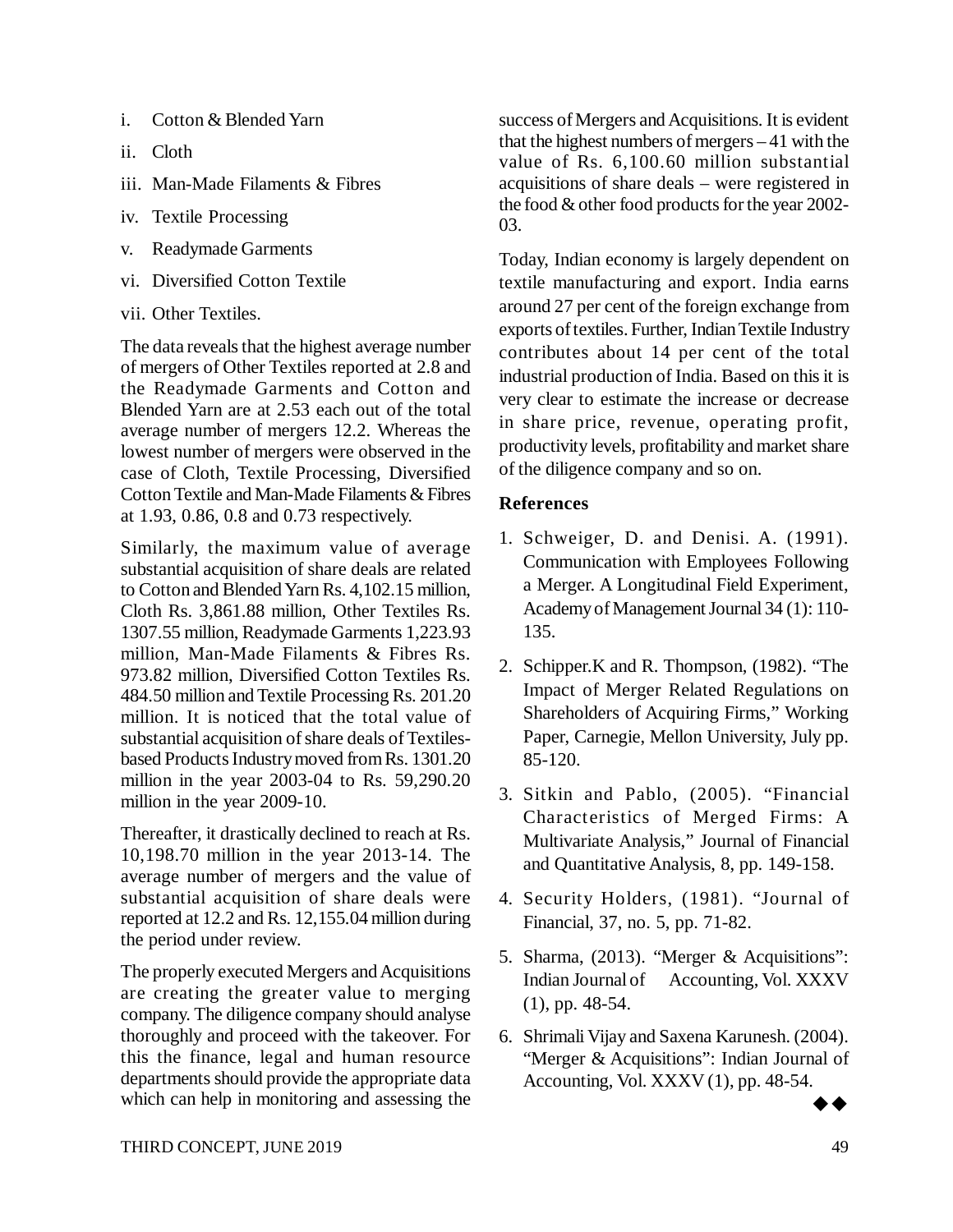### **Financial institutions and Agricultural credit in India**

Sharanappa D Naik\* & Dr. M. Basheer Ahmed Khan\*\*

[*Agricultural sector occupies a key position in the Indian economy. It provides employment to about 65 percent of the working population of India. Around one-fourth of India's National income originates from the agricultural sector. It is imperative that the problems of farmers are addressed with a sense of urgency. Hence, agricultural credit, particularly commercial bank credit, promoted agricultural inputs to meet their various day-to-day agricultural expenses. Besides, it had also motivated them to adopt intensive methods of cultivation. This paper analyses the need and importance of agricultural credit, problems of agricultural credit, various institutional and noninstitutional sources of credit for agriculture*.]

A griculture credit is an important<br>prerequisite for agricultural growth.<br>reviewed from time to time to provide adequate griculture credit is an important prerequisite for agricultural growth. Agricultural policies have been and timely availability of finance to this sector. Rural credit system assumes importance because for most of the Indian rural families, savings are inadequate to finance farming and other economic activities. This coupled with the lack of simultaneity between income realization and expenditure and lumpiness of agricultural capital investments.

The institutional credit system is critical for agricultural development and its role has further increased in the liberalized economic environment. In India a multi-agency approach comprising cooperative banks, scheduled commercial banks and regional rural banks (RRBs) has been followed to allow credit to agricultural sector.

Banks are considered as the backbone of modern banking business. Banks play an important role in the development of Indian economy. Banks had played an important role in bringing agricultural revolution. Before the development of modern banking facilities, the condition of Indian agriculture was very terrible. Indian

farmers were severely exploited by moneylenders and Sahukars but due to the improvement in modern banking facilities the condition of Indian farmers had improved up to a lot extent.

Banks had provided tremendous facilities to the farmers in India. Finance in agriculture is important as other inputs being used in agricultural production. Technical inputs can be purchased and used by farmer only if he has money. But his own money is always inadequate and he needs credit. Professional money lenders were the only source of credit to agriculture till 1935. They used to charge unduly high rates of interest and follow serious practices while giving loans and recovering them.

As a result, farmers were heavily burdened with debts and many of them perpetuated debts. With the passing of Reserve Bank of India Act 1934, District Central Co-op. Banks Act and Land Development Banks Act, agricultural credit received impetus and there were improvements in agricultural credit. A powerful alternative agency came into being. Large-scale credit became available with reasonable rates of interest at easy terms, both in terms of granting loans and recovery of them. Although the cooperative banks started financing agriculture with their establishments in 1930's real impetus was received only after Independence when suitable legislation were passed and policies were formulated.

Research Scholar, Dept of Economics, Gulbarga University, Kalaburagi.

<sup>\*\*</sup> Professor, School of Management, Pondicherry Central university, Dumka Jharkhand.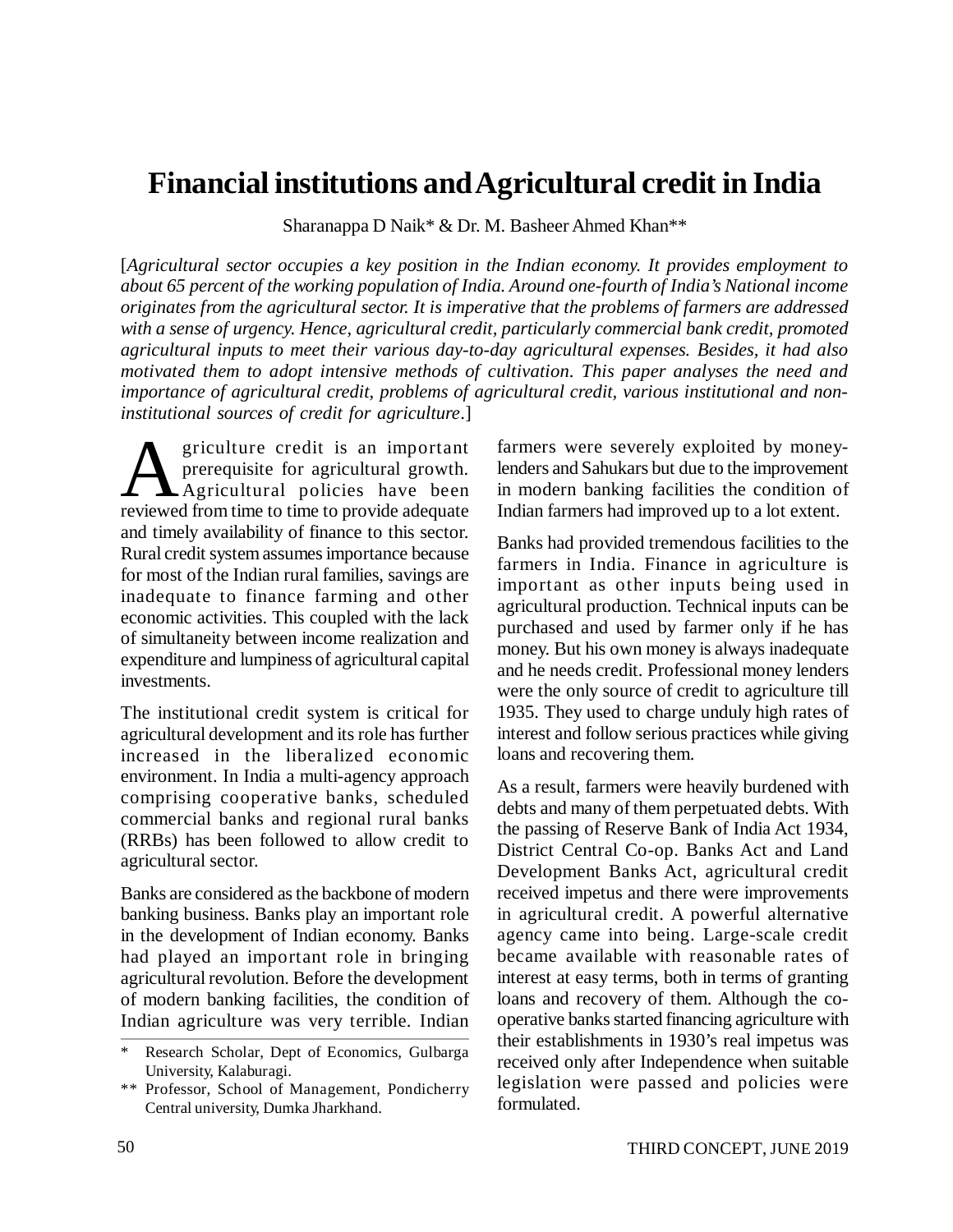Thereafter, bank credit to agriculture made phenomenal progress by opening branches in rural areas and attracting deposits. Till 14 major commercial banks were nationalized in 1969, co-operative banks were the main institutional agencies providing finance to agriculture. After nationalization, it was made mandatory for these banks to provide finance to agriculture as a priority sector. These banks undertook special programs of branch expansion and created a network of banking services throughout the country and started financing agriculture on large scale. Thus, agriculture credit acquired multiagency dimension.

Development and adoption of new technologies and availability of finance go hand in hand. In bringing "Green Revolution", "White Revolution" and "Yellow Revolution" finance has played a crucial role. Now the agriculture credit, through multi-agency approach has come to stay. The procedures and amount of loans for various purposes have been standardized. Among the various purposes "Crop loans" (Short-term loan) has the major share. In addition, farmers get loans for purchase of electric motor with pump, tractor and other machinery, digging wells or bore wells, installation of pipe lines, drip irrigation, planting fruit orchards, purchase of dairy animals and feeds/fodder for them, poultry, sheep/goat keeping and for many other allied enterprises.

#### **Definitions**

Agricultural credit is considered as one of the most basic inputs for conducting all agricultural development programmes. In India there is an immense need for proper agricultural credit as Indian farmers are very poor. From the very beginning, the prime source of agricultural credit in India was moneylenders. After independence the government adopted the institutional credit approach

#### **Reviews**

Hopkin et.al: Referred agricultural finance as the means of acquiring and control of assets ownership by cash purchase or borrowing or leasing or custom hiring.

William. G Murray (1953): "Agricultural finance is the economic study of the borrowing of funds by the farmers; of the organization and operation of farm lending agencies and societies interest in credit for agriculture".

Tandon and Dhondyal (1962): Defined agricultural finance "as a branch of agricultural economics, which deals with and financial resources related to individual farm units."

A. Ranga Reddy (2004): Studied that the National Commission on Agriculture (1976) projected that the actual requirements of credit for agriculture would be Rs.9, 400 crore by 1985. But, the Planning Commission target for 1984-85 was Rs. 5415 crores, while actual disbursement of credit was Rs. 6167 crores in 1985-85. Although Planning Commission's target figure for 1984- 85 was surpassed by the actual disbursement, the National Commission's projected figure was not achieved.

Rakesh Mohan (2004): In his work "Agricultural Credit in India: Status, Issues and Future Agenda", it focuses A key difference in approach would have to be the much greater involvement of region specific market participants, and of private sector suppliers in all these activities, and credit suppliers ranging from public sector banks, cooperative banks, the new private sector banks and micro-credit suppliers, specially self-help groups.

Rama Rani (2015): In her study "Sources of Agriculture Finance in Punjab" international journal of quantitative economic and applied management" This paper studies the availability and growth of agricultural credit in Punjab. When agriculture sector transforms from traditional towards commercialized, the demand for capital increases for variable and fixed expenses. So, in agricultural finance, many formal institutional arrangements were initiated to reduce uncertainty and to reduce cost.

#### **Objectives**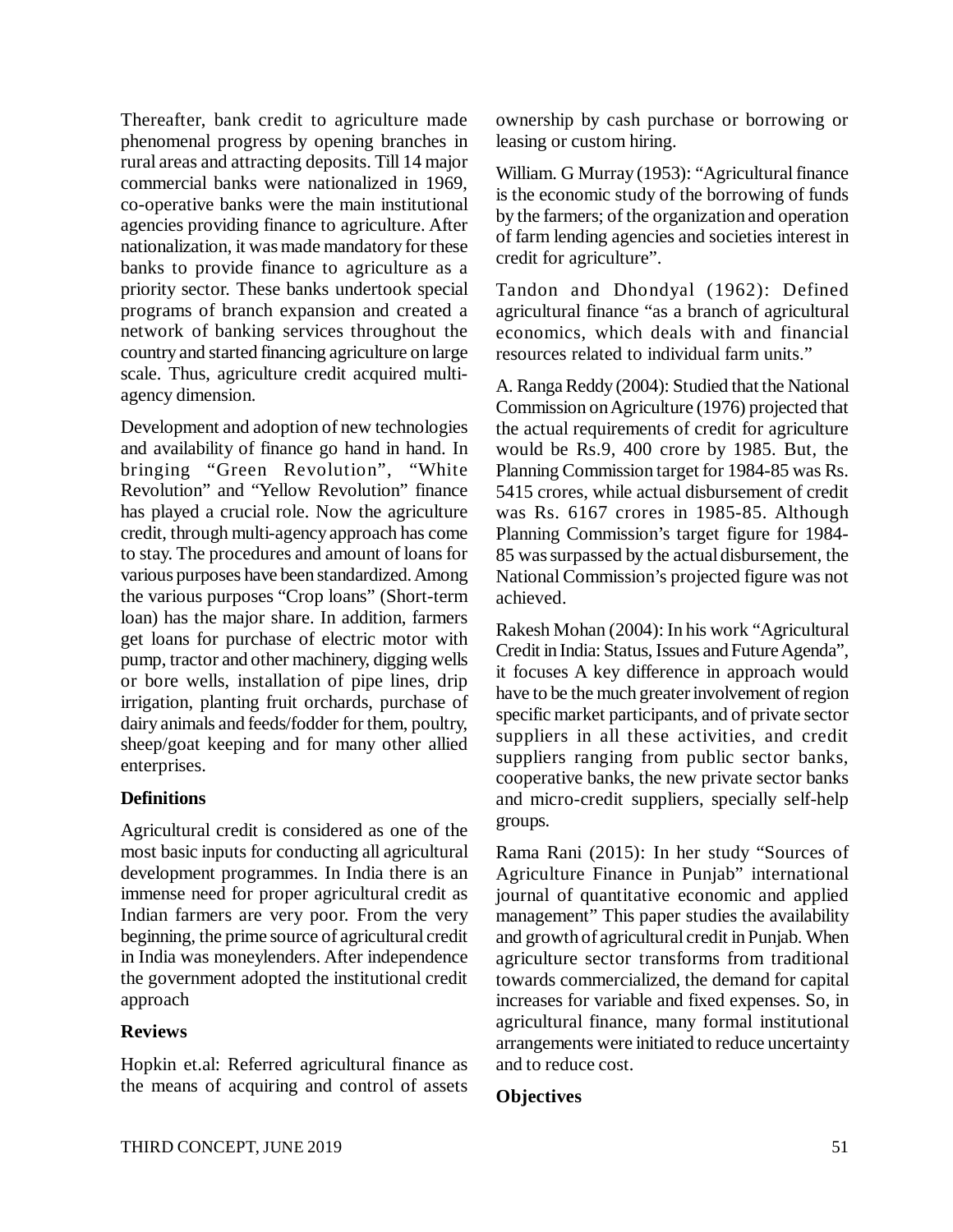- 1. To know the significance of agricultural credit in India
- 2. To know the problems of agricultural credit in India
- 3. To find the remedial measures.

Methodology: Data has been collected from secondary sources such as books, journals, government reports, magazines and various websites.

#### **Significance of credit for Agricultural Development**

The word credit is derived from the Latin word "Credire" which means to believe or to have a trust or have a faith or confidence. Credit is a means of obtaining resources at a certain period of time, with an obligation to repay it at subsequent period in accordance with the terms and conditions of the credit obtained" (RBI, 1954). In a broader sense, credit is not only the life-blood of modem economic system but also the magic word of socio-economic transformation and a lever of development. Credit is one of the most crucial but scarce inputs used in agriculture. Farm credit is an important instrument, which has been used to increase agricultural productivity. Credit is the most important input of modern farming.

Agricultural credit may be defined-" as the amount of investible funds made available for the farm business and farmers' family needs." In other words, agricultural credit means money borrowed for farm investment as well as seasonal agricultural operations. Agricultural credit is the money extended to the farmers to stimulate the productivity of the limited farm resources. It is not a mere loan or advance; it is an instrument to promote the well-being of the society.

The role of farm credit in strengthening and developing both input and output markets in agriculture is crucial and significant. Providing appropriate finance for agricultural operations. In the past, agricultural credit was confined to a few needy farmers and a few elite moneylenders. During the drought conditions, the farmers used to get food grains from rich farmers, on the conditions the same would be returned with interest after harvesting the next crop. Now days it has become a powerful instrument in bringing about agriculture and rural development. It has more significance in the case of marginal and small farmers as their savings are meager. They are in the vicious circle of poverty.

Credit, if properly channelized, can break this vicious circle of poverty by providing them means to get productive assets or by providing employment opportunities. Hence, credit has a crucial role to play in raising the rural incomes (Padmanabhan, 1986). The advent of modern technology has led to increased demand for inputs. As a result, adequate agricultural credit is required for agricultural development. Dantwala (1966) rightly states that provision of good credit facility to the farmers at the right time in the right place in the right proportion is a requisite for the transformation of agriculture.

The non-availability or scarcity of credit retards agricultural progress in particular and rural development in general. Indian agriculture is still traditional subsistence and stagnant in nature, hence credit is needed to create the supporting infrastructure for adoption of new technology. Massive investment is needed to carry out major and minor irrigation projects, 92 rural electrification, installation of fertilizers and chemical plants, implementation of agricultural promotion programmes and poverty alleviation programmes in the country.

#### **Source of Agricultural Credit in India**

There are two broad sources of agricultural credit in India:

- I. Non-Institutional Sources
- II. Institutional Sources

I. Non-Institutional Sources: The noninstitutional finance forms an important source of rural credit in India, constituting around 40 percent of total credit in India. The interest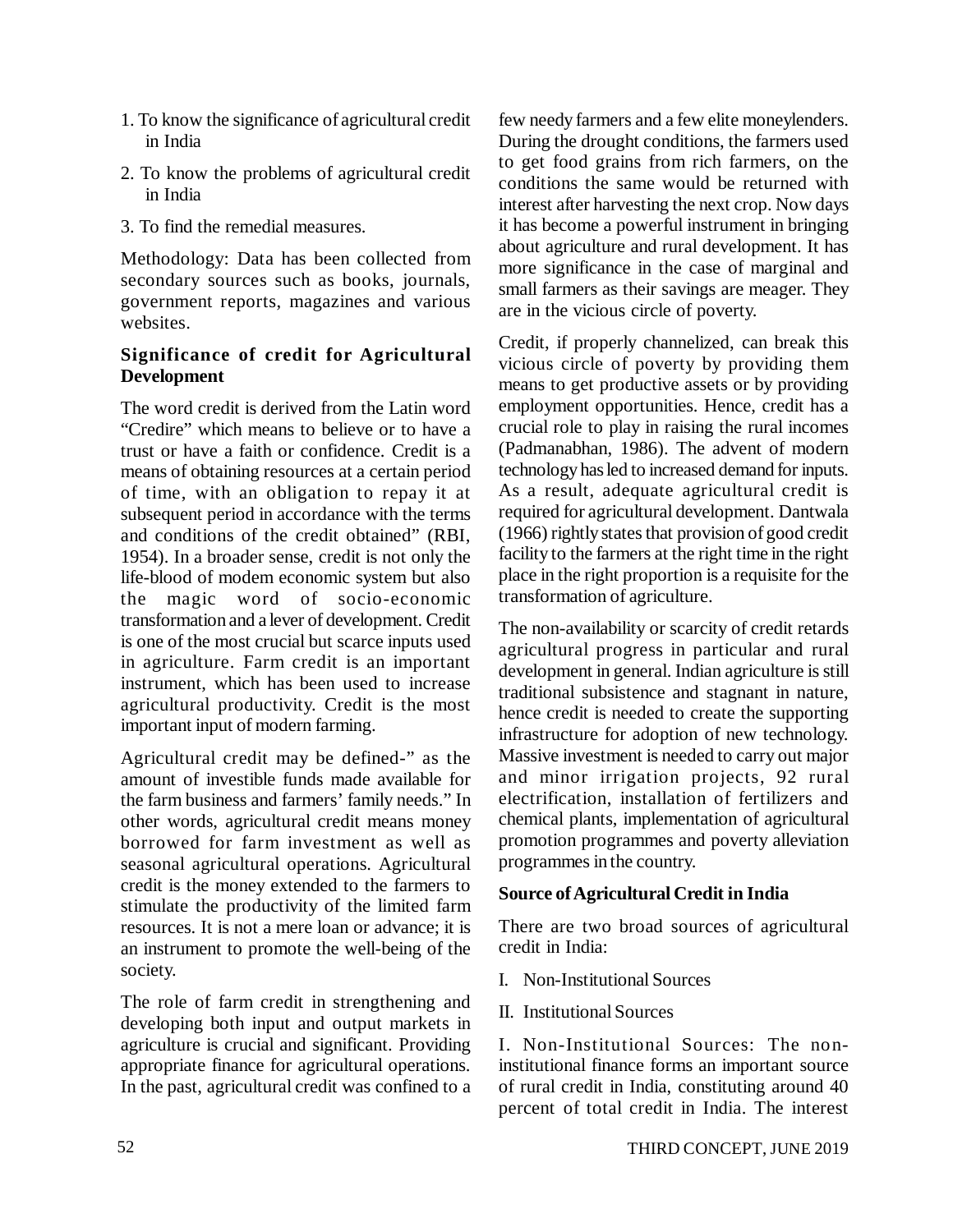charged by the non-institutional lenders is usually very high. The land or other assets are kept as collateral. The important sources of noninstitutional credit are as follows:

- i. **Money-Lenders:** Money-lending has been the widely prevalent profession in the rural areas. The money-lenders charge huge rate of interest and mortgage the property of the cultivators and in some cases even the peasants and members of his family are kept as collateral.
- ii. Other Private Sources:
- a. Traders, landlords and commission agents: The agents give credit on the hypothecation of crops which when harvested is used to repay loans.
- b. **Credit from relatives:** These credits are generally used for meeting personal expenditure.
- II. **Institutional Sources:** The general policy on agricultural credit has been one of progressive institutionalization aimed at providing timely and adequate credit to farmers for increasing agricultural production and productivity. Providing better access to institutional credit for the small and marginal farmers and other weaker sections to enable them to adopt modern technology. National Bank for Agriculture and Rural Development (NABARD) is an apex institution established in 1982 for rural credit in India. It doesn't directly finance farmers and other rural people. It grants assistance to them through the institutions described as follows:

**Rural Co-Operative Credit Institutions:** Rural Credit cooperatives are the oldest and most extensive form of rural institutional financing in India. The major thrust of these cooperatives in the area of agricultural credit is the prevention of exploitation of the peasants by moneylenders. The rural credit cooperatives may be further divided into short-term credit cooperatives and longterm credit cooperatives.

The short-term credit cooperatives provide short-term rural credit and are based on a three-tier structure as follows:

- a. Primary Agricultural Credit Societies (PACs): These are organized at the village level. These societies generally advance loans only for productive purposes. The main objective of a PACS is to raise capital for the purpose of giving loans and supporting the essential activities of the members such as supply of agricultural inputs at cheap price, improving irrigation on land owned by members, encourage various incomeaugmenting activities such as horticulture, animal husbandry, poultry etc. In India, around 99.5 percent of villages are covered by PACs.
- b. District Central Cooperative Banks: These cooperatives are organized at the district level. The PACS are affiliated to the District Central Co-operative Banks (DCCBs). DCCBs coordinate the activities of district central financing agencies, organize credit for PACs and carry out banking business.
- c. State Co-Operative Banks: The DCCBs are affiliated to State Co-operative Banks (SCBs), which coordinate the activities of DCCBs, organize provision of finance for credit worthy farmers, carry out banking business and act as leader of the Co-operatives in the States.

Long-term credit Cooperatives: These cooperatives meet long-term credit of the farmers and are organized at two levels:

i. Primary Co-Operative Agriculture and Rural Development Banks: These banks operate at the village level as an independent unit.

ii. State Co-Operative Agriculture and Rural Development Banks: These banks operate at state level through their branches in different villages.

Commercial Banks: Commercial Banks provide rural credit by establishing their branches in the rural areas. The share of commercial banks in rural credit was very meager till 1969. The All India Rural Credit Review Committee (1969)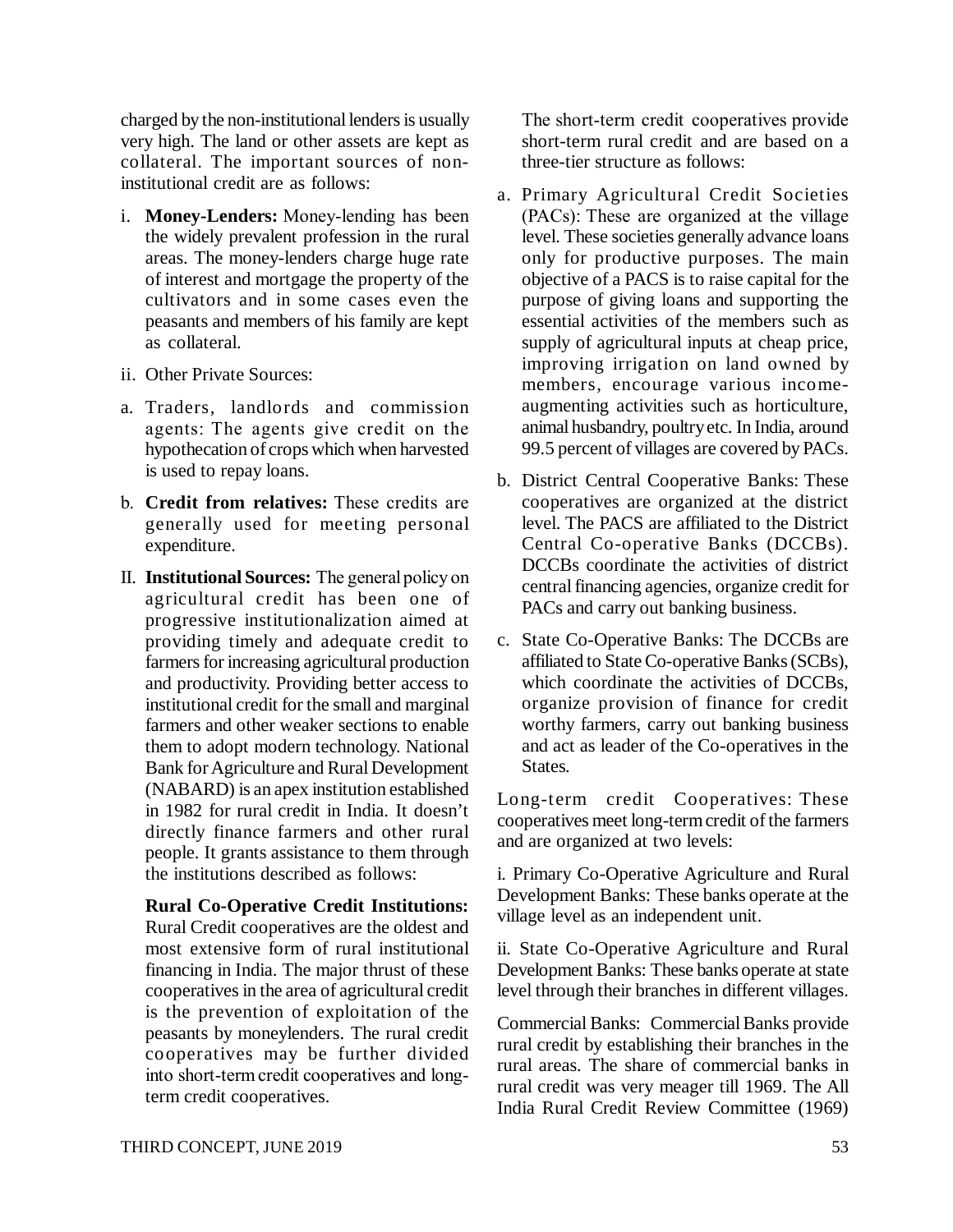recommended multi-agency approach to the rural and especially agricultural credit. It suggested the increasing role of the CBs in providing agricultural credit. Further, under the Social Control Policy introduced in 1967 and subsequently the nationalization of 14 major CBs in 1969 (followed by another six banks in 1980), Commercial banks have been given a special responsibility to set up their advances for agricultural and allied activities in the country.

The major expansion of rural branches took place and commercial banks introduced Lead Bank scheme and district credit plans for rural areas. Banks were asked to lend 18 percent of their total advances to agriculture within the quota of 40 percent of priority sector lending. This expansion of rural credit remained till the late 1980s. However, during late 80's, commercial banks suffered huge losses due to waiving of agricultural loans by the government. The financial liberalization process with the adoption of Narasimham Committee report in 1993 has necessitated the banks to focus on profitability and adopt prudential norms. The proportion of bank credit to rural areas especially small borrowers has come down steadily.

Regional Rural Banks (RRBs): RRBs are the specialized banks established under RRB Act, 1976 to cater to the needs of the rural poor. RRBs are set-up as rural-oriented commercial banks with the low-cost profile of cooperatives but with the professional discipline and modern outlook of commercial banks. Between 1975 and 1987, 196 RRBs were established with over 14,000 branches. As a result of the amalgamation, the number of RRBs was reduced from 196 to 133 as on 31 March, 2006 and to 96 as on 30 April 2007. RRBs covered 525 out of 605 districts as on 31 March 2006. After amalgamation, RRBs have become quite large covering most parts of the State. Increased coverage of districts by RRBs makes them an important segment of the Rural Financial Institutions (RFI). The branch network of RRBs in the rural area form around 43 per cent of the total rural branches of commercial banks.

A large number of branches of RRBs were opened in the un-banked or under-banked areas providing services to the interior and far-flung areas of the country. RRBs primarily cover small and marginal farmers, landless laborers, rural artisans, small traders and other weaker sections of the rural community. However, even after so many years, the market share of RRBs in rural credit remained low and has suffered huge losses. In recent years Government has initiated reform process to improve the functioning of RRBs.

Micro Finance Institutions (MFIs): Banks offer concessional interest rates for the rural credit. However; small farmers are unable to access them because of borrower-unfriendly products and procedures, inflexibility and delay, and high transaction costs, both legitimate and illegal. Thus, Non-Government Organizations (NGOs) are providing alternative means to enhance access to credit by the poor since the mid-70's. After pioneering efforts by organizations like SEWA, MYRADA, PRADAN and CDF, in 1992 the RBI and NABARD encouraged commercial banks to link up with NGOs to establish and finance self-help groups (SHGs) of the poor.

The RBI has included financing of SHGs under priority sector lending. At present, there are three groups of SHGs viz. SHGs formed and financed by the banks (20 percent); SHGs formed by other formal agencies but financed by banks; SHGs financed by banks using NGOs and other agencies (8 percent).These institutions provide small loans to the poor at low interest rates without collateral. The experience of micro-finance scheme in India suggests that i) It is the cost effective way of financing the rural poor; ii) The repayment rate of SHGs is more than 95 percent due to peer pressure; iii) It reduces transaction costs of borrowers as well as lenders; iv) It inculcates the habit of thrift among members and provide timely credit.

#### **Table-1**

#### **Institutional Credit to Agriculture Sector in India**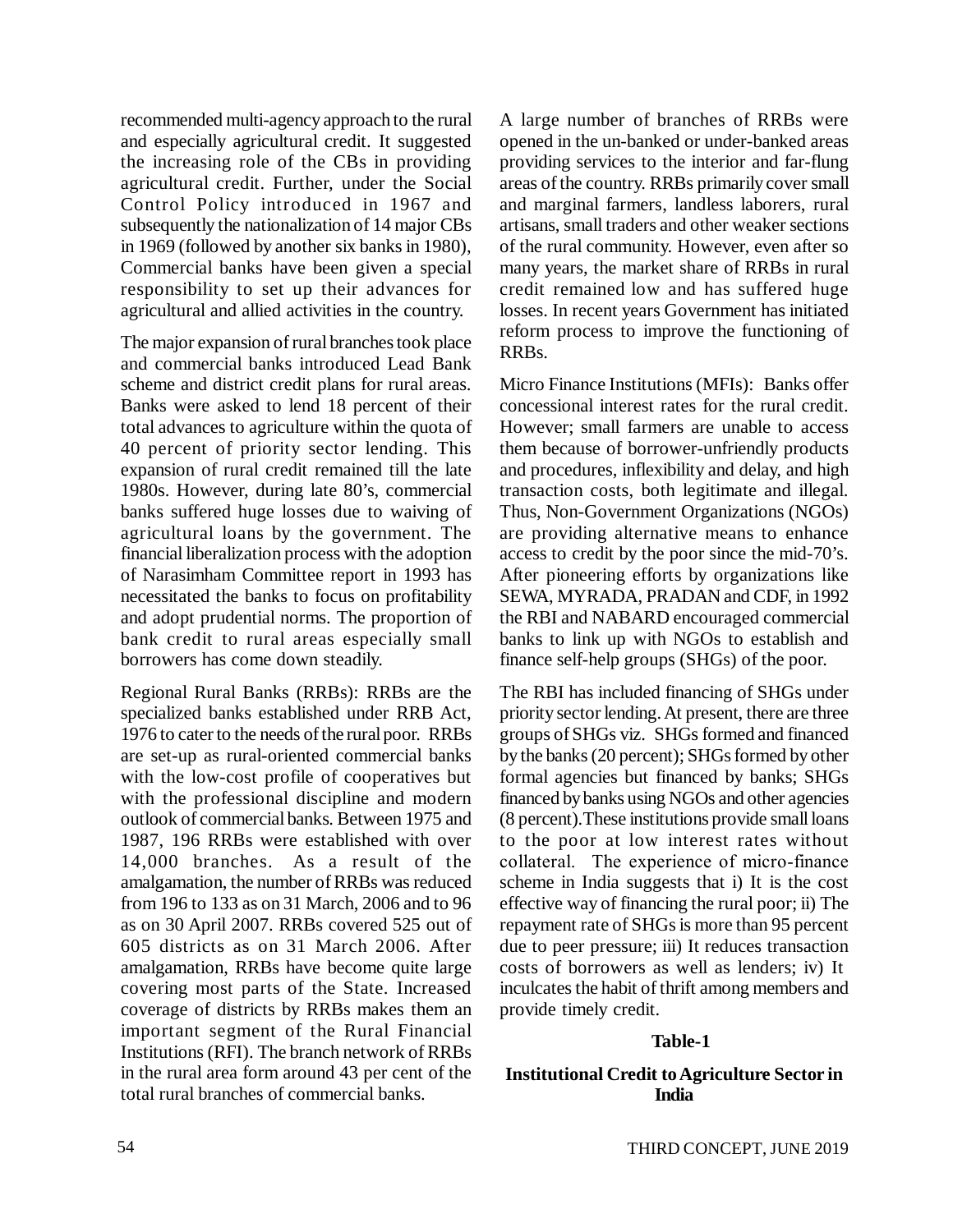| Year    | Co-operative banks |         | <b>Regional Rural banks</b> |         | Commercial banks |         | Total in Crores |
|---------|--------------------|---------|-----------------------------|---------|------------------|---------|-----------------|
|         | In crores          | percent | in crores                   | percent | In crores        | percent |                 |
| 2006-07 | 42,480             | 18      | 20,435                      | 09      | 1,66,485         | 73      | 2,29,400        |
| 2007-08 | 48,258             | 19      | 25,312                      | 10      | 1,81,088         | 71      | 2,54,658        |
| 2008-09 | 45,966             | 15      | 26,765                      | 08      | 2,28,951         | 77      | 3,01,908**      |
| 2009-10 | 63,497             | 16      | 35,217                      | 09      | 2,85,800         | 75      | 3,84,514        |
| 2010-11 | 70,105             | 16      | 43,968                      | 09      | 3,32,706         | 75      | 4,46,779        |

Source: NABARD

\*\* Includes Rs.226 crores by others agencies.

#### **Problems of Agricultural Credit in India:**

The cooperative sector, commercial banks and rural banks are trying simultaneously for meeting credit requirements of the farmers. Even then, there are number of problems faced by agricultural credit structure of the country which are standing on the path of development of the agricultural sector.

Insufficiency: In spite of expansion of rural credit structure, the volume of rural credit in the country is still insufficient as compared to its growing requirement arising out of increase in prices of agricultural inputs.

Inadequate Sanctioning of credit: The amount of loan sanctioned to the farmers by the agencies is also very much inadequate for meeting their different aspects of agricultural operations. Considering the amount of loan sanctioned as inadequate and insignificant, the farmers often divert such loan for unproductive purposes and thereby dilute the very purpose of such loan.

Lesser Attention of Poor Farmers: Rural credit agencies and its schemes have failed to meet the needs of the small and marginal farmers. Thus, lesser attention has been given on the credit needs of the needy farmers whereas the comparatively well-to-do farmers are getting more attention from the credit agencies for their better credit worthiness.

Growing Over-dues: The problem of over-dues in agricultural credit continues to be an area of concern. The recovery of agricultural advances to various institutions is also not at all satisfactory. In 1997-98, the recovery of agricultural advances of commercial banks, co-operative banks and regional rural banks were 63 per cent, 66 per cent and 57 per cent respectively. Such growing over-dues have also been resulted from poor repaying capacity of farmers. As a result of that, the credit agencies are becoming wary of granting loan to farmers.

Inadequate Institutional Coverage: In India, the institutional credit arrangement continues to be inadequate as compared to its growing needs. The development of co-operative credit institutions like Primary agricultural credit societies, land development banks, commercial banks and regional rural banks, have failed to cover the entire rural farmers of the country.

Red Tapism: Institutional agricultural-credit is subjected to red-tapism. Credit institutions are still adopting cumbersome rules and formalities for advancing loan to farmers which ultimately force the farmers to depend more on costly noninstitutional sources of credit

#### **Remedies**

1. Removal of middlemen between the credit agencies and borrowers.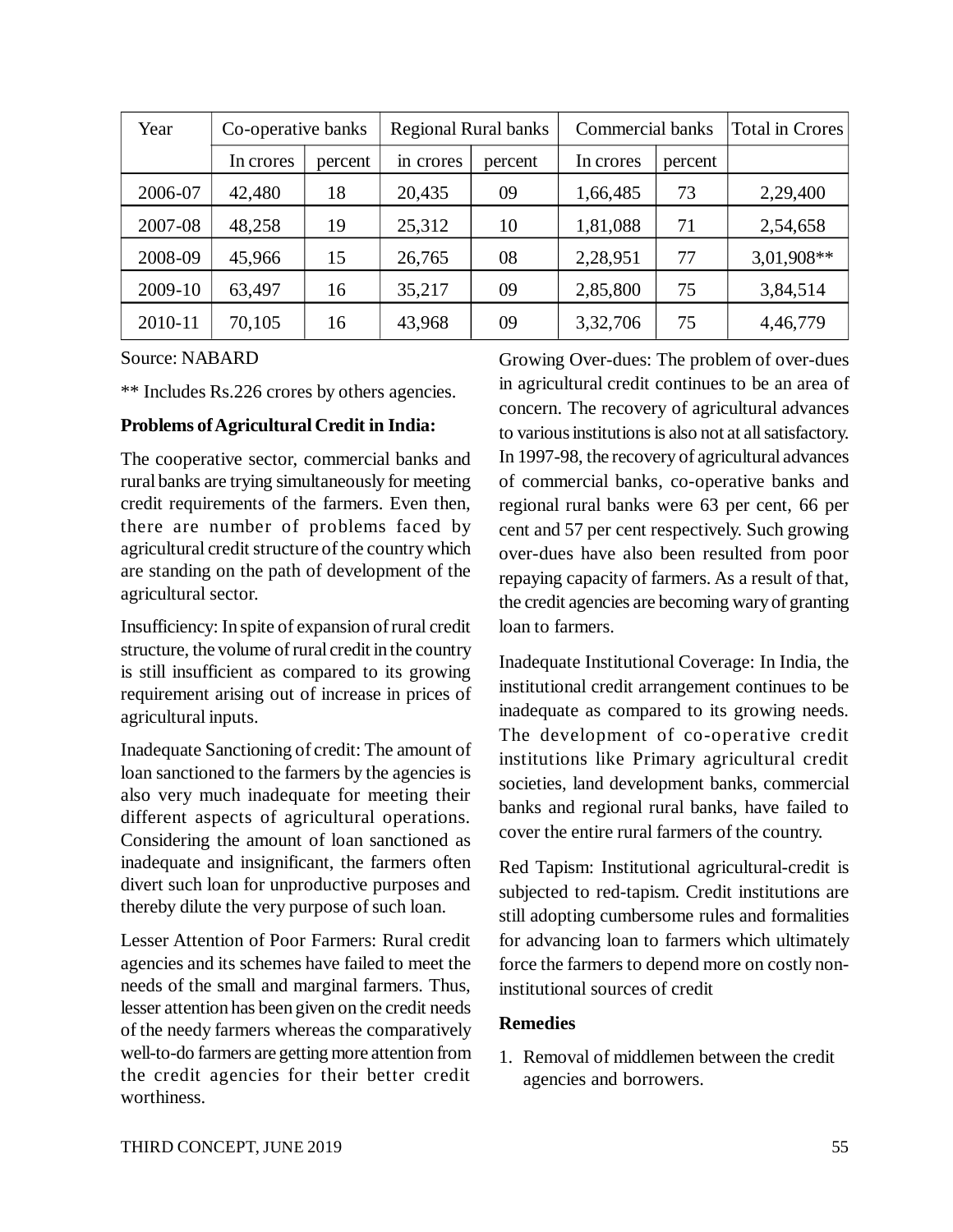- 2. Reserve Bank of India should arrange sufficient fund so that long term loans can be advanced to the farmers.
- 3. The Government should see that farmers should not be exploited by moneylenders.
- 4. The banks should have a simplified procedure for sanctioning of loan to the farmers.

#### **Conclusion**

From the above analysis, it has been revealed that the extent of agricultural credit in India is very much inadequate and the private noninstitutional sources still remained very important in supplying credit to the farmers. Further, the major problem of institutional credit faced by lending institutions, particularly the cooperatives, is the unsatisfactory huge level of over-dues ranging between 40 to 47 percent. This has resulted in a bad health of the institutional credit and thus these lending institutions will not be able to advance more credit for meeting the growing needs of our farmers. In spite of that, these institutional sources nowadays are advancing more than 60 per cent of the required short-term production 'credit of the Indian farmers.

#### **References**

1. Ministry of Agriculture (2007), "Agricultural Credit", in Annual Report: 2006-07, New Delhi,

- 2. National Bank for Agriculture and Rural Development (NABARD) (2006), Annual Report 2005-06, Mumbai
- 3. Ramachandran, V. K. and Swaminathan, Madhura (eds.) (2005) Financial Liberalisation and Rural Credit in India, Tulika Books, New Delhi.
- 4. R. Ramakumar Associate Professor, School of Development Studies, Tata Institute of Social Sciences, Mumbai – 400 088, India.
- 5. Rajeshpal (2016)"Recent trends in Agricultural Credit"
- 6. Sunil Singh Yadav (2017): Source of Agricultural credit in India: A conceptual study of Indian agricultural credit. Shodh Drishti (An International Refereed Research Journal), Vol. 8, No. 3, April-June, 2017 ISSN: 0976-6650.
- 7. Anjani Kumar et. al. (2010) Institutional Credit to Agriculture Sector in India: Status, Performance and Determinants, Agricultural Economics Research Review Vol. 23 July-December 2010 pp 253-264.
- 8. Prof. Ratan Lal Godara et. al.; (2014): Agriculture Credit in India: An Analytical Study Vol. 3 Issue 3 January 2014 326 ISSN: 2278-621X International Journal of Latest Trends in Engineering and Technology (IJLTET)



#### **PERSPECTIVES ON WOMEN Edited by Babuddin Khan**

**A compilation of Select Articles from 25 Years of THIRD CONCEPT**

**On Emancipation and Empowerment of Women across the world with special emphasis on Indian Women**

#### **Price: Rs 695**

**Special Discount of 25% for Third Concept subscribers**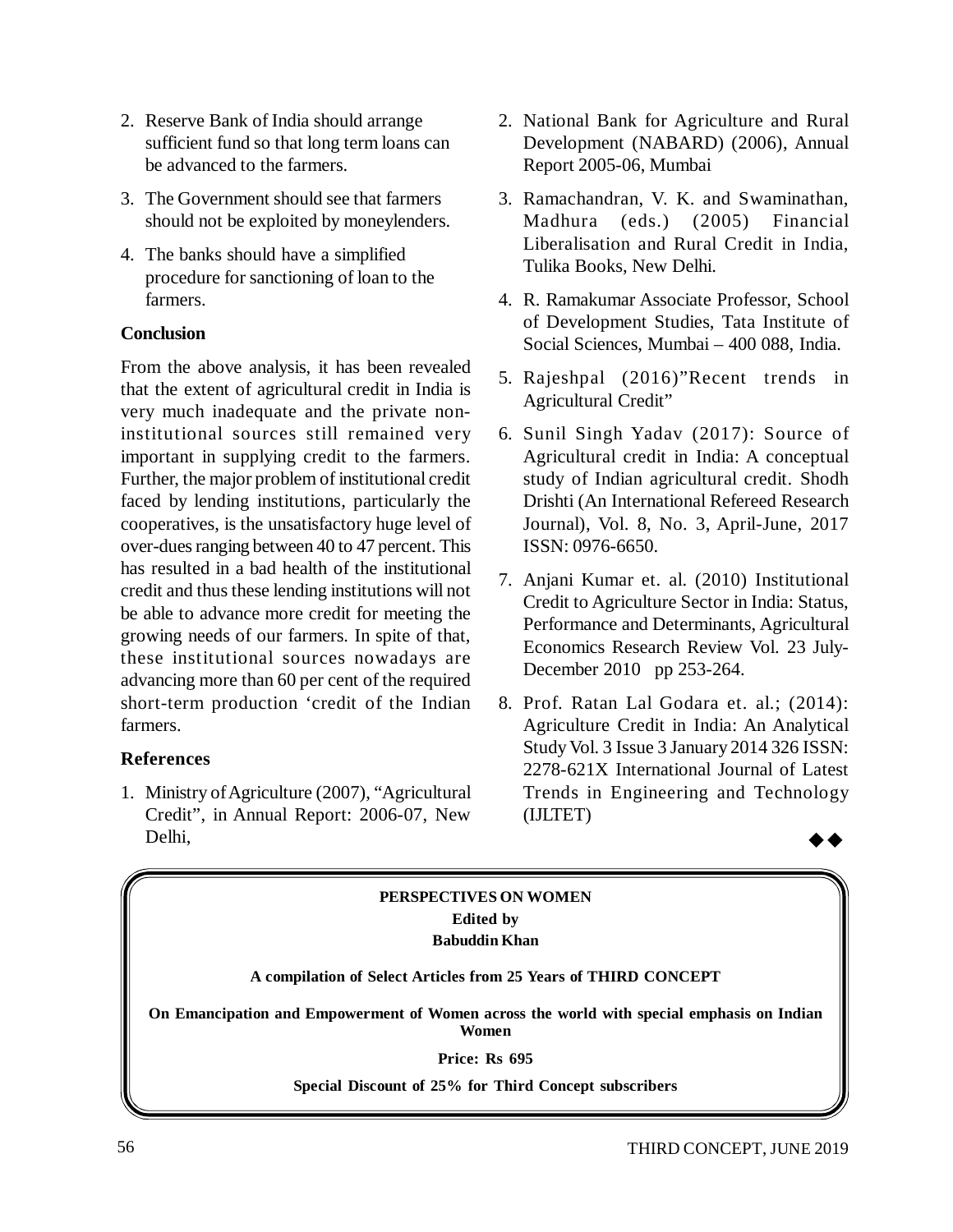### **Plight of Physically-Challenged Persons in Rural Areas**

Dr. S. Ramakrishnan\*

[*Disability is an important public health problem especially in developing countries like India. The problem will increase in future because of increase in trend of non-communicable diseases and change in age structure with an increase in life expectancy. The issues are different in developed and developing countries, and rehabilitation measures should be targeted according to the needs of the disabled with community participation. In India, a majority of the disabled resides in rural areas where accessibility, availability, and utilization of rehabilitation services and its costeffectiveness are the major issues to be considered. Research on disability burden, appropriate intervention strategies and their implementation to the present context in India is a big challenge.]*

is ability refers to any limitation experienced by the impaired individual in comparison with the activities of the unimpaired individual of similar age and sex. isability refers to any limitation experienced by the impaired individual in comparison with the activities of the Disabled people are the people with physical or mental incapacities. Common physical disabilities include blindness, deafness and paralysis, while common mental disabilities include autism and the effects of Down's syndrome. Disabilities generally vary in severity. One person with Down's syndrome for instance may be very limited in terms of activities available while another person only relatively mildly affected may be able to hold down a job and be much more self-reliant.

There are four types of physically challenged, they are physically handicapped, Blind, Deaf, and Dump. The term disabled suggests a state of helplessness; something which falls short of the norm or standard viz., 'physical fitness'.

The physically challenged persons are one of the excluded sections of the society and also they face number of problems in their daily life. In order to bring them in the mainstream, both the Central as well as the state governments are introducing many welfare measures and schemes. To avail these welfare measures and the schemes, first of all they must aware about the same. Most of the government welfare schemes are not reaching to the physically challenged persons.

The issues are different in developed and developing countries, and rehabilitation measures should be targeted according to the needs of the disabled with community participation. In India, a majority of the disabled resides in rural areas where accessibility, availability, and utilization of rehabilitation services and its cost-effectiveness are the major issues to be considered. Research on disability burden, appropriate intervention strategies and their implementation to the present context in India is a big challenge.

#### **Literature Review**

The relevant literature pertaining to the present investigation reports on problem faced by physically-challenged persons and their rehabilitative measures. The main thrust of research is to understand the type of problems experienced by the physically-challenged persons, both within family and outside the family and their utilization of welfare measures which are implemented by both the Central as well as the state government.

Disability as a condition of impairment physically or mental is having an objective aspect that can be usually described by a physician (Coft and Tindall, 1974). Impairment is defined as any deviation from the normal which results in defective function, structure, organization or development of whole or any part of the individual (Sussaman, 1977). The term "crippled" or orthopedically "Handicapped" is

<sup>\*</sup> Asst Prof., Dept of Economics, Madras Christian College, Chennai.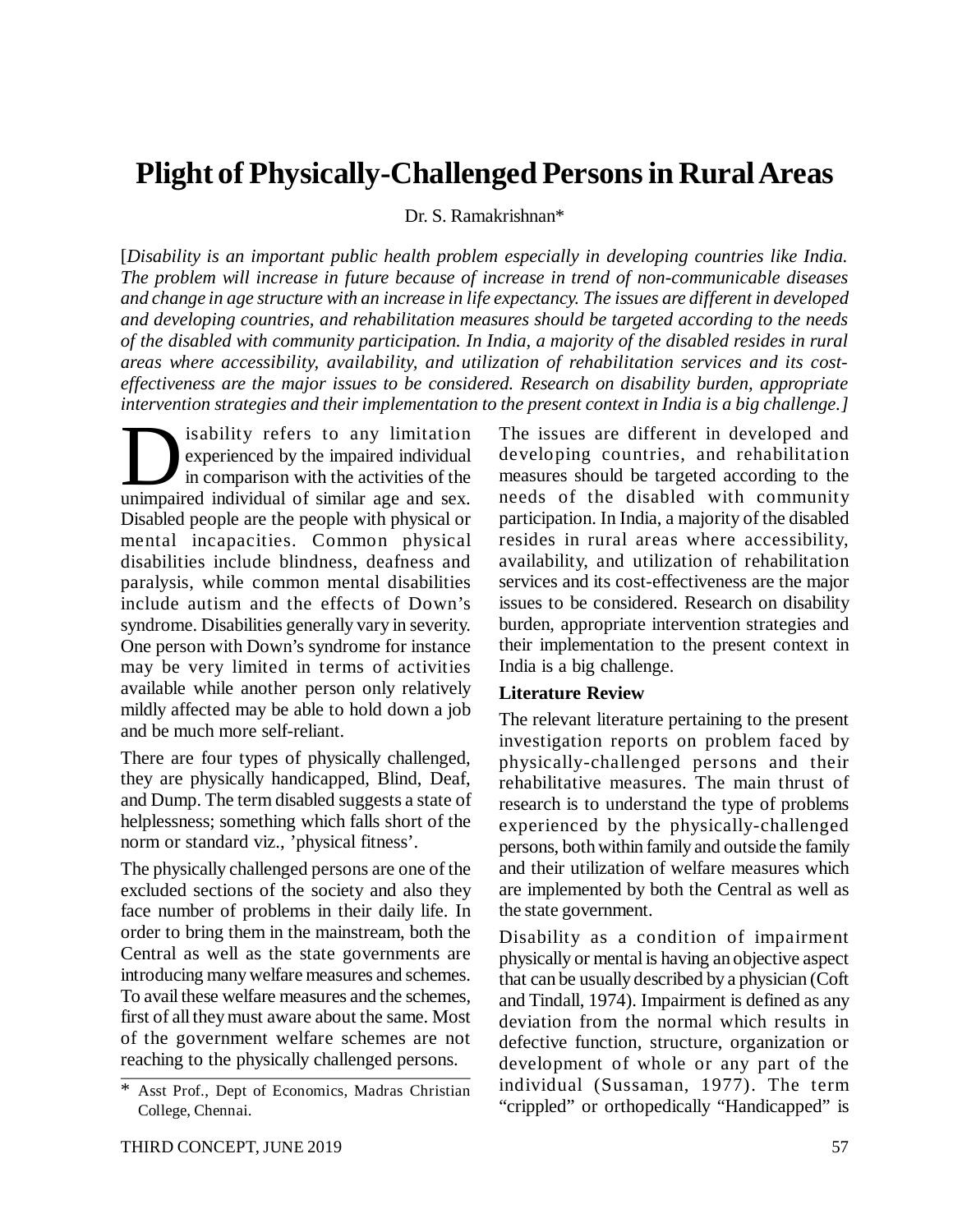restricted to one group among the disabled, i.e. those who have physical defect or deformity which causes an interference with the normal functioning of the bones, muscles and joints.

As said earlier, orthopedically handicapped are those whose physical capacity is impaired by the loss, deformity or paralysis of one or more limbs. They are the victims of diseases or injuries which after cure, leave behind a certain disability which is permanent and lifelong (Government of India, Planning Commission, 1951-61). The physically handicapped face problems as they attempt to adjust the demands of living in social environment. Their problems are not only those caused by their disability but also that of adjustment in a world that has apathetic or hostile attitude towards them magnifies their troubles and threatens their very existence as human beings.

They face psychological, educational, employment and social problems. Among these, the most difficult is the adjustment to the hostile social forces in the society (Sharma, 1981), disabled persons suffer with the erroneous beliefs, which dry up their day-today way of life. It automatically generates a social resistance to accepting means of treating or ameliorating disability (Nirmala, 1977).

The above literature gives an account of the problems experienced by the physically-challenged and various welfare schemes introduced by the government. Yet very few empirical studies are available regarding the utilization of welfare services. In order to fill this research, gap the present study is being conducted among the physically-challenged persons.

#### **Common Problems of the Physically-Challenged**

The existing transportation and infrastructural facilities available to disabled are hardly adequate. Public transport related problem comprises the problems related to design of the vehicles (high and incompatible steps of vehicles from the platform level). Road constraints involve encroachment of bus stops by vendors, temporary structures and parked vehicles stopping of buses far from actual bus bays. This causes great inconvenience to them and fosters a feeling of insecurity to be felt by the disabled while travelling in private buses. The

disabled person is largely dependent on a family because he gets economical and emotional support from family.

The disabled person also gets emotional support from friends and relatives and also gets encouragement. The public is also responsible as part of welfare measures introduced by the government and various welfare schemes to benefit physically-challenged persons. However, there exists a gap in the utilization of the services. Government has extended the rehabilitation programme in the field of medical, education, psychological support etc., for disabled persons. The provisions of reservation of seats and the financial institutions providing loans and assistance have to collect necessary information in order to identify the nature for disability. While providing three wheelers, ambulatory services, armchairs, crutches etc., to disabled persons, the low-income groups disabled should be given priority.

#### **Social Problems for Disabled Person**

Disabled people sometimes have difficulty doing things and other people may take for granted, such as travelling on public transport, climbing stairs or even using some household appliances. However, the greatest challenge that disabled people have had to face has been society's misperception that they are the "breed apart". Historically, they have been pitied, ignored, vilified-even hidden away in institutions.

Until the second half the 20th century, it was unfortunate that the disabled people had some abilities, needs and interests as the rest of the populations. Nevertheless, discriminations continued to exist in certain important areas. Some employers were reluctant to take on or promote disabled people; some landlords refused to give the land on rent to them; and courts sometimes deprived them of basic rights, including custody of their children. In recent decades, this situation has undergone some positive changes through adjustments in legislation and public attitudes. Also people with disabilities have lobbied for their rights as full citizens and productive individuals.

*(....Contnued the Next Issue)*